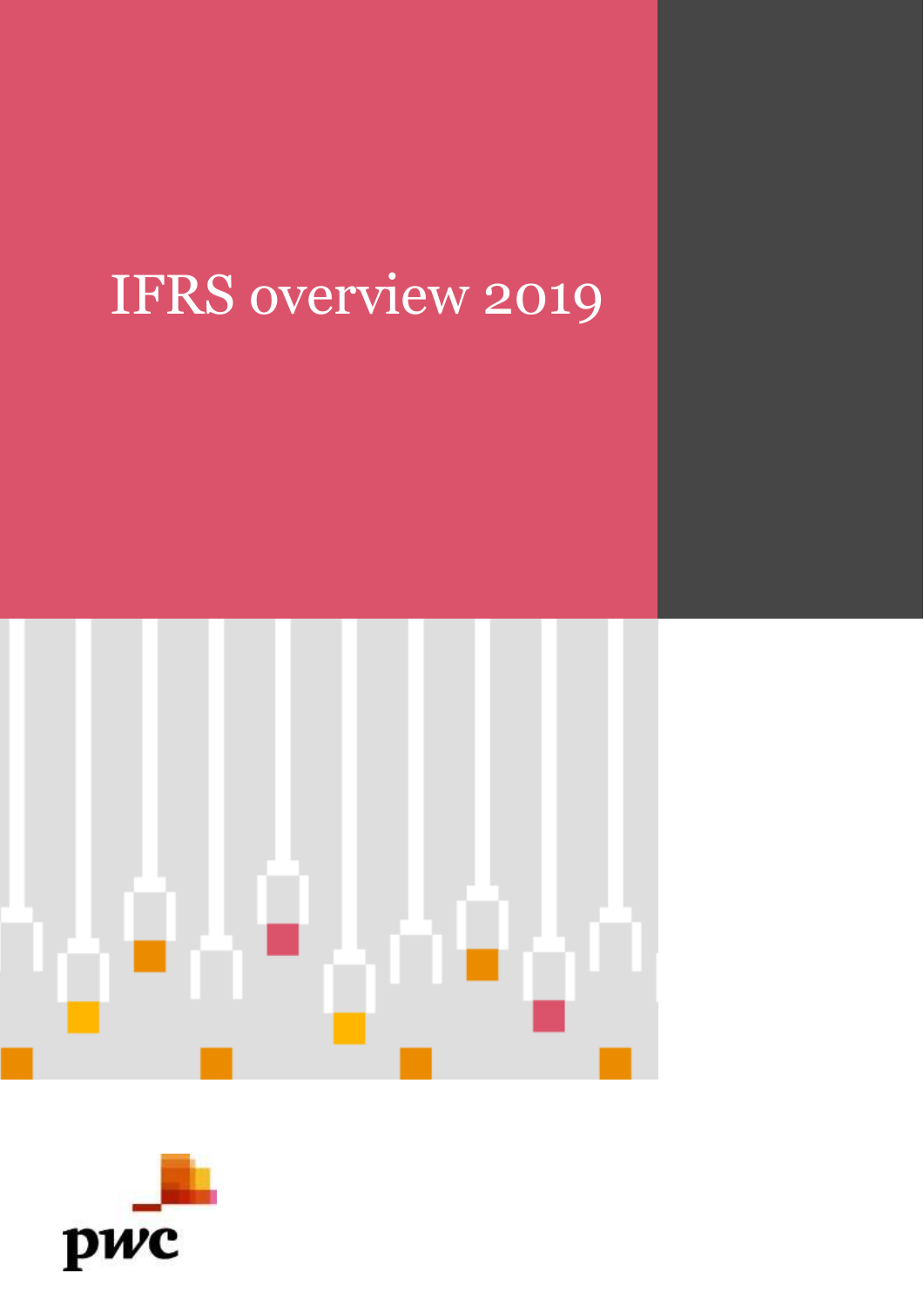### **Contents**

| Introduction                                                                              |        |
|-------------------------------------------------------------------------------------------|--------|
| <b>Accounting rules and principles</b><br>Accounting principles and applicability of IFRS | 5<br>6 |
| First-time adoption of IFRS - IFRS 1                                                      | 7      |
| Presentation of financial statements - IAS 1                                              | 8      |
| Accounting policies, accounting estimates and errors - IAS 8                              | 10     |
| Fair value - IFRS 13                                                                      | 11     |
| <b>Financial instruments</b>                                                              | 12     |
| Foreign currencies - IAS 21, IAS 29                                                       | 16     |
| Insurance contracts - IFRS 4, IFRS 17                                                     | 18     |
| Revenue and construction contracts - IFRS 15 and IAS 20                                   | 19     |
| Segment reporting - IFRS 8                                                                | 23     |
| Employee benefits - IAS 19                                                                | 24     |
| Share-based payment - IFRS 2                                                              | 26     |
| Taxation - IAS 12, IFRIC 23                                                               | 27     |
| Earnings per share - IAS 33                                                               | 28     |
| <b>Balance sheet and related notes</b>                                                    | 29     |
| Intangible assets - IAS 38                                                                | 30     |
| Property, plant and equipment - IAS 16                                                    | 31     |
| Investment property - IAS 40                                                              | 32     |
| Impairment of assets - IAS 36                                                             | 33     |
| Lease accounting - IAS 17, IFRS 16                                                        | 34     |
| Inventories - IAS 2                                                                       | 35     |
| Provisions and contingencies - IAS 37                                                     | 36     |
| Events after the reporting period and financial commitments - IAS 10                      | 38     |
| Share capital and reserves                                                                | 39     |
| <b>Consolidated and separate financial statements</b>                                     | 40     |
| Consolidated financial statements - IFRS 10                                               | 41     |
| Separate financial statements - IAS 27                                                    | 42     |
| Business combinations - IFRS 3                                                            | 43     |
| Disposal of subsidiaries, businesses and non-current assets – IFRS 5                      | 44     |
| Equity accounting - IAS 28                                                                | 45     |
| Joint arrangements - IFRS 11                                                              | 46     |
| <b>Other subjects</b>                                                                     | 47     |
| Related-party disclosures - IAS 24                                                        | 48     |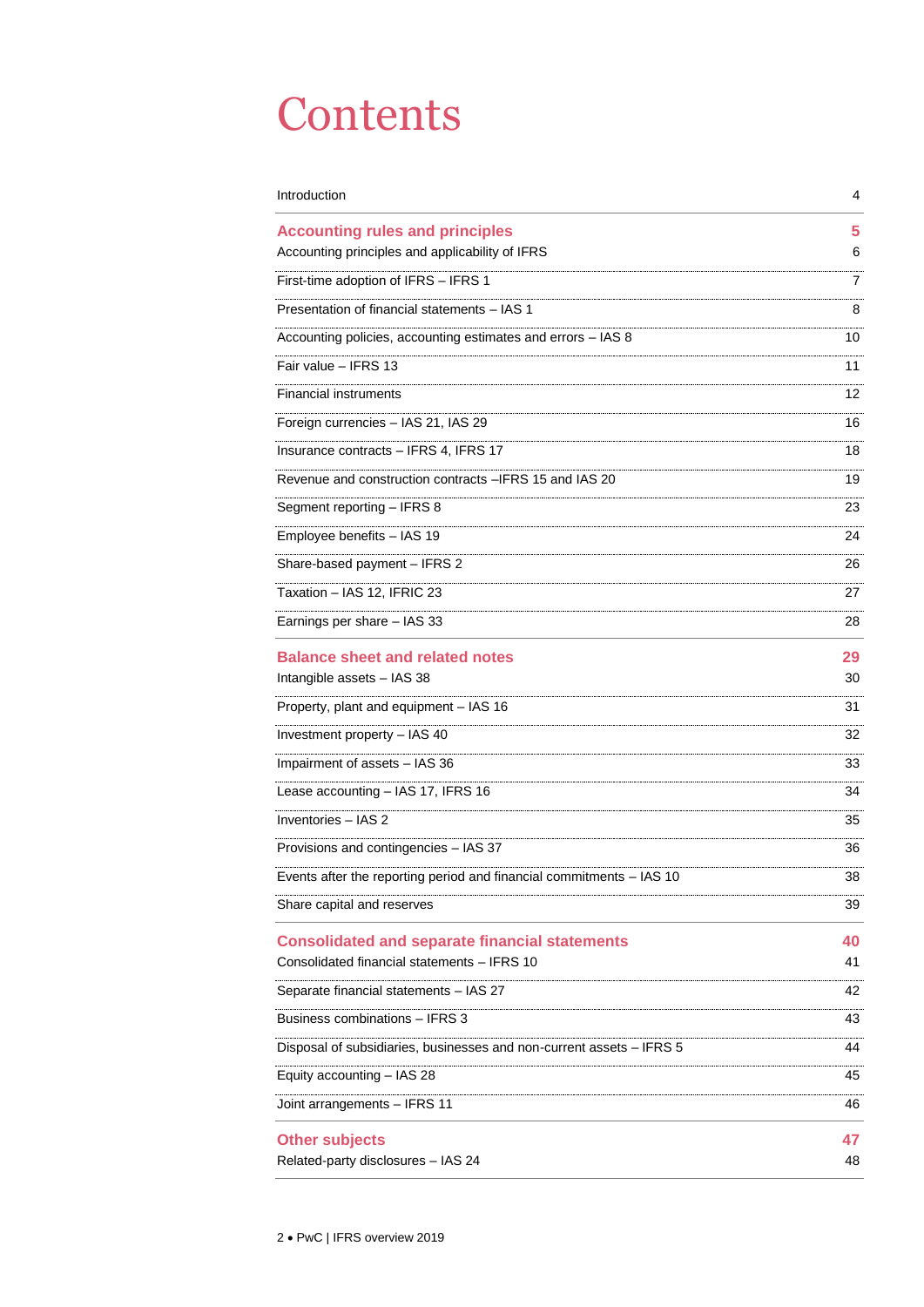| Cash flow statements - IAS 7                          |  |
|-------------------------------------------------------|--|
| Interim financial reporting - IAS 34                  |  |
| Service concession arrangements – SIC 29 and IFRIC 12 |  |
| <b>Industry-specific topics</b>                       |  |
| Agriculture - IAS 41                                  |  |
| Extractive industries - IFRS 6 and IFRIC 20           |  |
| Index by standard and interpretation                  |  |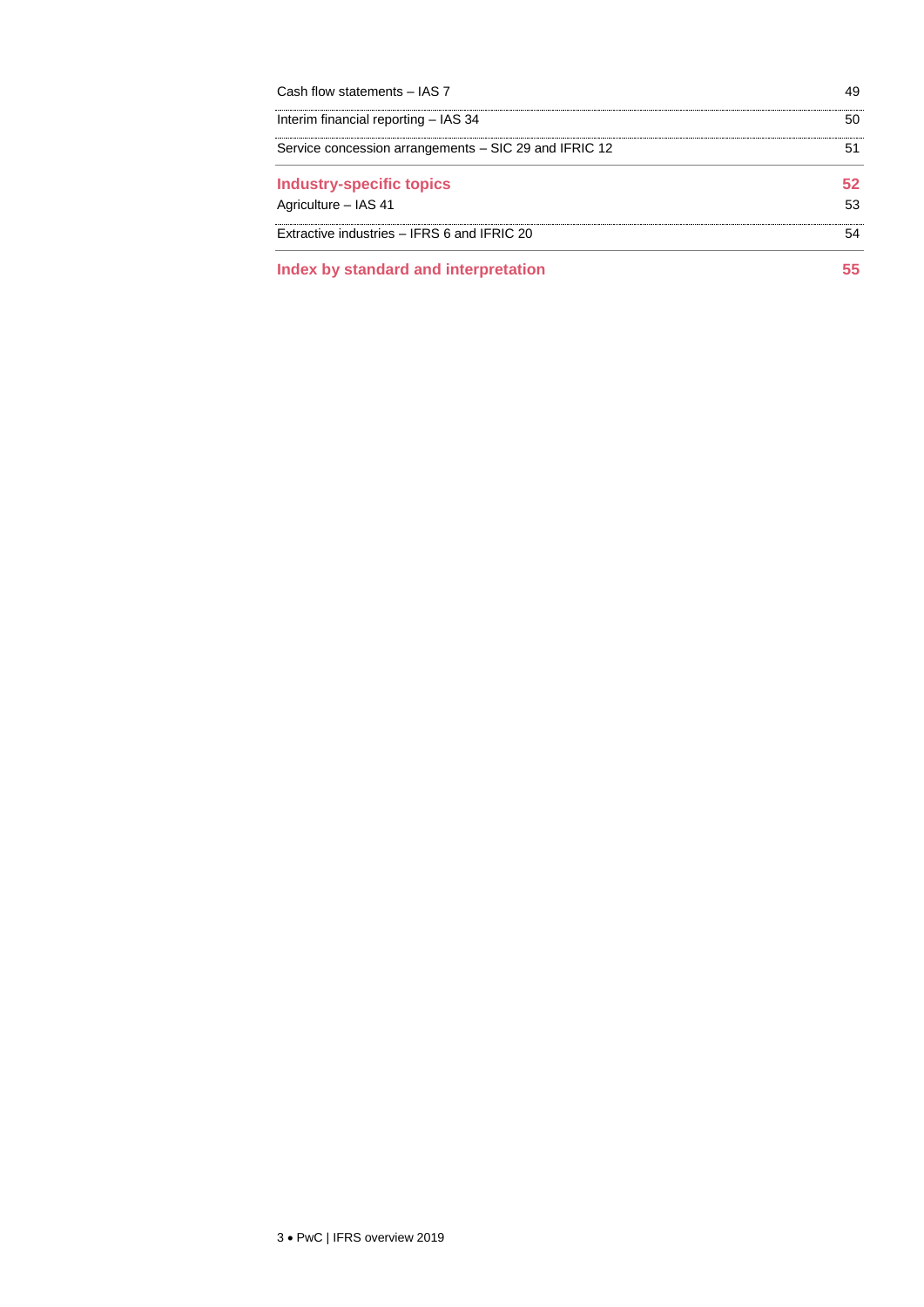# <span id="page-3-0"></span>Introduction

This 'IFRS overview' provides a summary of the recognition and measurement requirements of International Financial Reporting Standards (IFRSs) issued by the International Accounting Standards Board (IASB) up to October 2018.

The information in this guide is arranged in six sections:

- Accounting principles;
- Income statement and related notes;
- Balance sheet and related notes;
- Consolidated and separate financial statements;
- Other subjects; and
- Industry-specific topics.

More detailed guidance and information on these topics can be found on **inform.pwc.com** in the '**Accounting topic home pages'** and in the '**IFRS Manual of accounting'.** Click on each heading to visit its topic home page on Inform.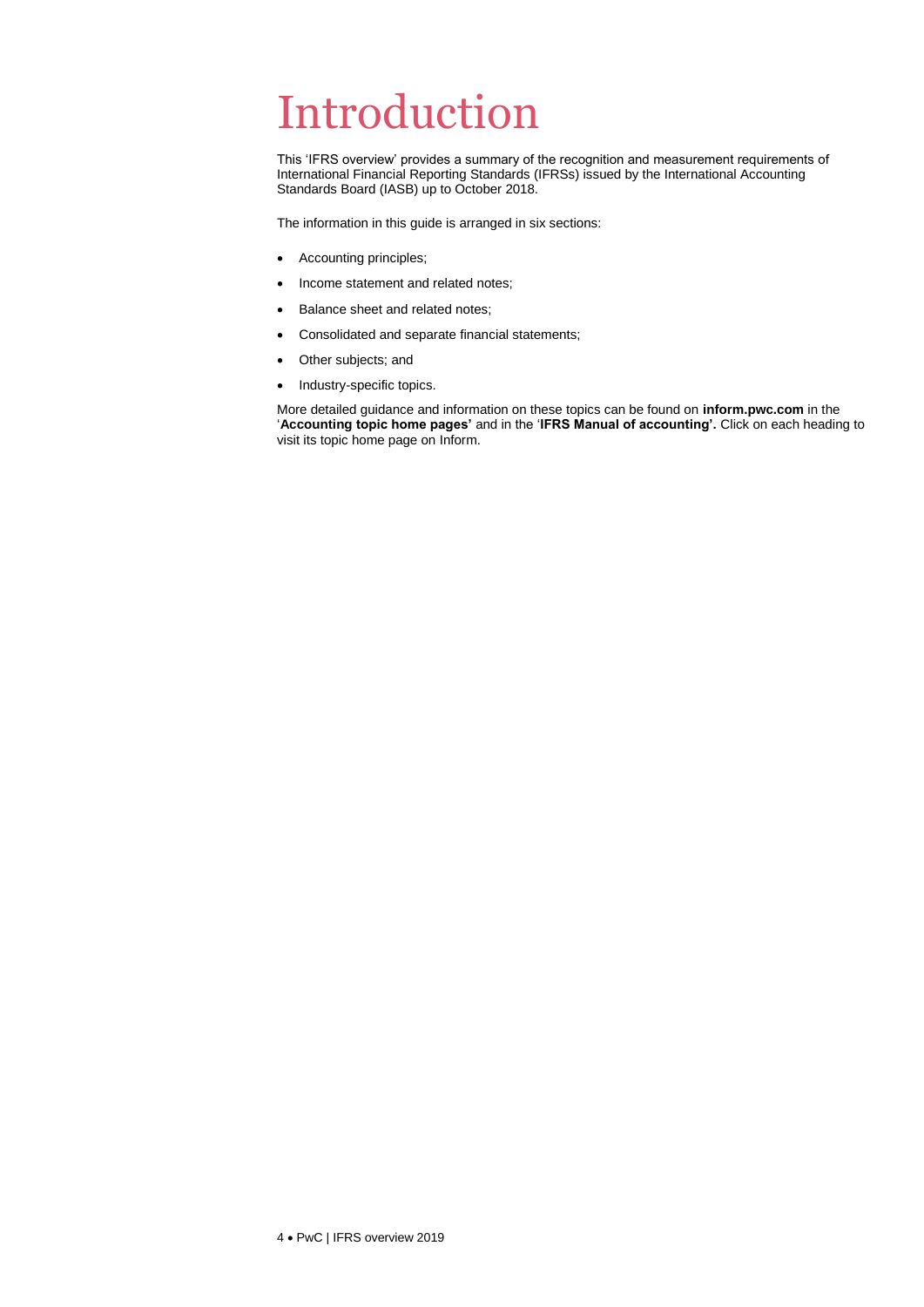# <span id="page-4-0"></span>Accounting rules and principles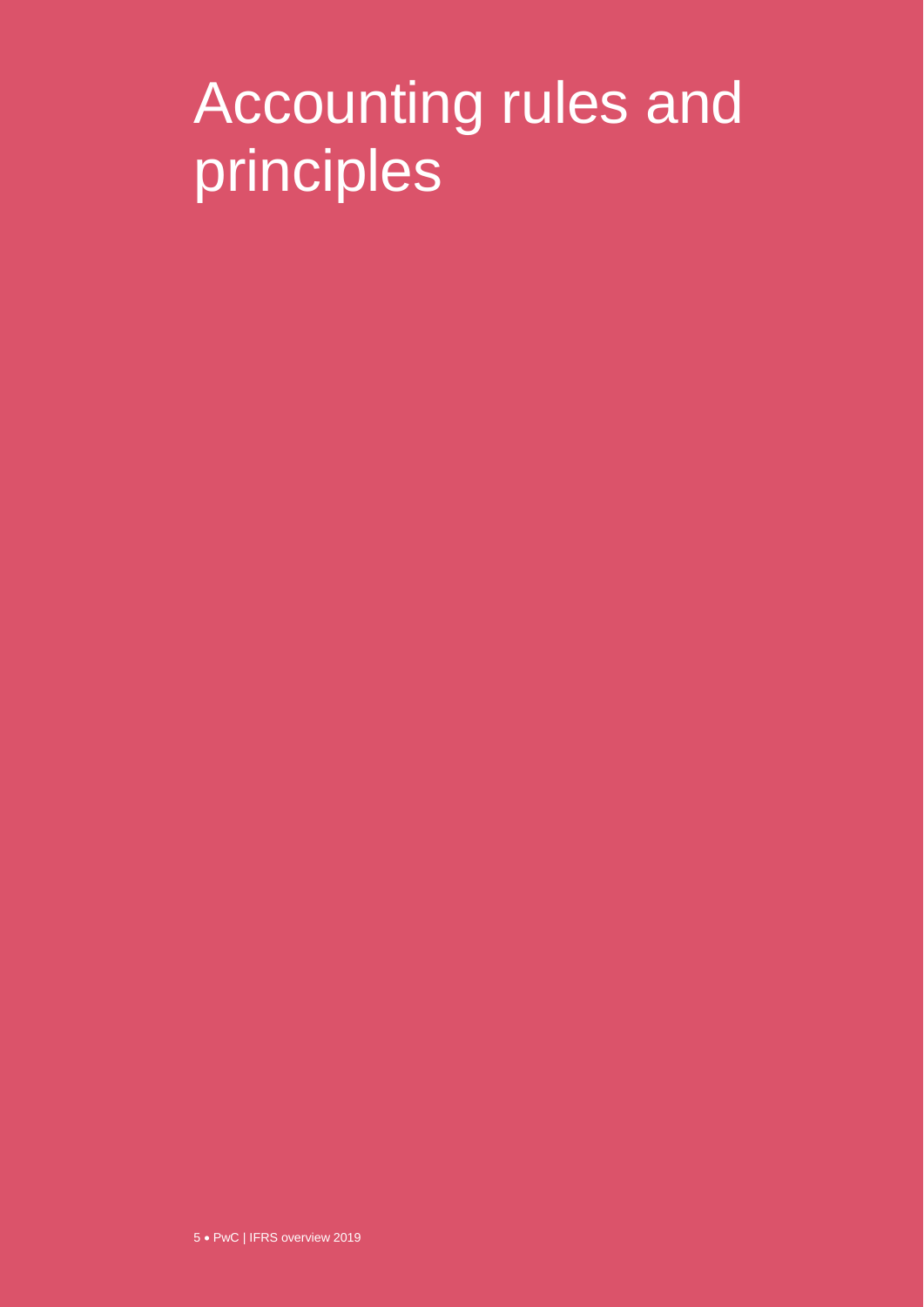### <span id="page-5-0"></span>Accounting principles and applicability of IFRS

The IASB has the authority to set IFRS and to approve interpretations of those standards.

IFRS is intended to be applied by profit-orientated entities. These entities' financial statements give information about performance, position and cash flow that is useful to a range of users in making financial decisions. These users include primary users: existing and potential investors, lenders, and other creditors, and other users: employees, suppliers, customers, governments and their agencies, regulators and the public, might find general purpose financial reports useful.

The concepts underlying accounting practices under IFRS are set out in the IASB's 'Conceptual Framework for Financial Reporting' issued in March 2018 (the Framework). The main sections of the Framework are:

- Status and purpose of the Conceptual Framework;
- The objective of general purpose financial reporting;
- Qualitative characteristics of useful financial information;
- Financial statements and the reporting entity;
- The elements of financial statements;
- Recognition and derecognition;
- Measurement;
- Presentation and disclosure;
- Concepts of capital and capital maintenance; and
- Appendix Defined terms.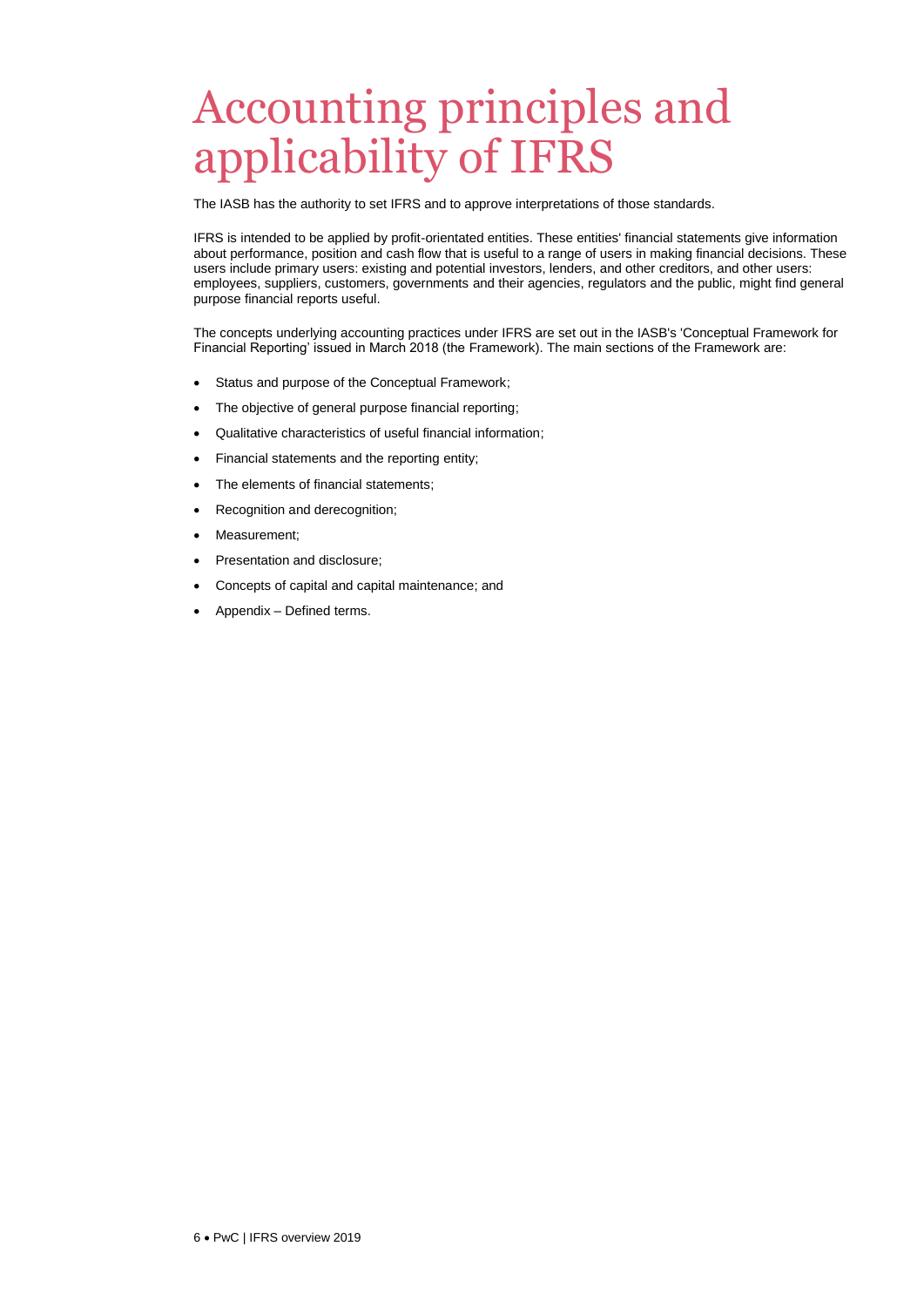### <span id="page-6-0"></span>First-time adoption of IFRS – IFRS 1

An entity moving from national GAAP to IFRS should apply the requirements of IFRS 1. It applies to an entity's first IFRS financial statements and the interim reports presented under IAS 34, 'Interim financial reporting', that are part of that period. It also applies to entities under 'repeated first-time application'. The basic requirement is for full retrospective application of all IFRSs effective at the reporting date. However, there are a number of optional exemptions and mandatory exceptions to the requirement for retrospective application.

The optional exemptions cover standards for which the IASB considers that retrospective application could prove too difficult or could result in a cost likely to exceed any benefits to users. Any, all or none of the optional exemptions could be applied.

The optional exemptions relate to:

- Business combinations;
- Deemed cost;
- Cumulative translation differences;
- Compound financial instruments;
- Assets and liabilities of subsidiaries, associates and joint ventures;
- Designation of previously recognised financial instruments;
- Share-based payment transactions;
- Insurance contracts;
- Fair value measurement of financial assets or financial liabilities at initial recognition;
- Decommissioning liabilities included in the cost of property, plant and equipment;
- Leases;
- Financial assets or intangible assets accounted for in accordance with IFRIC 12;
- Borrowing costs;
- Investments in subsidiaries, joint ventures and associates;
- Designation of contracts to buy or sell a non-financial item;
- Customer contracts;
- Extinguishing financial liabilities with equity instruments;
- Regulatory deferral accounts (IFRS 14);
- Severe hyperinflation;
- Joint arrangements; and
- Stripping costs in the production phase of a surface.

The mandatory exceptions cover areas in which retrospective application of the IFRS requirements is considered inappropriate. The following exceptions are mandatory, not optional:

- Estimates;
- Hedge accounting;
- Derecognition of financial assets and liabilities;
- Non-controlling interests;
- Classification and measurement of financial assets (IFRS 9);
- Embedded derivatives (IFRS 9/IAS 39);
- Impairment of financial assets; and
- Government loans.

Certain reconciliations from previous GAAP to IFRS are also required.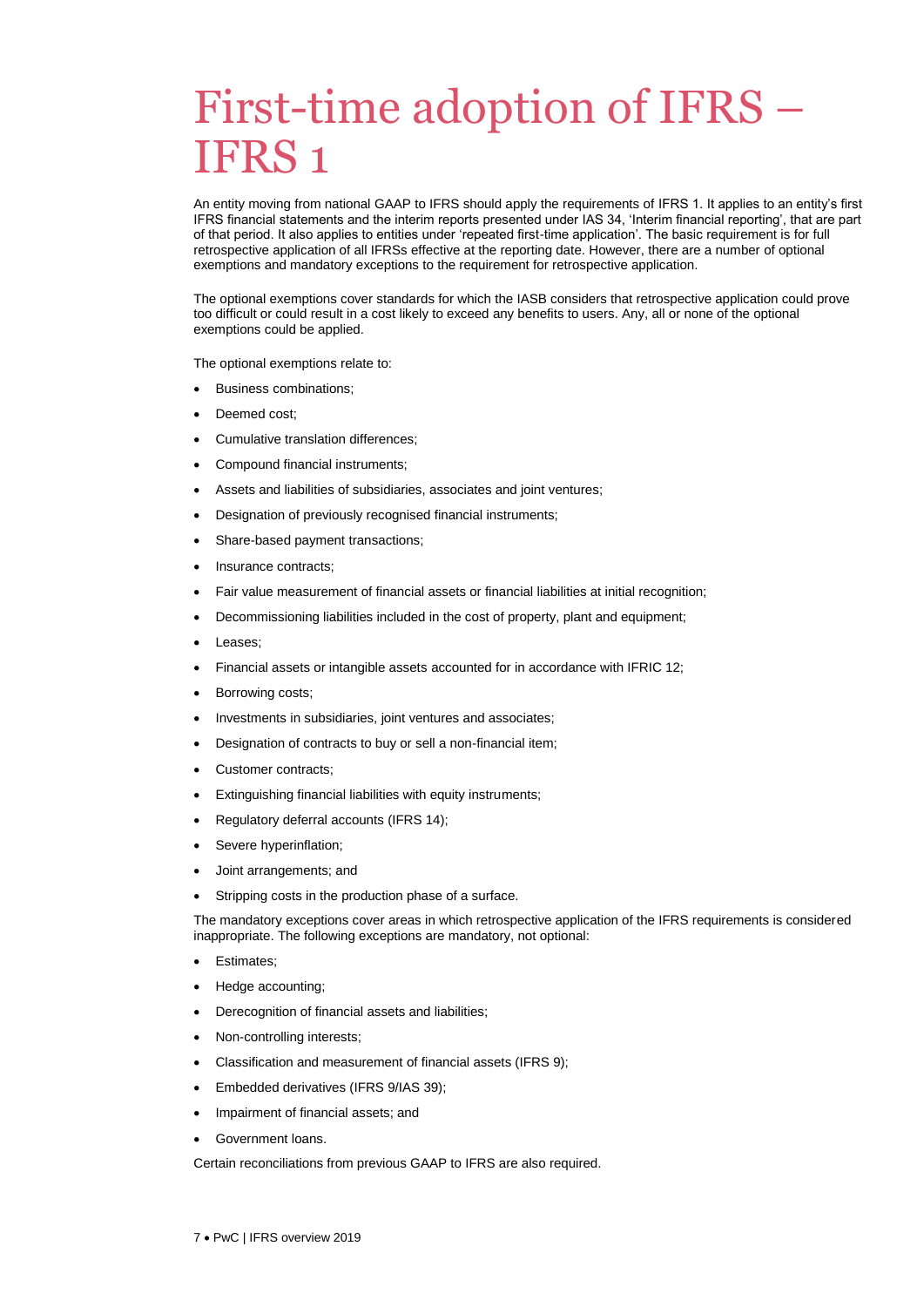### <span id="page-7-0"></span>Presentation of financial statements – IAS 1

The objective of financial statements is to provide information that is useful in making economic decisions. IAS 1's objective is to ensure comparability of presentation of that information with the entity's financial statements of previous periods and with the financial statements of other entities.

Financial statements are prepared on a going concern basis, unless management intends either to liquidate the entity or to cease trading, or has no realistic alternative but to do so. Management prepares its financial statements, except for cash flow information, under the accrual basis of accounting.

There is no prescribed format for the financial statements, but there are minimum presentation and disclosure requirements. The implementation guidance to IAS 1 contains illustrative examples of acceptable formats.

Financial statements disclose corresponding information for the preceding period (comparatives), unless a standard or interpretation permits or requires otherwise.

### **Statement of financial position (balance sheet)**

The statement of financial position presents an entity's financial position at a specific point in time. Subject to meeting certain minimum presentation and disclosure requirements, management uses its judgement regarding the form of presentation, which sub-classifications to present and which information to disclose on the face of the statement or in the notes.

The following items, as a minimum, are presented on the face of the balance sheet:

- Assets Property, plant and equipment; investment property; intangible assets; financial assets; investments accounted for using the equity method; biological assets; deferred tax assets; current tax assets; inventories; trade and other receivables; and cash and cash equivalents.
- Equity Issued capital and reserves attributable to the parent's owners; and non-controlling interest.
- Liabilities Deferred tax liabilities; current tax liabilities; financial liabilities; provisions; and trade and other payables.
- Assets and liabilities held for sale The total of assets classified as held for sale and assets included in disposal groups classified as held for sale; and liabilities included in disposal groups classified as held for sale in accordance with IFRS 5.

Current and non-current assets, and current and non-current liabilities, are presented as separate classifications in the statement, unless presentation based on liquidity provides information that is reliable and more relevant.

### **Statement of comprehensive income**

The statement of comprehensive income presents an entity's performance over a specific period. An entity presents profit or loss, total other comprehensive income and comprehensive income for the period. [IAS 1 para 81A].

Entities have a choice of presenting the statement of comprehensive income in a single statement or as two statements. The statement of comprehensive income under the single-statement approach includes all items of income and expense, and it includes each component of other comprehensive income classified by nature. Under the two-statement approach, all components of profit or loss are presented in an income statement. The income statement is followed immediately by a statement of comprehensive income, which begins with the total profit or loss for the period and displays all components of other comprehensive income.

### **Items to be presented in statement of comprehensive income**

The following items of profit or loss are, as a minimum, presented in the statement of comprehensive income:

- Revenue, presenting separately interest revenue calculated using the effective interest method.
- Gains and losses arising from the de-recognition of financial assets measured at amortised cost.
- Finance costs.
- Impairment losses (including reversals of impairment losses or impairment gains) determined in accordance with Section 5.5 of IFRS 9.
- Share of the profit and loss of associates and joint ventures accounted for using the equity method.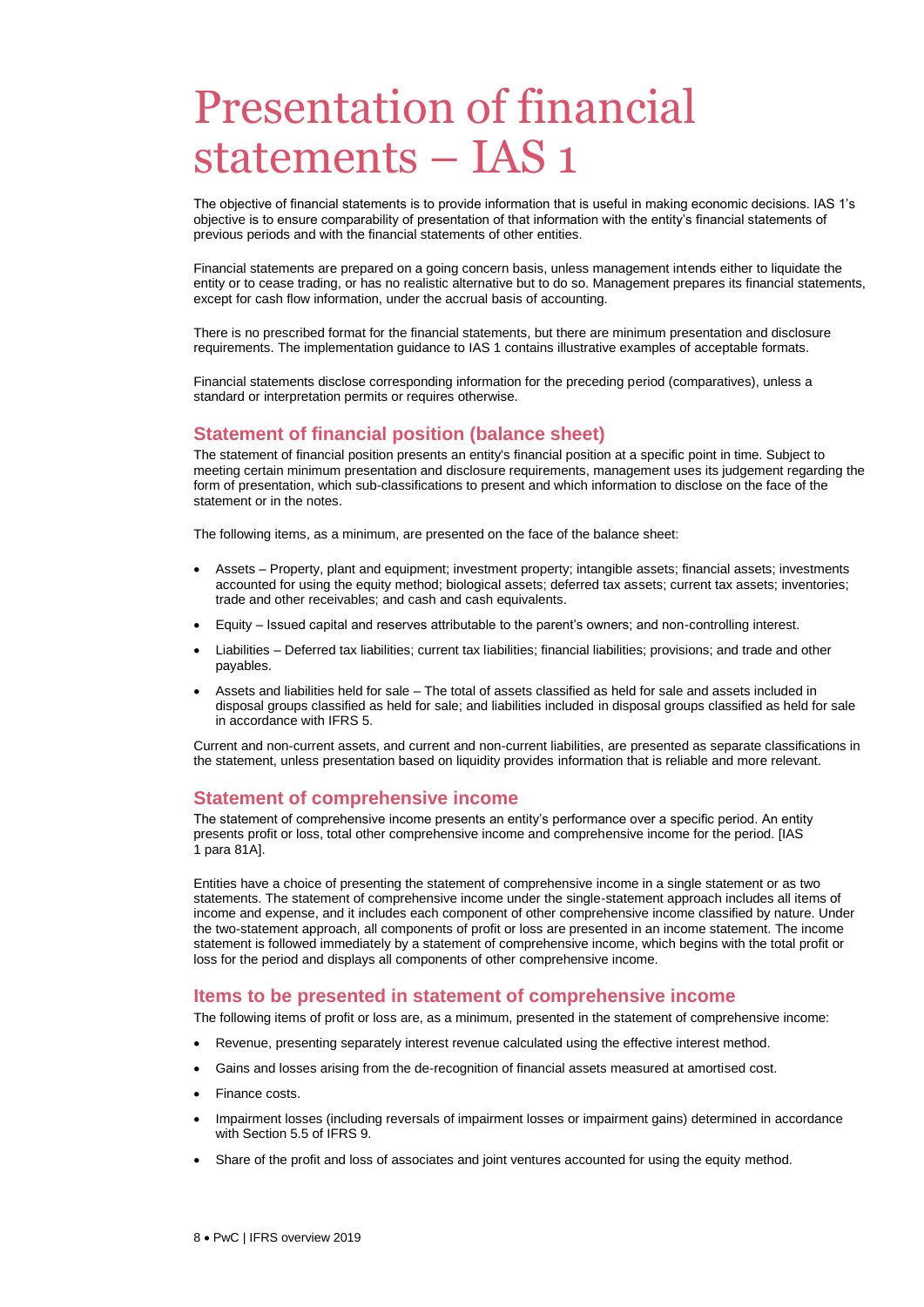- If a financial asset is reclassified out of the amortised cost measurement category so that it is measured at fair value through profit or loss, any gain arising from a difference between the previous amortised cost of the financial asset and its fair value at the reclassification date (as defined in IFRS 9).
- If a financial asset is reclassified out of the fair value through other comprehensive income measurement category so that it is measured at fair value through profit or loss, any cumulative gain or loss previously recognised in other comprehensive income that is reclassified to profit or loss.
- Tax expense
- A single amount for the total of discontinued operations. This comprises the total of:
	- The post-tax profit or loss of discontinued operations; and
	- The post-tax gain or loss recognised on the measurement to fair value less costs to sell or on the disposal of the assets or disposal group(s) constituting the discontinued operation.

Additional line items or sub-headings are presented in this statement where such presentation is relevant to an understanding of the entity's financial performance.

#### **Material items**

The nature and amount of items of income and expense are disclosed separately, where they are material. Disclosure could be in the statement or in the notes. Such income and expenses might include: restructuring costs; write-downs of inventories or property, plant and equipment; litigation settlements; and gains or losses on disposals of non-current assets.

### **Other comprehensive income**

An entity presents items of other comprehensive income grouped into those that will be reclassified subsequently to profit or loss, and those that will not be reclassified. An entity discloses reclassification adjustments relating to components of other comprehensive income. The IAS 1 amendments clarify that the entity's share of items of comprehensive income of associates and joint ventures is presented separately, analysed into those items that will not be reclassified subsequently to profit or loss and those that will be so reclassified when specific conditions are met.

An entity presents each component of other comprehensive income in the statement either (i) net of its related tax effects, or (ii) before its related tax effects, with the aggregate tax effect of these components shown separately.

### **Statement of changes in equity**

The following items are presented in the statement of changes in equity:

- Total comprehensive income for the period, showing separately the total amounts attributable to the parent's owners and to non-controlling interest.
- For each component of equity, the effects of retrospective application or retrospective restatement recognised in accordance with IAS 8.
- For each component of equity, a reconciliation between the carrying amount at the beginning and the end of the period, separately disclosing changes resulting from:
	- Profit or loss;
	- Other comprehensive income; and
	- Transactions with owners in their capacity as owners, showing separately contributions by and distributions to owners and changes in ownership interests in subsidiaries that do not result in a loss of control.

The amounts of dividends recognised as distributions to owners during the period, and the related amount of dividends per share, should be disclosed.

### **Statement of cash flows**

Cash flow statements are addressed in a separate summary dealing with the requirements of IAS 7.

### **Notes to the financial statements**

The notes are an integral part of the financial statements. Notes provide information additional to the amounts disclosed in the 'primary' statements. They also include significant accounting policies, critical accounting estimates and judgements, and disclosures on capital and puttable financial instruments classified as equity.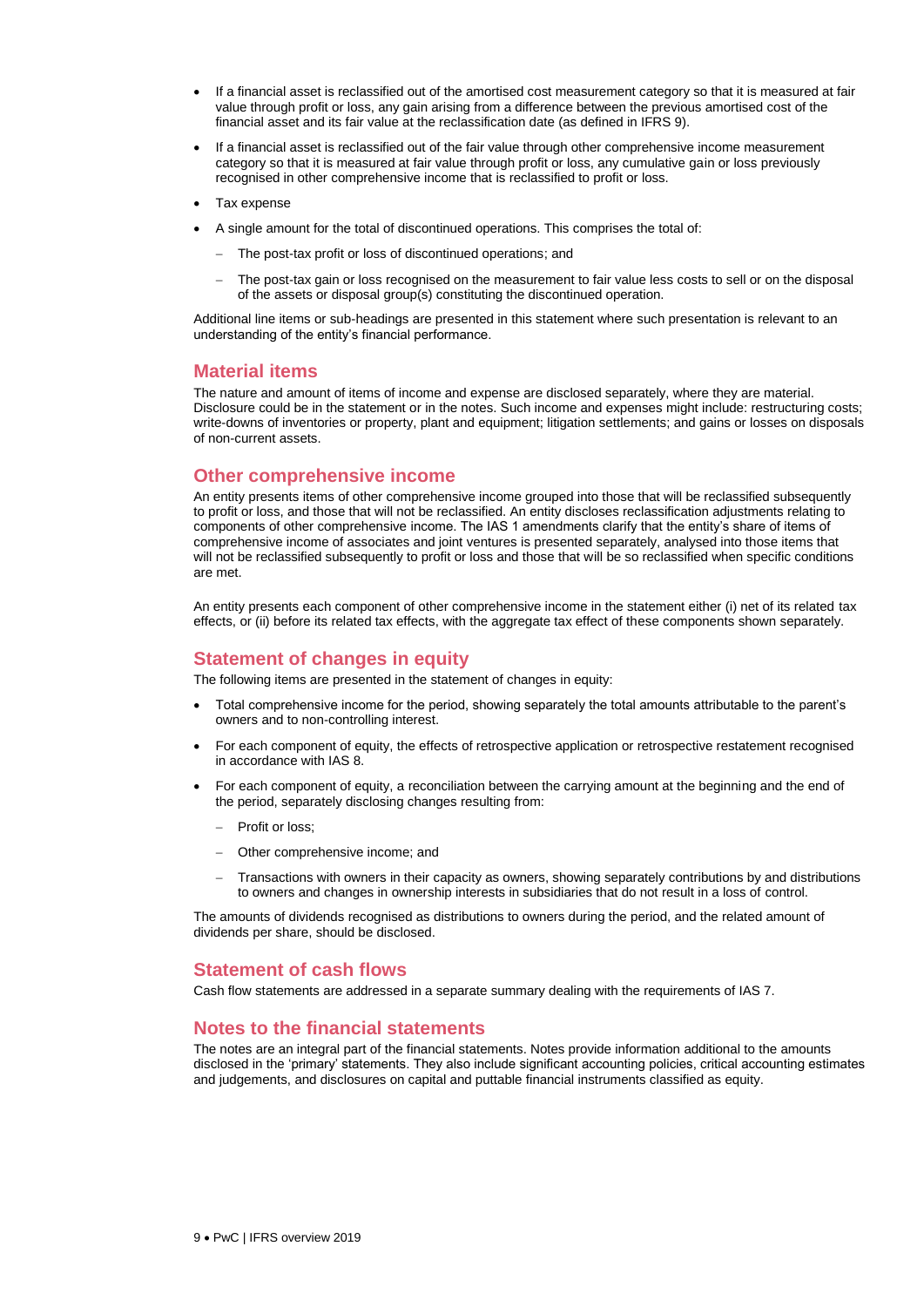### <span id="page-9-0"></span>Accounting policies, accounting estimates and errors – IAS 8

An entity follows the accounting policies required by IFRS that are relevant to the transactions, other events and conditions of the entity. Sometimes standards offer a policy choice; there are other situations where no guidance is given by IFRSs. In these situations, management should develop and apply appropriate accounting policies.

Management uses judgement in developing and applying an accounting policy that results in information that is relevant and reliable. Reliable information demonstrates the following qualities: faithful representation, substance over form, neutrality, prudence and completeness. If there is no IFRS standard or interpretation that is specifically applicable, management considers the applicability of the requirements in IFRS on similar and related issues, and then the definitions, recognition criteria and measurement concepts for assets, liabilities, income and expenses in the Framework. Management can also consider the most recent pronouncements of other standard-setting bodies, other accounting literature and accepted industry practices, where these do not conflict with IFRS.

Accounting policies are applied consistently to similar items, transactions and events (unless a standard permits or requires otherwise).

### **Changes in accounting policies**

Changes in accounting policies made on adoption of a new standard or interpretation are accounted for in accordance with the transitional provisions (if any) within that standard or interpretation. If a change in policy upon initial application of a new standard does not include specific transitional provisions, or it is a voluntary change in policy, it should be accounted for retrospectively (that is, by restating all comparative figures presented) unless this is impracticable. There is also a specific exception for the initial adoption of a policy to measure property, plant and equipment or intangible assets by applying the revaluation model, which would be accounted for in the year the change is being made.

### **Issue of new/revised standards not yet effective**

Standards are normally published in advance of the required implementation date. In the intervening period, where a new/revised standard that is relevant to an entity has been issued but is not yet effective, management discloses this fact. It also provides the known or reasonably estimable information relevant to assessing the impact that the application of the standard might have on the entity's financial statements in the period of initial recognition.

### **Changes in accounting estimates**

An entity recognises changes in accounting estimates prospectively, by including the effects in profit or loss in the period that is affected (the period of the change and future periods, if applicable), except where the change in estimate gives rise to changes in assets, liabilities or equity. In this case, it is recognised by adjusting the carrying amount of the related asset, liability or equity in the period of the change.

#### **Errors**

Errors might arise from mistakes (mathematical or application of accounting policies), oversights or misinterpretation of facts, and fraud.

Errors that are discovered in a subsequent period are prior-period errors. Material prior-period errors are adjusted retrospectively (that is, by restating comparative figures) unless this is impracticable (that is, it cannot be done, after **'making every reasonable effort to do so'**).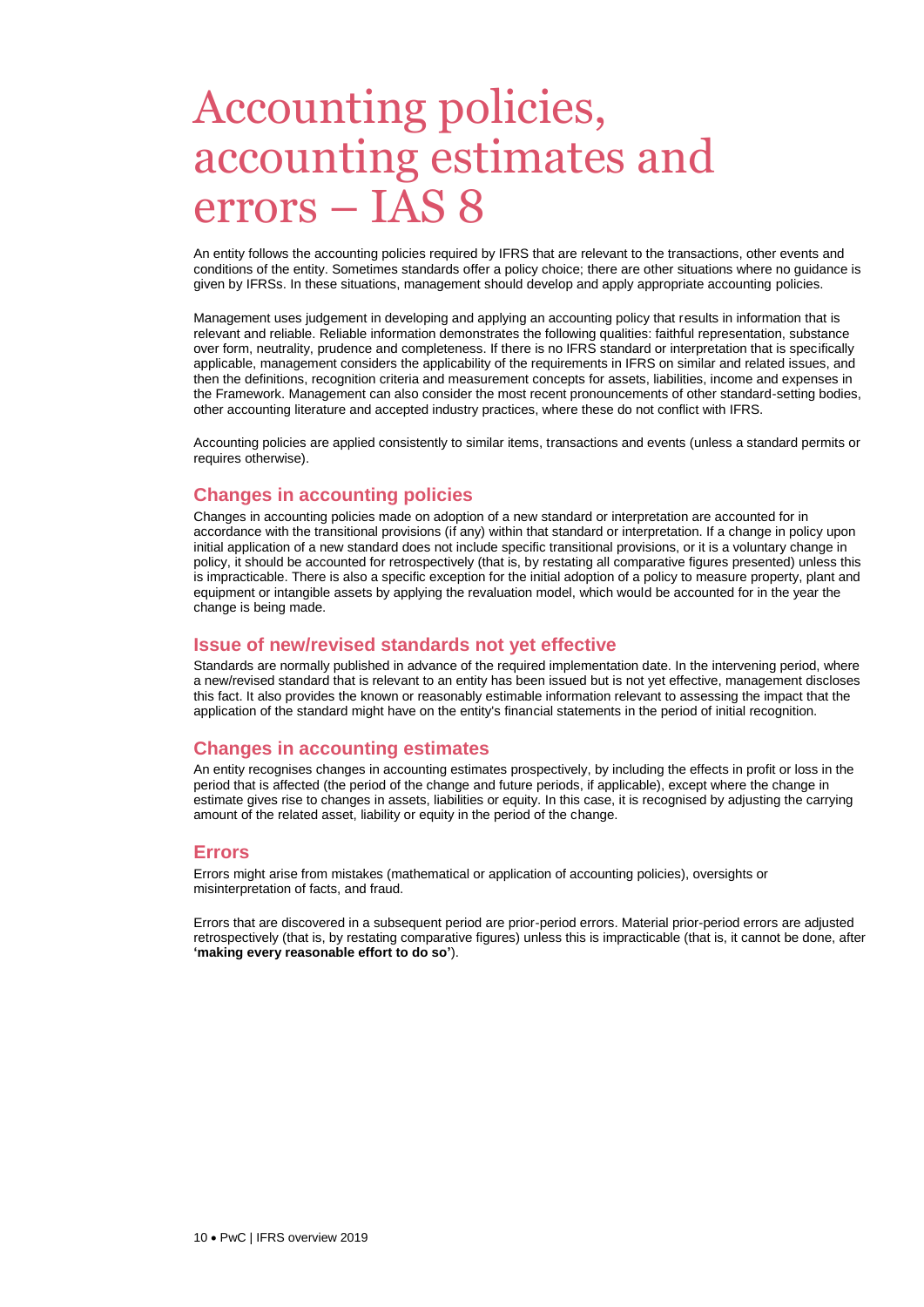## <span id="page-10-0"></span>Fair value – IFRS 13

IFRS 13, 'Fair value management', provides a common framework for measuring fair value where required or permitted by another IFRS.

IFRS 13 defines fair value as 'The price that would be received to sell an asset or paid to transfer a liability in an orderly transaction between market participants at the measurement date'. The key principle is that fair value is the exit price, from the perspective of market participants who hold the asset or owe the liability, at the measurement date. It is based on the perspective of market participants rather than the entity itself, so fair value is not affected by an entity's intentions towards the asset, liability or equity item that is being fair valued.

A fair value measurement requires management to determine four things: the particular asset or liability that is the subject of the measurement (consistent with its unit of account); the highest and best use for a non-financial asset; the principal (or, in its absence, the most advantageous) market; and the valuation technique.

IFRS 13 addresses how to measure fair value, but it does not stipulate when fair value can or should be used.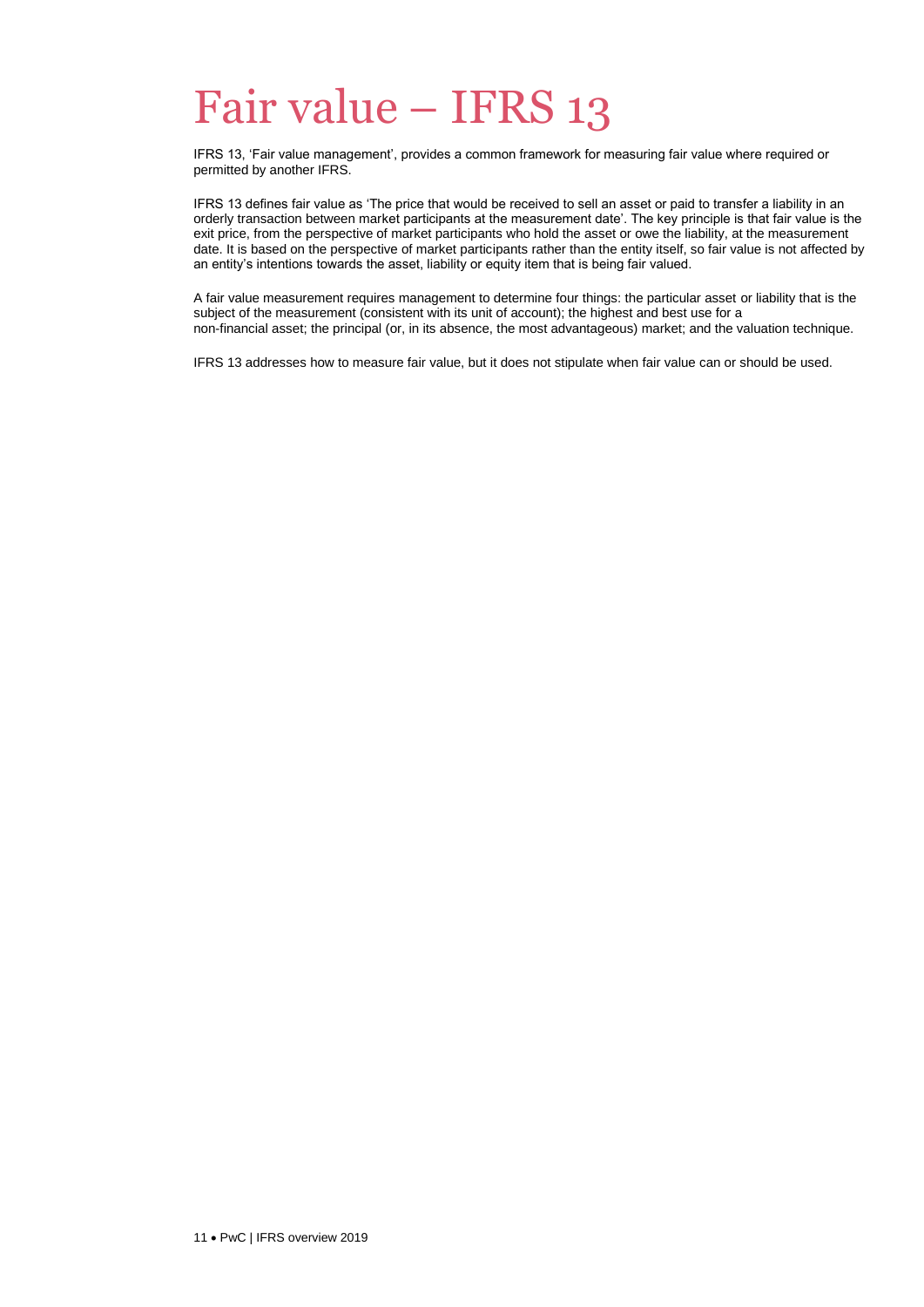## <span id="page-11-0"></span>Financial instruments

### **Introduction to financial instruments – Objectives, definitions and scope – IAS 32, IAS 39, IFRS 9 and IFRS 7**

For periods beginning on or after 1 January 2018, IFRS 9 is required to be applied in full. But, when an entity first applies IFRS 9, as an accounting policy choice, it can apply the hedge accounting requirements of IAS 39 instead of the hedge accounting requirements included in IFRS 9.

The objective of the four financial instruments standards (IAS 32, IAS 39, IFRS 9 and IFRS 7) is to establish requirements for all aspects of accounting for financial instruments, including distinguishing debt from equity, balance sheet offsetting, recognition, derecognition, measurement, hedge accounting and disclosure.

The standards' scope is broad. The standards cover all types of financial instruments, including receivables, payables, investments in bonds and shares, borrowings and derivatives. They also apply to certain contracts to buy or sell non-financial assets (such as commodities) that can be net-settled in cash or another financial instrument. Financial instruments are recognised and measured according to IAS 39/IFRS 9's requirements and are disclosed in accordance with IFRS 7.

For annual reporting periods beginning on or after 1 January 2018 IFRS 9 replaces IAS 39. However for some preparers IAS 39 will remain relevant (for example insurers that apply the IFRS 4 deferral of IFRS 9). On transition to IFRS 9 entities may also continue to apply IAS 39 hedge accounting.

In addition, requirements for fair value measurement and disclosures are covered by IFRS 13.

IAS 32 establishes principles for presenting financial instruments as financial liabilities or equity, and for offsetting financial assets and financial liabilities.

Financial instruments represent contractual rights or obligations to receive or pay cash or other financial assets.

A financial asset is cash; a contractual right to receive cash or another financial asset; a contractual right to exchange financial assets or liabilities with another entity under conditions that are potentially favourable; or an equity instrument of another entity.

A financial liability is a contractual obligation to deliver cash or another financial asset; or to exchange financial instruments with another entity under conditions that are potentially unfavourable.

An equity instrument is any contract that evidences a residual interest in the entity's assets after deducting all of its liabilities.

A derivative is a financial instrument that derives its value from an underlying price or index; requires little or no initial net investment; and is settled at a future date.

### **Classification and measurement – IFRS 9**

The publication of IFRS 9 in July 2014 was the culmination of the IASB's efforts to replace IAS 39. IFRS 9 was released in phases from 2009 to 2014. The final standard was issued in July 2014, with a proposed mandatory effective date of periods beginning on or after 1 January 2018. Early application of IFRS 9 is permitted. The Board also amended the transitional provisions to provide relief from restating comparative information and introduced new disclosures to help users of financial statements understand the effect of moving to the IFRS 9 classification and measurement model. The board also included an amendment in relation to prepayment features with negative compensations. These amendments are effective from 1 January 2019 and allows companies to measure particular prepayable financial assets with so-called negative compensation at amortised cost or at fair value through other comprehensive income if a specified condition is met – Instead of at fair value through profit or loss.

#### **Classification and measurement**

IFRS 9 replaces the multiple classification and measurement models for financial assets in IAS 39 with a single model that has three classification categories: amortised cost; fair value through other comprehensive income (OCI); and fair value through profit and loss. Classification under IFRS 9 is driven by the entity's business model for managing the financial assets and whether the contractual characteristics of the financial assets represent solely payments of principal and interest. However, at initial recognition an entity can irrevocably designate a financial asset as measured at fair value through profit and loss, if doing so eliminates or significantly reduces an accounting mismatch.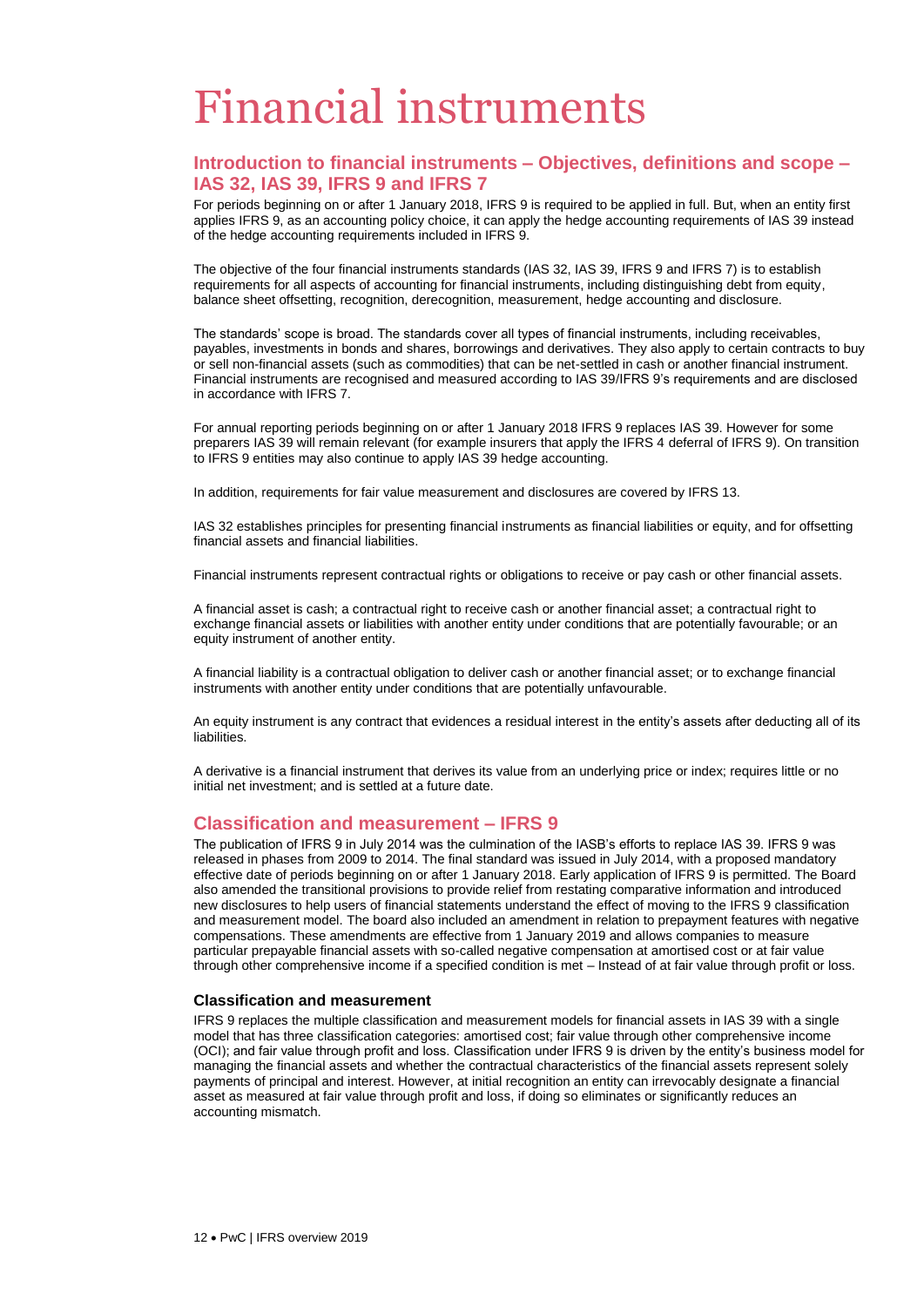The new standard removes the requirement to separate embedded derivatives from financial asset hosts. It requires a hybrid contract to be classified, in its entirety, at either amortised cost or fair value if the contractual cash flows do not represent solely payments of principal and interest. IFRS 9 prohibits reclassifications, except in rare circumstances when the entity's business model changes. There is specific guidance for contractually linked instruments that leverage credit risk, which is often the case with investment tranches in a securitisation.

IFRS 9's classification principles indicate that all equity investments should be measured at fair value through profit and loss. However, an entity has the ability to make an irrevocable election, on an instrument-by-instrument basis, to present changes in fair value in other comprehensive income (OCI) rather than profit or loss, provided that the instrument is not held for trading. IFRS 9 removes the cost exemption for unquoted equities and derivatives on unquoted equities, but it provides guidance on when cost might be an appropriate estimate of fair value.

Under IFRS 9, financial liabilities continue to be measured at amortised cost, unless they are required to be measured at fair value through profit or loss or an entity has opted to measure a liability at fair value through profit or loss. However, IFRS 9 changes the accounting for those financial liabilities where the fair value option has been elected. For such liabilities, changes in fair value related to changes in own credit risk are presented separately in OCI.

### **Embedded derivatives – IFRS 9**

Some financial instruments and other contracts combine a derivative and a non-derivative host contract in a single contract. The derivative part of the contract is referred to as an 'embedded derivative'. Its effect is that some of the contract's cash flows vary in a similar way to a stand-alone derivative. For example, the principal amount of a bond might vary with changes in a stock market index. In this case, the embedded derivative is an equity derivative on the relevant stock market index.

A financial asset host that is within the scope of IFRS 9 is not assessed for embedded derivatives, because the solely payments of principal and interest (SPPI) criterion is applied to the entire hybrid contract to determine the appropriate measurement category. Embedded derivatives that are not 'closely related' to the host contract are separated and accounted for as stand-alone derivatives (that is, measured at fair value, with changes in fair value recognised in profit or loss). An embedded derivative is not 'closely related' if its economic characteristics and risks are different from those of the rest of the contract. IFRS 9 sets out many examples to help determine when this test is (and is not) met.

Analysing contracts for potential embedded derivatives is one of the more challenging aspects of IFRS 9.

### <span id="page-12-0"></span>**Financial liabilities and equity – IAS 32, IFRS 9**

The classification of a financial instrument by the issuer as either a liability (debt) or equity can have a significant impact on an entity's gearing (debt-to-equity ratio) and reported earnings. It could also affect the entity's debt covenants.

The critical feature of a liability is that, under the terms of the instrument, the issuer is or can be required to deliver either cash or another financial asset to the holder; it cannot avoid this obligation. For example, a debenture under which the issuer is required to make interest payments and redeem the debenture for cash is a financial liability.

An instrument is classified as equity where it represents a residual interest in the issuer's assets after deducting all of its liabilities; or, put another way, where the issuer has no obligation under the terms of the instrument to deliver cash or other financial assets to another entity. Ordinary shares, where all of the payments are at the discretion of the issuer, are an example of equity of the issuer.

In addition, the following types of financial instrument are accounted for as equity, provided that they have particular features and meet specific conditions:

- Puttable financial instruments (for example, some shares issued by co-operative entities, funds and some partnership interests).
- Instruments or components of instruments that impose on the entity an obligation to deliver to another party a pro rata share of the net assets of the entity only on liquidation (for example, some shares issued by limitedlife entities).

The classification of the financial instrument as either debt or equity is based on the substance of the contractual arrangement of the instrument, rather than its legal form. This means, for example, that a redeemable preference share, which is economically the same as a bond, is accounted for in the same way as a bond. The redeemable preference share is therefore treated as a liability rather than equity, even though legally it is a share of the issuer.

Other instruments might not be as straightforward. An analysis of the terms of each instrument (in light of the detailed classification requirements) is necessary, particularly since some financial instruments contain both liability and equity features. Such instruments (such as bonds that are convertible into a fixed number of equity shares) are accounted for as separate components of liability and equity (being the option to convert if all of the criteria for equity are met).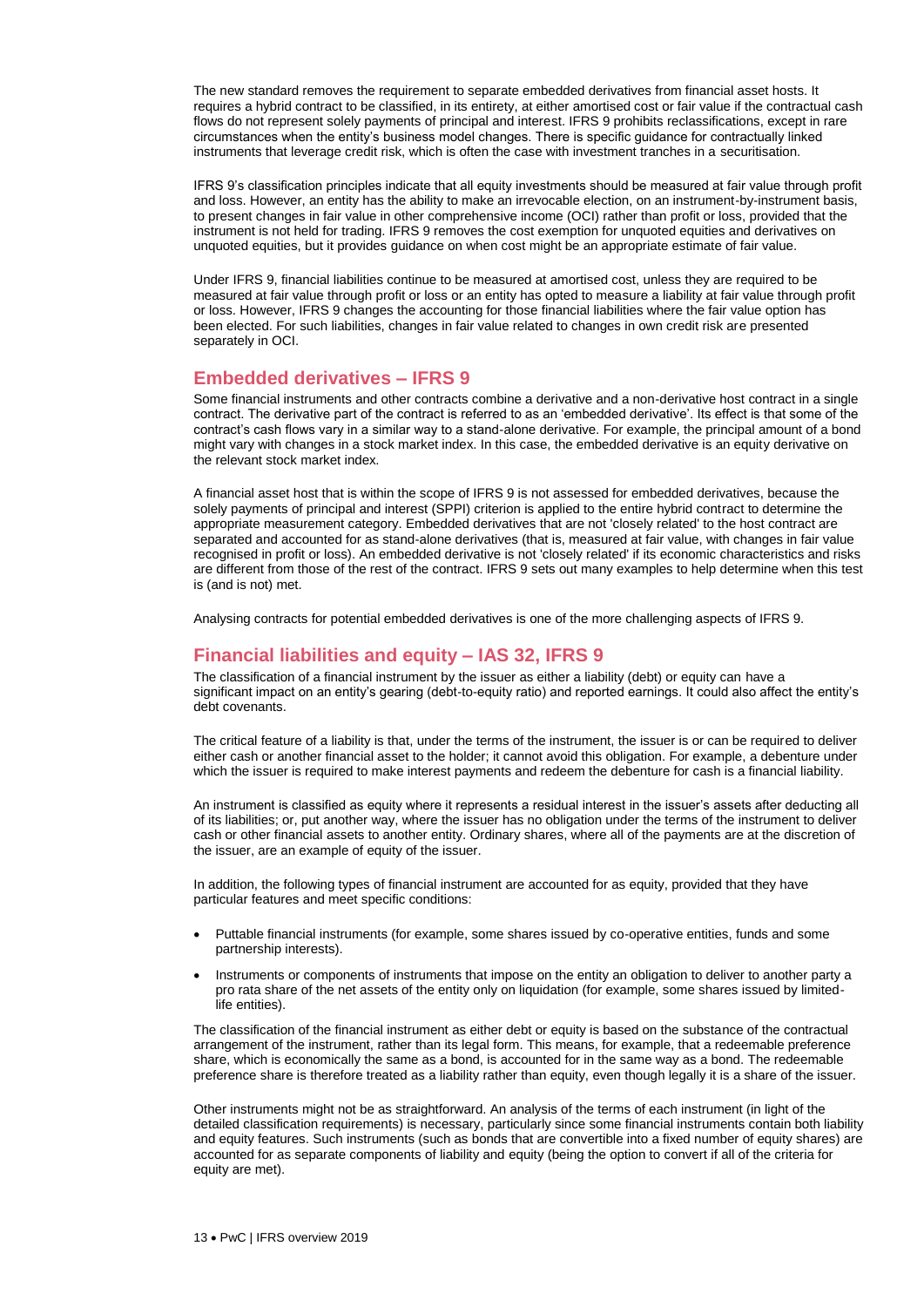The treatment of interest, dividends, losses and gains in the income statement follows the classification of the related instrument. If a preference share is classified as a liability, its coupon is shown as interest. However, the discretionary coupon on an instrument that is treated as equity is shown as a distribution within equity.

### <span id="page-13-0"></span>**Recognition and derecognition – IAS 39, IFRS 9 Recognition**

Recognition for financial assets and financial liabilities tends to be straightforward. An entity recognises a financial asset or a financial liability at the time when it becomes a party to a contract.

#### **Derecognition**

Derecognition is the term used for ceasing to recognise a financial asset or financial liability on an entity's statement of financial position. These rules are more complex.

#### **Assets**

Financial assets are derecognised when the rights to receive cash flows from the financial assets have expired or have been transferred and the entity has transferred substantially all the risks and rewards of ownership. If the entity neither retains nor transfers substantially all the risks and rewards, but has not retained control of the financial assets, it also derecognises the financial assets. When control of the transferred financial asset is retained, the accounting can be complex.

#### **Liabilities**

An entity may only cease to recognise (derecognise) a financial liability when it is extinguished – that is, when the obligation is discharged, cancelled or expired, or when the debtor is legally released from the liability by law or by the creditor agreeing to such a release.

Entities frequently negotiate with bankers or bond-holders to amend or cancel existing debt and replace it with new debt with the same lender on different terms. IAS 39 and IFRS 9 provides guidance to distinguish between the settlement or extinguishment of determine whether debt that is replaced by new debt and the restructuring or modification of existing debt should be accounted for as an extinguishment of the original financial liability. The distinction is based on whether or not the new debt has substantially different terms from the old debt.

Alternatively, an entity might negotiate with its third party lenders to exchange existing debt for equity. In these circumstances, the difference between the carrying amount of the financial liability extinguished and the fair value of the equity issued is recognised in the income statement.

### **Impairment – IFRS 9**

The impairment rules of IFRS 9 introduce a new, forward-looking, expected credit loss ('ECL') impairment model which will generally result in earlier recognition of losses compared to IAS 39. These changes are likely to have a significant impact on entities that have significant financial assets (in particular, financial institutions).

The new impairment model introduces a three-stage approach. Stage 1 includes financial instruments that have not had a significant increase in credit risk since initial recognition or that have low credit risk at the reporting date. For these assets, 12-month ECL (that is, expected losses arising from the risk of default in the next 12 months) are recognised, and interest revenue is calculated on the gross carrying amount of the asset (that is, without deduction for credit allowance). Stage 2 includes financial instruments that have had a significant increase in credit risk since initial recognition (unless they have low credit risk at the reporting date) but are not credit-impaired. For these assets, lifetime ECL (that is, expected losses arising from the risk of default over the life of the financial instrument) are recognised, and interest revenue is still calculated on the gross carrying amount of the asset. Stage 3 consists of financial assets that are credit-impaired, which is where one or more events that have a detrimental impact on the estimated future cash flows of the financial asset have occurred. For these assets, lifetime ECL are also recognised, but interest revenue is calculated on the net carrying amount (that is, net of the ECL allowance).

For trade receivables or contract assets that do not contain a significant financing component, the loss allowance should be measured, at initial recognition and throughout the life of the receivable, at an amount equal to lifetime ECL. As an exception to the general model, if the credit risk of a financial instrument is low at the reporting date, management can measure impairment using 12-month ECL, and so it does not have to assess whether a significant increase in credit risk has occurred.

In many cases, application of the new requirements will require significant judgement – in particular, when assessing whether there has been a significant increase in credit risk (triggering a move from stage 1 to stage 2, and a consequential increase from 12-month ECL to lifetime ECL) and in estimating ECL, including the effect of forward-looking information. IFRS 9 also introduces significant new disclosure requirements.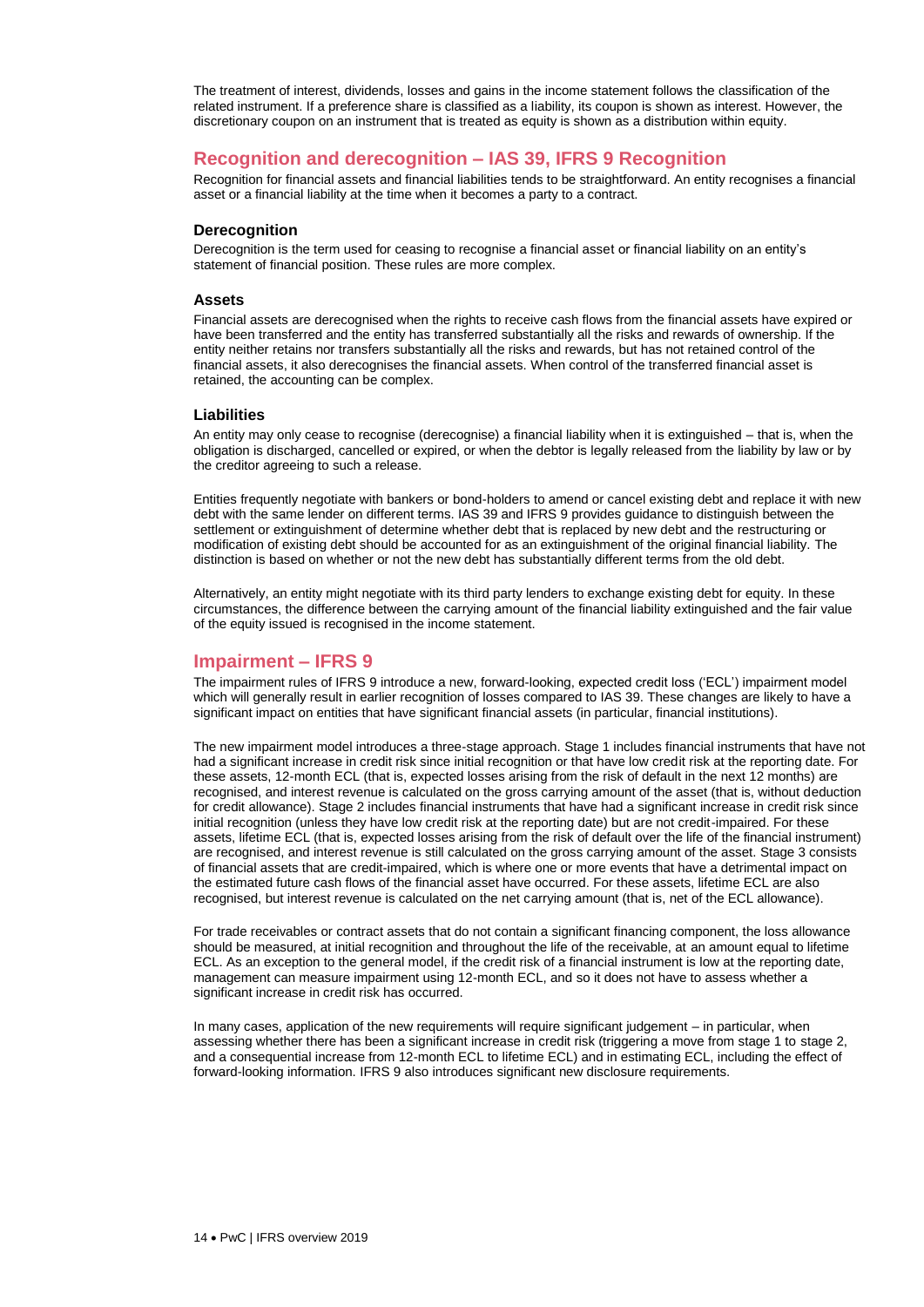### **Hedge accounting – IFRS 9, IAS 39**

'Hedging' is a risk management activity. More specifically, it is the process of using a financial instrument (usually a derivative) to mitigate all or some of the risk of a hedged item. 'Hedge accounting' changes the timing of recognition of gains and losses on either the hedged item or the hedging instrument, so that both are recognised in profit or loss in the same accounting period, in order to record the economic substance of the combination of the hedged item and hedging instrument. On transition to IFRS 9 entities may also continue to apply IAS 39 hedge accounting.

To qualify for hedge accounting, IFRS 9 includes the following requirements:

- An entity should formally designate and document the hedging relationship at the inception of the hedge. This includes identifying the hedging instrument, the hedged item or transaction, the nature of the risk being hedged and how the entity will assess hedge effectiveness, identification of sources of ineffectiveness, how the hedge ratio will be determined, and the entity's risk management objective and strategy for undertaking the hedge.
- There must be an economic relationship between the hedging instrument and the hedged item. There must be an expectation that the value of the hedging instrument and the value of the hedged item will move in the opposite direction as a result of the common underlying or hedged risk.
- Credit risk should not dominate value changes. Even if there is an economic relationship, a change in the credit risk of the hedging instrument or the hedged item must not be of such magnitude that it dominates the value changes that result from that economic relationship.
- The designated hedge ratio should be consistent with the risk management strategy. The hedge ratio is defined as the relationship between the quantity of the hedging instrument and the quantity of the hedged item, in terms of their relative weighting.

There is no 80–125% effectiveness 'bright line'. As such, a retrospective effectiveness test is no longer required to prove that the effectiveness was between 80% and 125%. However, all ineffectiveness should still be calculated and recorded in the income statement.

There are three types of hedge relationship:

- Fair value hedge A hedge of the exposure to changes in the fair value of a recognised asset or liability, or a firm commitment.
- Cash flow hedge A hedge of the exposure to variability in cash flows of a recognised asset or liability, a firm commitment or a highly probable forecast transaction.
- Net investment hedge A hedge of the foreign currency risk on a net investment in a foreign operation.

For a fair value hedge, the hedged item is adjusted for the gain or loss attributable to the hedged risk. That element is included in the income statement, where it will offset the gain or loss on the hedging instrument.

For a cash flow hedge, gains and losses on the hedging instrument are initially included in other comprehensive income. The amount included in other comprehensive income is the lower of the fair value change of the hedging instrument and that of the hedged item. Where the hedging instrument has a fair value change greater than the hedged item, the excess is recorded within profit or loss as ineffectiveness. Gains or losses deferred in other comprehensive income are reclassified to profit or loss when the hedged item affects the income statement. If the hedged item is the forecast acquisition of a non-financial asset or liability, the carrying amount of the non-financial asset or liability is adjusted for the hedging gain or loss at initial recognition.

Hedges of a net investment in a foreign operation are accounted for similarly to cash flow hedges.

#### <span id="page-14-0"></span>**Disclosure – IFRS 7, IFRS 9**

There have been significant developments in risk management concepts and practices in recent years. New techniques have evolved for measuring and managing exposures to risks arising from financial instruments. This, coupled with the significant volatility experienced in the financial markets, has increased the need for more relevant information and greater transparency about an entity's exposures arising from financial instruments and how those risks are managed. Financial statement users and other investors need such information to make more informed judgements about risks arising from entities' use of financial instruments and their associated returns.

IFRS 7 sets out disclosure requirements that are intended to enable users to evaluate the significance of financial instruments for an entity's financial position and performance, and to understand the nature and extent of risks arising from those financial instruments to which the entity is exposed. These risks include credit risk, liquidity risk and market risk. IFRS 13 requires disclosure of a three-level hierarchy for fair value measurement, and it requires some specific quantitative disclosures for financial instruments at the lowest level in the hierarchy.

The disclosure requirements do not just apply to banks and financial institutions. All entities that have financial instruments are affected – even simple instruments such as borrowings, accounts payable and receivable, cash and investments.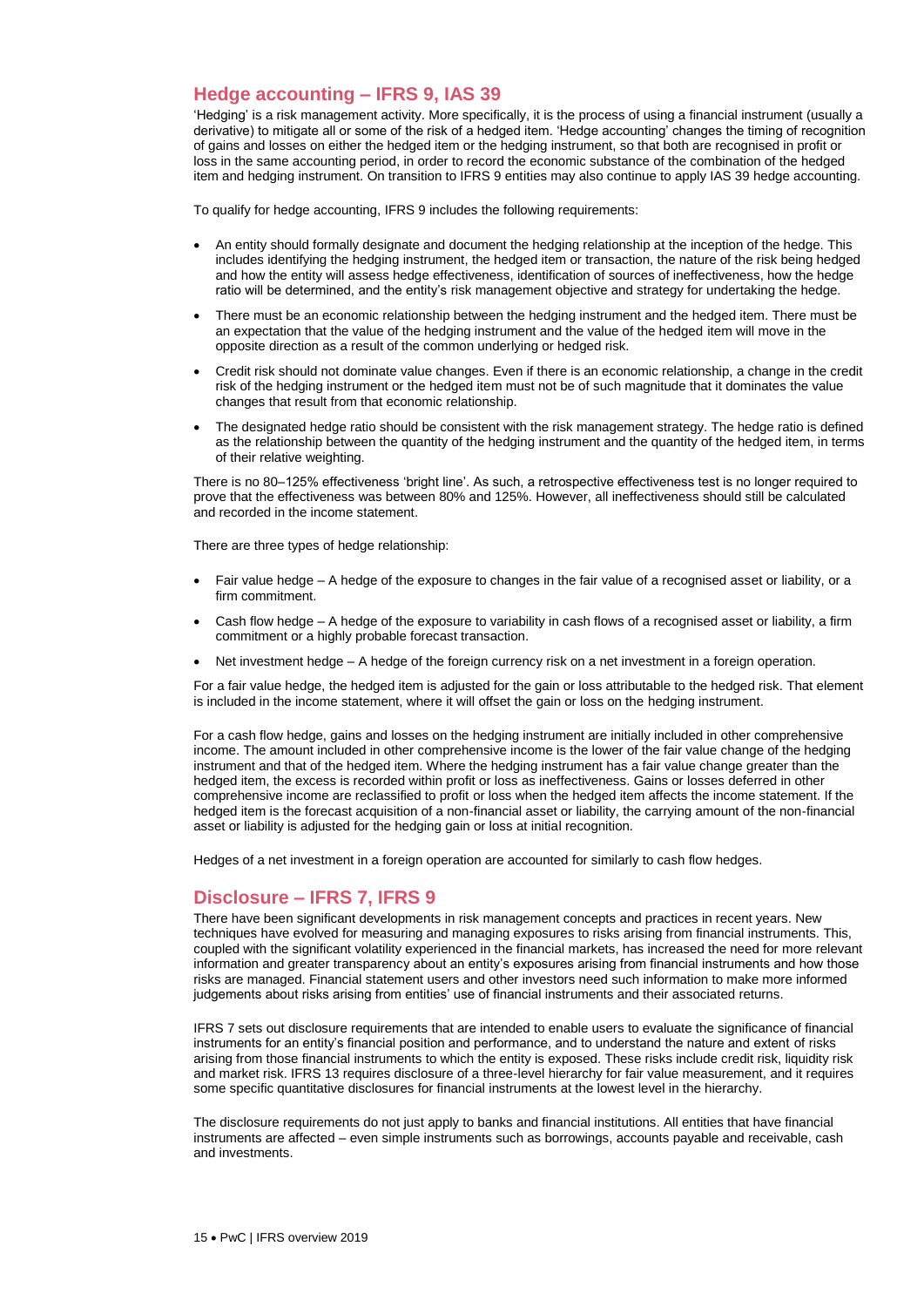## <span id="page-15-0"></span>Foreign currencies – IAS 21, IAS 29

### **IAS 21**

Many entities do business with overseas suppliers or customers, or have overseas operations. This gives rise to two main accounting issues:

- Some transactions (for example, those with overseas suppliers or customers) might be denominated in foreign currencies. These transactions are expressed in the entity's own currency ('functional currency') for financial reporting purposes.
- A parent entity might have foreign operations, such as overseas subsidiaries, branches or associates. The functional currency of these foreign operations might be different from the parent entity's functional currency, and therefore the accounting records might be maintained in different currencies. Because it is not possible to combine transactions measured in different currencies, the foreign operation's results and financial position are translated into a single currency, namely that in which the group's consolidated financial statements are reported ('presentation currency').

The methods required for each of the above circumstances are summarised below.

### **Expressing foreign currency transactions in the entity's functional currency**

A foreign currency transaction is expressed in an entity's functional currency, using the exchange rate at the transaction date. Foreign currency balances representing cash or amounts to be received or paid in cash ('monetary items') are retranslated at the end of the reporting period, using the exchange rate on that date. Exchange differences on such monetary items are recognised as income or expense for the period. Non-monetary balances that are not remeasured at fair value and are denominated in a foreign currency are expressed in the functional currency, using the exchange rate at the transaction date. Where a non-monetary item is remeasured at fair value in the financial statements, the exchange rate at the date when fair value was determined is used.

### **Translating functional currency financial statements into a presentation currency**

Assets and liabilities are translated from the functional currency to the presentation currency at the closing rate at the end of the reporting period. The income statement is translated at exchange rates at the dates of the transactions, or at the average rate if that approximates the actual rates. All resulting exchange differences are recognised in other comprehensive income.

The financial statements of a foreign operation that has the currency of a hyper-inflationary economy as its functional currency are first restated in accordance with IAS 29, 'Financial reporting in hyper-inflationary economies'. All components are then translated to the presentation currency at the closing rate at the end of the reporting period.

### **IAS 29**

Conventional financial reporting is distorted by inflation. This is especially the case with hyper-inflation, where the measuring unit (the currency unit) is not stable. Adjustments to stabilise the unit of measurement – to measure items in units of constant purchasing power – make the financial statements more relevant and reliable. IAS 29 requires financial statements prepared in the currency of a hyper-inflationary economy to be stated in terms of the value of money at the end of the reporting period. This requirement relies on an understanding of complex economic concepts, a knowledge of the entity's financial and operating patterns, and a detailed series of procedures.

Prices change over time, as the result of political, economic and social factors. Two phenomena should be distinguished: (1) changes in supply and demand and technological changes might cause prices of individual items to increase or decrease independently of each other ('specific price changes'); and (2) other factors in the economy might result in changes in the general level of prices, and therefore in the general purchasing power of money ('general price changes'). The purchasing power of money declines as the level of prices of goods and services rises. The purchasing power of money in an inflationary environment and the price level are interdependent.

Financial statements, unadjusted for inflation in most countries, are prepared on the basis of historical cost, without regard either to changes in the general level of prices or to changes in specific prices of assets held. However, there are exceptions where the entity is required to, or chooses to, measure certain assets or liabilities at fair value. Examples are property, plant and equipment, which could be revalued to fair value under IAS 16, and biological assets, which are generally required to be measured at fair value by IAS 41. This produces a meaningful result, provided that there are no dramatic changes in the purchasing power of money.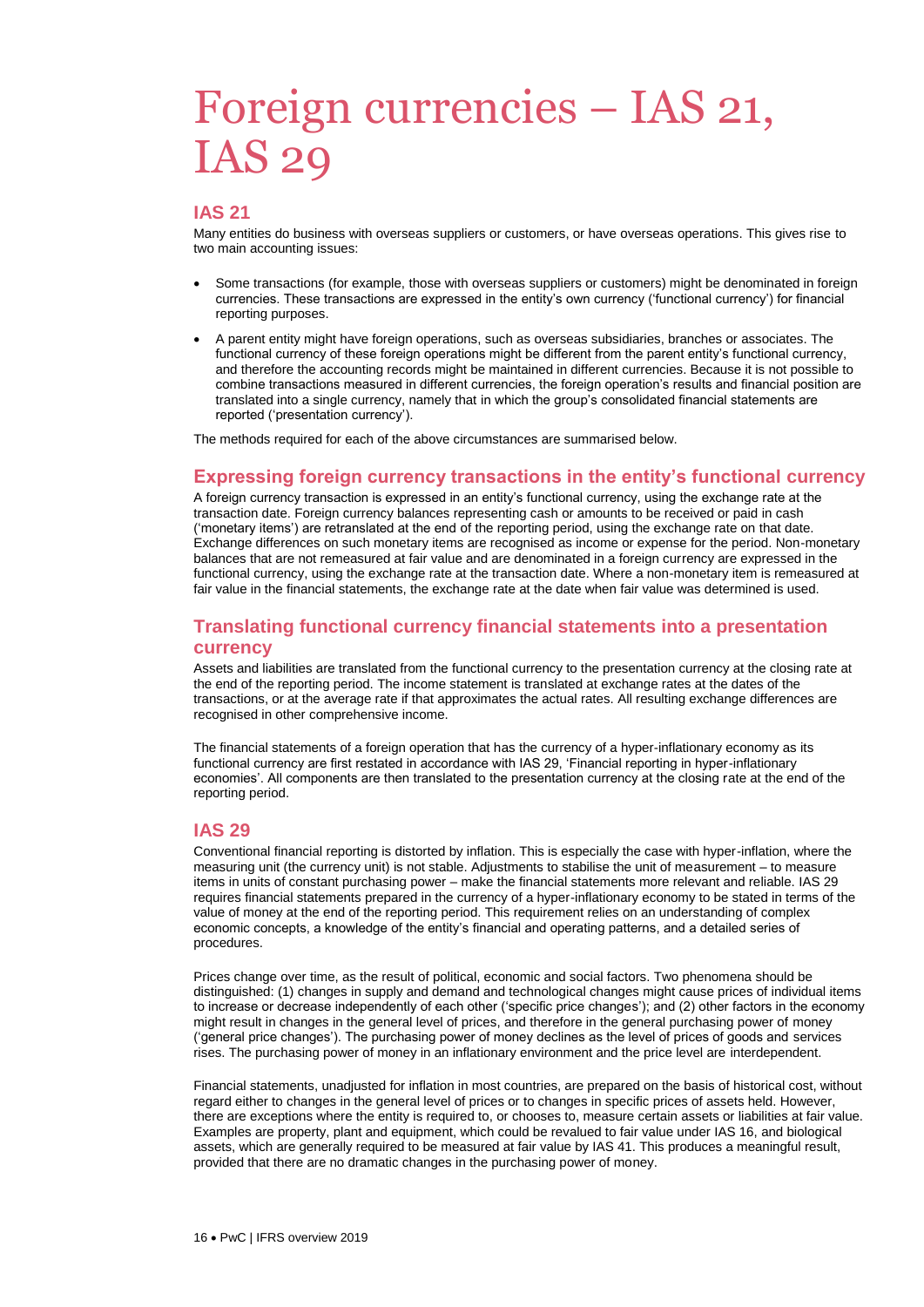Significant changes in the purchasing power of money, particularly in a hyper-inflationary economy, mean that financial statements unadjusted for inflation are not useful and are likely to be misleading. Amounts are not comparable between periods, or even within a period, and the gain or loss in general purchasing power that arises in the reporting period is not recorded. Financial statements unadjusted for inflation do not properly reflect the company's position at the end of the reporting period, the results of its operations or its cash flows. In a hyperinflationary economy, financial statements, whether they are based on an historical cost approach or a current cost approach, are useful only if they are expressed in terms of the measuring unit current at the end of the reporting period.

Inflation-adjusted financial statements are an extension to, and not a departure from, historical cost accounting. IAS 29 aims to overcome the limitations of historical cost financial reporting in hyper-inflationary environments, but it does not reflect specific price changes in assets and liabilities.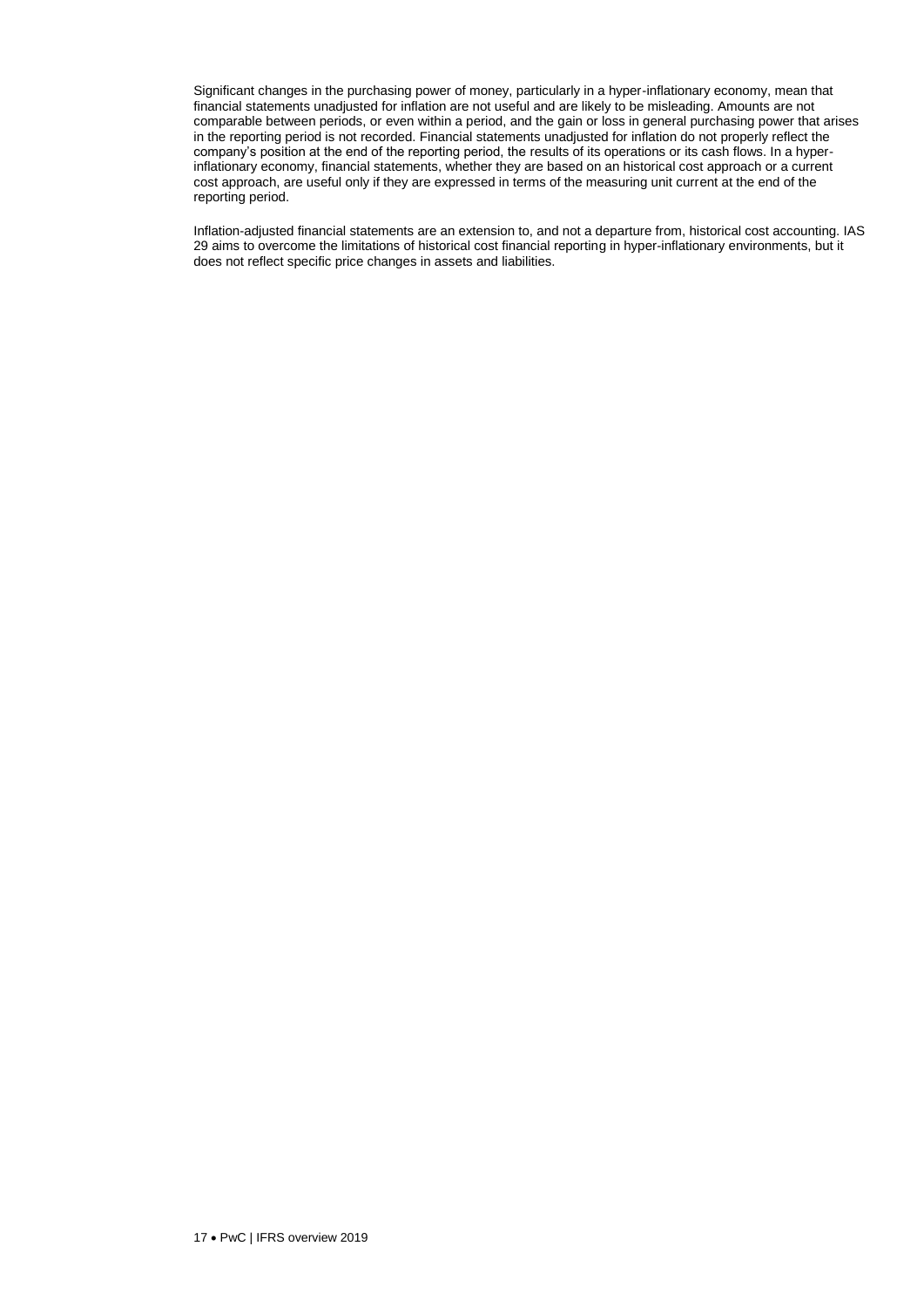### <span id="page-17-0"></span>Insurance contracts – IFRS 4, IFRS 17

### **IFRS 4**

Insurance contracts are contracts where an entity accepts significant insurance risk from another party (the policyholder) by agreeing to compensate the policyholder if the insured event adversely affects the policyholder. The risk transferred in the contract must be insurance risk, which is any risk except for financial risk.

IFRS 4 applies to all issuers of insurance contracts, whether or not the entity is legally an insurance company. It does not apply to accounting for insurance contracts by policyholders.

IFRS 4 was designed as an interim standard, pending completion of IFRS 17. It allows entities to continue with their existing accounting policies for insurance contracts if those policies meet certain minimum criteria. One of the minimum criteria is that the amount of the insurance liability is subject to a liability adequacy test. This test considers current estimates of all contractual and related cash flows. If the liability adequacy test identifies that the insurance liability is inadequate, the entire deficiency is recognised in the income statement.

Accounting policies modelled on IAS 37, 'Provisions, contingent liabilities and contingent assets', are appropriate in cases where the issuer is not an insurance company and where there is no specific local GAAP for insurance contracts (or the local GAAP is only directed at insurance companies).

Disclosure is particularly important for information relating to insurance contracts, because entities can continue to use local GAAP accounting policies for measurement. IFRS 4 has two main principles for disclosure. Entities should disclose information that:

- Identifies and explains the amounts in its financial statements arising from insurance contracts; and
- Enables users of its financial statements to evaluate the nature and extent of risks arising from insurance contracts.

#### **IFRS 17**

In May 2017, the IASB issued IFRS 17, 'Insurance contracts', and thereby started a new epoch of accounting for insurers. Whereas the current standard, IFRS 4, allows insurers to use their local GAAP, IFRS 17 defines clear and consistent rules that will significantly increase the comparability of financial statements. For insurers, the transition to IFRS 17 will have an impact on financial statements and on key performance indicators.

Under IFRS 17, the 'general model' requires entities to measure an insurance contract, at initial recognition, at the total of the fulfilment cash flows (comprising the estimated future cash flows, an adjustment to reflect the time value of money and an explicit risk adjustment for non-financial risk) and the contractual service margin. The fulfilment cash flows are remeasured on a current basis each reporting period. The unearned profit (contractual service margin) is recognised over the coverage period.

Aside from this general model, the standard provides, as a simplification, the 'premium allocation approach'. This simplified approach is applicable for certain types of contract, including those with a coverage period of one year or less.

For insurance contracts with direct participation features, the 'variable fee approach' applies. The variable fee approach is a variation on the general model. When applying the variable fee approach, the entity's share of the fair value changes of the underlying items is included in the contractual service margin. As a consequence, the fair value changes are not recognised in profit or loss in the period in which they occur but over the remaining life of the contract.

The new standard is applicable for annual periods beginning on or after 1 January 2021. Early application is permitted for entities that apply IFRS 9, 'Financial instruments', and IFRS 15, 'Revenue from contracts with customers', at or before the date of initial application of IFRS 17. The standard can be applied retrospectively in accordance with IAS 8, but it also contains a 'modified retrospective approach' and a 'fair value approach' for transition, depending on the availability of data.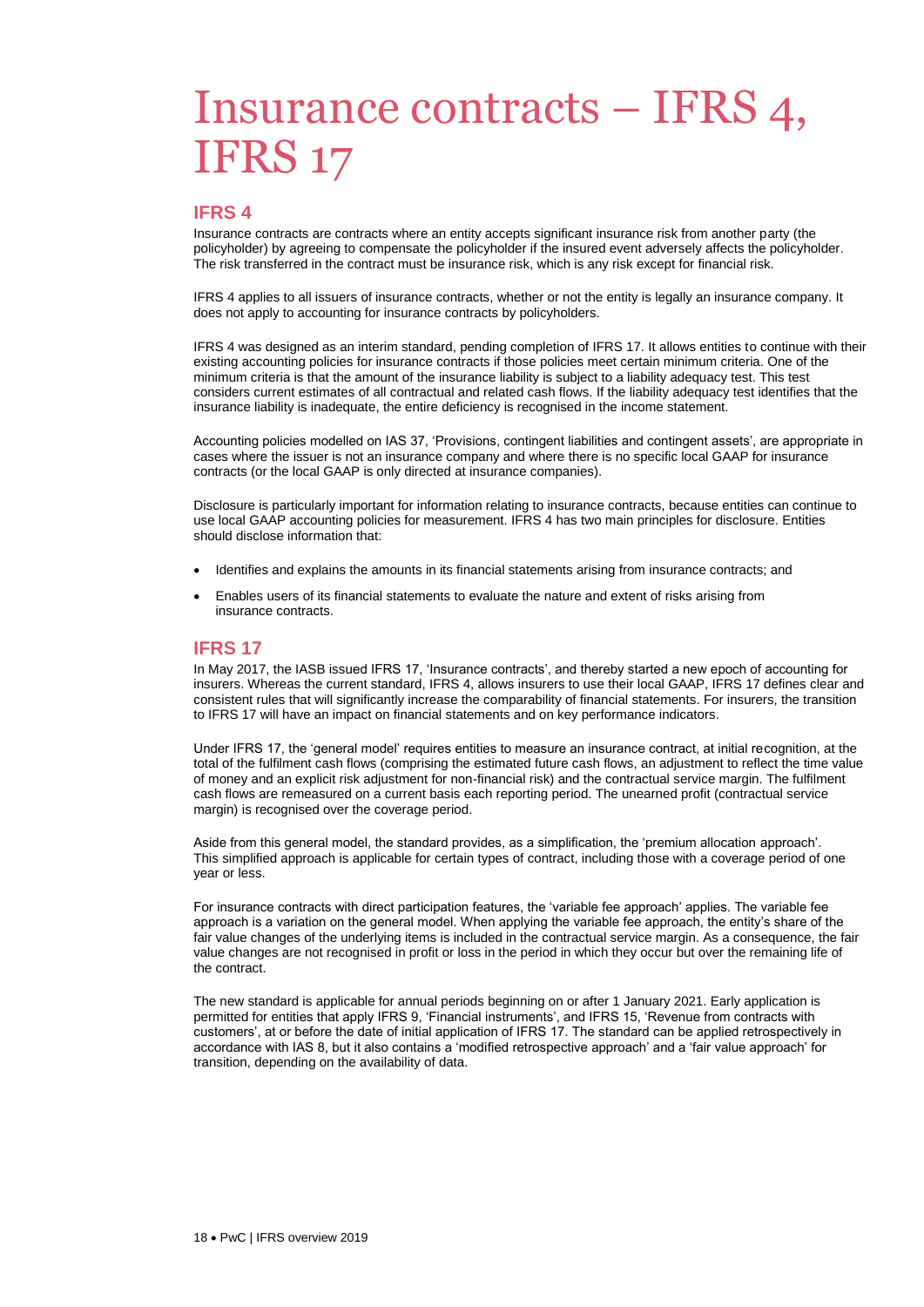### <span id="page-18-0"></span>Revenue and construction contracts –IFRS 15 and IAS 20

Revenue is the gross inflow of economic benefits arising in the ordinary course of an entity's activities, and it is measured at the fair value of the consideration received or receivable. Where the substance of a single transaction indicates that it includes separately identifiable components, revenue is allocated to these components generally by reference to their fair values. Revenue is recognised for each component separately by applying the recognition criteria below. For example, where a product is sold with a subsequent service, revenue is allocated initially to the product component and the service component, and it is recognised separately thereafter when the criteria for revenue recognition are met for each component. IFRS 15 replaced IAS 18 and IAS 11 with effect from periods beginning on or after 1 January 2018.

### **Revenue – IFRS 15**

In May 2014, the IASB and FASB issued their converged standard on revenue recognition – IFRS 15 and ASC 606, Revenue from Contracts with Customers. The standard contains principles that an entity will apply to determine the measurement of revenue and the timing of when it is recognised. The underlying principle is that an entity will recognise revenue to depict the transfer of goods or services to customers at an amount that the entity expects to be entitled to in exchange for those goods or services. The standard could significantly change how many entities recognise revenue. The standard will also result in a significant increase in the volume of disclosures related to revenue recognition.

Under IFRS 15, revenue is recognised based on the satisfaction of performance obligations. In applying IFRS 15, entities would follow this five-step process:

- 1. Identify the contract with a customer.
- 2. Identify the separate performance obligations in the contract.
- 3. Determine the transaction price.
- 4. Allocate the transaction price to the separate performance obligations.
- 5. Recognise revenue when (or as) each performance obligation is satisfied.

#### **1. Identify the contract with a customer**

The model starts with identifying the contract with the customer, and whether an entity should combine, for accounting purposes, two or more contracts, to properly reflect the economics of the underlying transaction. An entity will need to conclude that it is 'probable', at the inception of the contract, that the entity will collect the consideration to which it will ultimately be entitled in exchange for the goods or services that are transferred to the customer in order for a contract to be within the scope of the revenue standard. The term 'probable' has a different meaning under IFRS (where it means 'more likely than not' – that is, greater than 50% likelihood) and US GAAP (where it is generally interpreted as 75–80% likelihood). This could result in a difference in the accounting for a contract if there is a likelihood of non-payment at inception. However, the Boards decided that there would not be a significant practical effect of the different meaning of the same term, because the population of transactions that would fail to meet the criterion in paragraph 9(e) of IFRS 15 would be small.

Two or more contracts (including contracts with related parties of the customers) should be combined if: the contracts are entered into at or near the same time and the contracts are negotiated with a single commercial objective; the amount of consideration in one contract depends on the other contract; or the goods or services in the contracts are interrelated. A contract modification is treated as a separate contract only if it results in the addition of a separate performance obligation and the price reflects the stand-alone selling price (that is, the price at which the good or service would be sold on a stand-alone basis) of the additional performance obligation. The modification is otherwise accounted for as an adjustment to the original contract, either through a cumulative catchup adjustment to revenue or a prospective adjustment to revenue when future performance obligations are satisfied, depending on whether the remaining goods and services are distinct.

#### **2. Identify the separate performance obligations in the contract**

An entity will be required to identify all performance obligations in a contract. Performance obligations are promises to transfer goods or services to a customer, and they are similar to what we know today as 'elements' or 'deliverables'. Performance obligations might be explicitly stated in the contract, but they might also arise in other ways. Legal or statutory requirements to deliver a good or perform a service might create performance obligations, even though such obligations are not explicit in the contract. A performance obligation could also be created through customary business practices, such as an entity's practice of providing customer support, or by published policies or specific company statements. This could result in an increased number of performance obligations within an arrangement, possibly changing the timing of revenue recognition.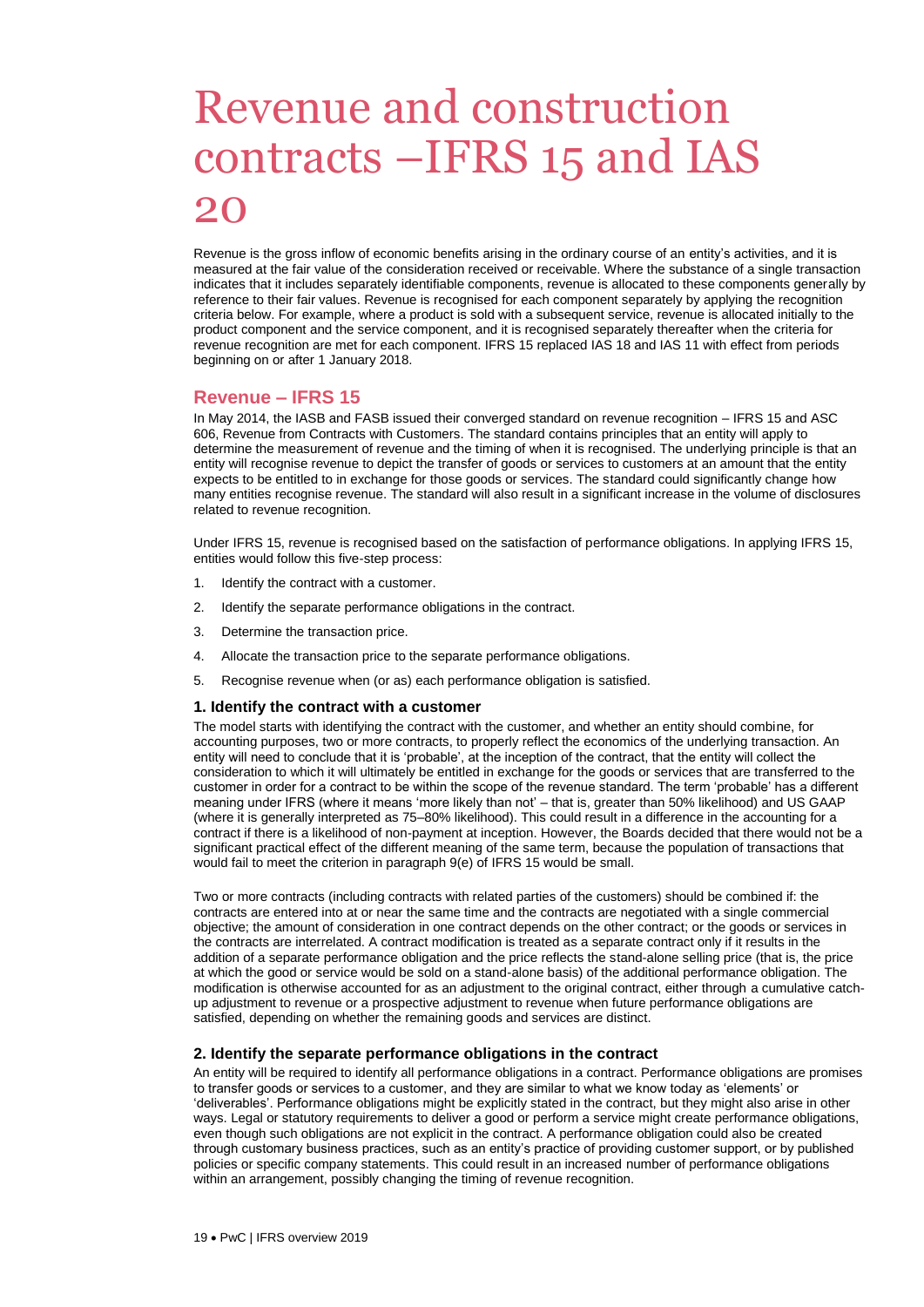An entity accounts for each promised good or service as a separate performance obligation if the good or service is distinct. Such a good or service is distinct if both of the following criteria are met:

- 1. The customer can benefit from the good or service, either on its own or together with other resources that are readily available to the customer (that is, the good or service is capable of being distinct); and
- 2. The entity's promise to transfer the good or service to the customer is separately identifiable from other promises in the contract (that is, the promise to transfer the good or service is distinct within the context of the contract).

Sales-type incentives (such as free products or customer loyalty programmes) are currently recognised as marketing expense under US GAAP in some circumstances. These incentives might be performance obligations under IFRS 15; if so, revenue will be deferred until such obligations are satisfied, such as when a customer redeems loyalty points. Other potential changes in this area include accounting for return rights, licences and options.

#### **3. Determine the transaction price**

Once an entity identifies the performance obligations in a contract, the obligations will be measured by reference to the transaction price. The transaction price reflects the amount of consideration that an entity expects to be entitled to in exchange for goods or services transferred. The amount of expected consideration captures: (1) variable consideration if it is 'highly probable' (IFRS) or 'probable' (US GAAP) that the amount will not result in a significant revenue reversal if estimates change; (2) an assessment of time value of money (as a practical expedient, an entity need not make this assessment where the period between payment and the transfer of goods or services is less than one year); (3) non-cash consideration, generally at fair value; and (4) less any consideration paid to customers.

Variable consideration is measured using either a 'probability weighted' or 'most likely amount' approach, whichever is most predictive of the final outcome. Inclusion of variable consideration in the initial measurement of the transaction price might result in a significant change in the timing of revenue recognition. Such consideration is recognised as the entity satisfies its related performance obligations, provided that (1) the entity has relevant experience with similar performance obligations (or other valid evidence) that allows it to estimate the cumulative amount of revenue for a satisfied performance obligation, and (2) based on that experience, the entity does not expect a significant reversal in future periods in the cumulative amount of revenue recognised for that performance obligation. Judgement will be needed to assess whether the entity has predictive experience about the outcome of a contract. The following indicators might suggest that the entity's experience is not predictive of the outcome of a contract: (1) the amount of consideration is highly susceptible to factors outside the influence of the entity; (2) the uncertainty about the amount of consideration is not expected to be resolved for a long period of time; (3) the entity's experience with similar types of contract is limited; and (4) the contract has a large number and broad range of possible consideration amounts.

#### **4. Allocate the transaction price to the separate performance obligations**

For contracts with multiple performance obligations (deliverables), the performance obligations should be separately accounted for, to the extent that the pattern of transfer of goods and services is different. Once an entity identifies and determines whether to separately account for all of the performance obligations in a contract, the transaction price is allocated to these separate performance obligations, based on relative stand-alone selling prices.

The best evidence of stand-alone selling price is the observable price of a good or service where the entity sells that good or service separately. The selling price is estimated if a stand-alone selling price is not available. Some possible estimation methods include (1) cost plus a reasonable margin, and (2) evaluation of stand-alone sales prices of the same or similar products, if available. If the stand-alone selling price is highly variable or uncertain, entities could use a residual approach to aid in estimating the stand-alone selling price (that is, total transaction price less the stand-alone selling prices of other goods or services in the contract). An entity could also allocate discounts and variable amounts entirely to one (or more) performance obligations if certain conditions are met.

#### **5. Recognise revenue when (or as) each performance obligation is satisfied**

Revenue should be recognised when a promised good or service is transferred to the customer. This occurs when the customer obtains control of that good or service. Control can transfer at a point in time or continuously over time. Determining when control transfers will require significant judgement. An entity satisfies a performance obligation over time if: (1) the customer is receiving and consuming the benefits of the entity's performance as the entity performs (that is, another entity would not need to substantially re-perform the work completed to date); (2) the entity's performance creates or enhances an asset that the customer controls as the asset is created or enhanced; or (3) the entity's performance does not create an asset with an alternative use to the entity, the entity has a right to payment for performance completed to date that includes compensation for a reasonable profit margin, and it expects to fulfil the contract. A good or service not satisfied over time is satisfied at a point in time. Indicators to consider, in determining when the customer obtains control of a promised asset, include: (1) the customer has an unconditional obligation to pay; (2) the customer has legal title; (3) the customer has physical possession; (4) the customer has the risks and rewards of ownership of the good; and (5) the customer has accepted the asset. These indicators are not a checklist, nor are they all-inclusive. All relevant factors should be considered, to determine whether the customer has obtained control of a good.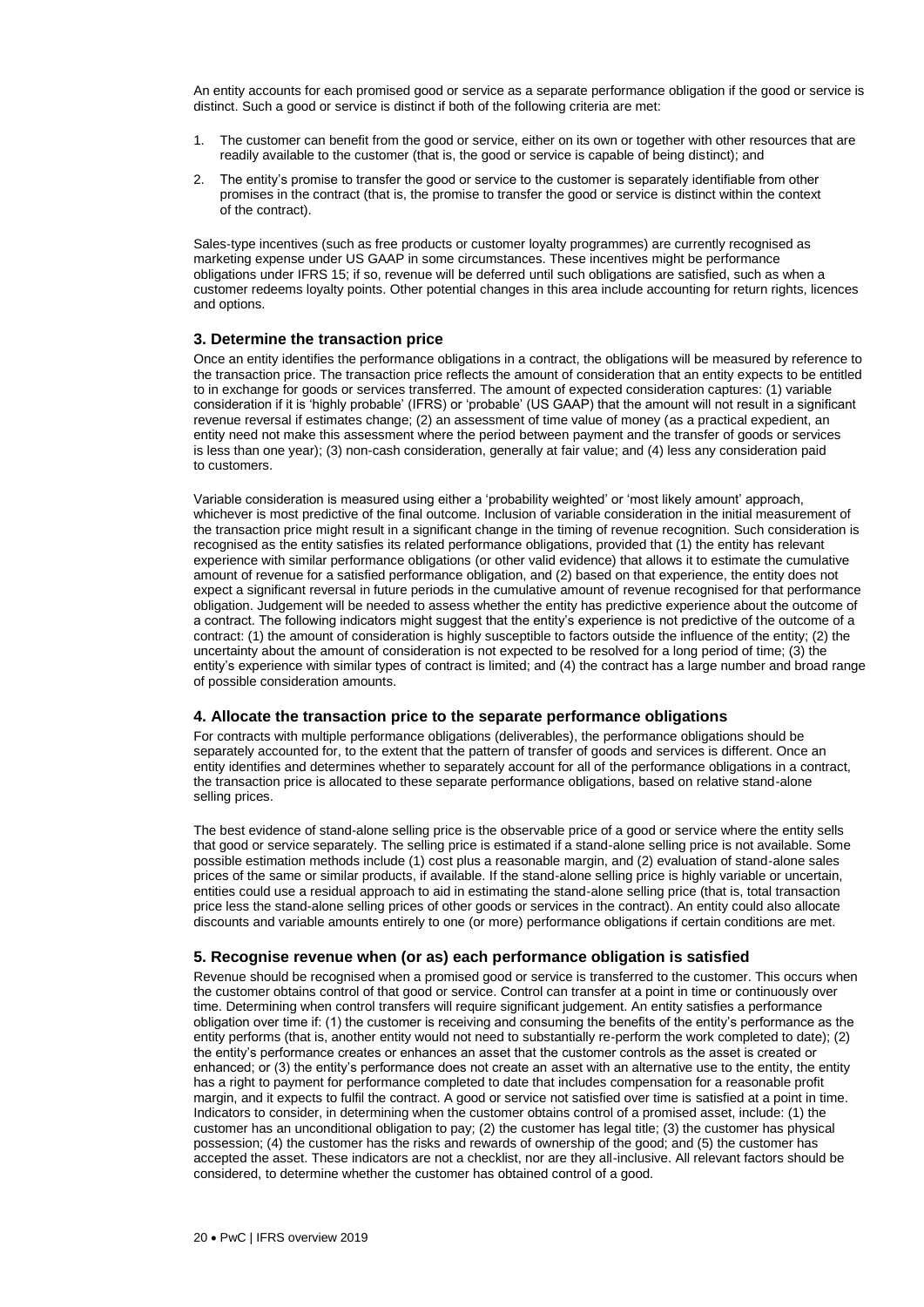If control is transferred continuously over time, an entity could use output methods (for example, units delivered) or input methods (for example, costs incurred or passage of time) to measure the amount of revenue to be recognised. The method that best depicts the transfer of goods or services to the customer should be applied consistently throughout the contract and to similar contracts with customers.

#### **Contract cost guidance**

IFRS 15 also includes guidance related to contract costs. Costs relating to satisfied performance obligations and costs related to inefficiencies should be expensed as incurred. Incremental costs of obtaining a contract (for example, a sales commission) should be recognised as an asset if they are expected to be recovered. An entity can expense the cost of obtaining a contract if the amortisation period would be less than one year. Entities should evaluate whether direct costs incurred in fulfilling a contract are within the scope of other standards (for example, inventory, intangibles, or property, plant and equipment). If so, the entity should account for such costs in accordance with those standards. If not, the entity should capitalise those costs only if the costs relate directly to a contract, relate to future performance, and are expected to be recovered under a contract. An example of such costs might be certain mobilisation, design or testing costs. These costs would then be amortised as control of the goods or services to which the asset relates is transferred to the customer. The amortisation period could extend beyond the length of the contract, where the economic benefit will be received over a longer period. An example might include set-up costs related to contracts likely to be renewed.

#### **Licensing**

IFRS 15 includes specific implementation guidance on accounting for licences of IP. The first step is to determine whether the licence is distinct or combined with other goods or services. The revenue recognition pattern for distinct licences is based on whether the licence is a right to access IP (revenue recognised over time) or a right to use IP (revenue recognised at a point in time). For licences that are bundled with other goods or services, management will apply judgement to assess the nature of the combined item and determine whether the combined performance obligation is satisfied at a point in time or over time. In addition, the revenue standard includes an exception to variable consideration guidance for the recognition of sales – or usage-based royalties promised in exchange for a licence of IP.

#### **Principal versus agent considerations**

Where an arrangement involves two or more unrelated parties that contribute to providing a specified good or service to a customer, management will need to determine whether the entity has promised to provide the specified good or service itself (as a principal) or to arrange for those specified goods or services to be provided by another party (as an agent). Determining whether an entity is the principal or an agent is not a policy choice. IFRS 15 includes indicators that an entity controls a specified good or service before it is transferred to the customer, to help entities to apply the concept of control to the principal versus agent assessment. The assessment should be made separately for each specified good or service. An entity could be the principal for some goods or services, and an agent for others, in contracts with multiple distinct goods or services.

#### <span id="page-20-0"></span>**Summary observations and anticipated timing**

The above commentary is not all-inclusive. The effect of IFRS 15 is extensive, and all industries could be affected. Some will see pervasive changes, because the new model will replace all existing IFRS and US GAAP revenue recognition guidance, including industry-specific guidance with limited exceptions (for example, certain guidance on rate-regulated activities in US GAAP). Under IFRS, the final standard is effective for the first interim period within annual reporting periods beginning on or after 1 January 2018.

Entities should continue to evaluate how the model might affect current business activities, including contract negotiations, key metrics (including debt covenants and compensation arrangements), budgeting, controls and processes, information technology requirements, and accounting. IFRS 15 will permit an entity to apply it either retrospectively in accordance with IAS 8 or modified retrospectively (that is, including the cumulative effect at initial application date in opening retained earnings – or other equity components, as appropriate). IFRS 15 also provides certain practical expedients that an entity could elect to apply, to simplify transition.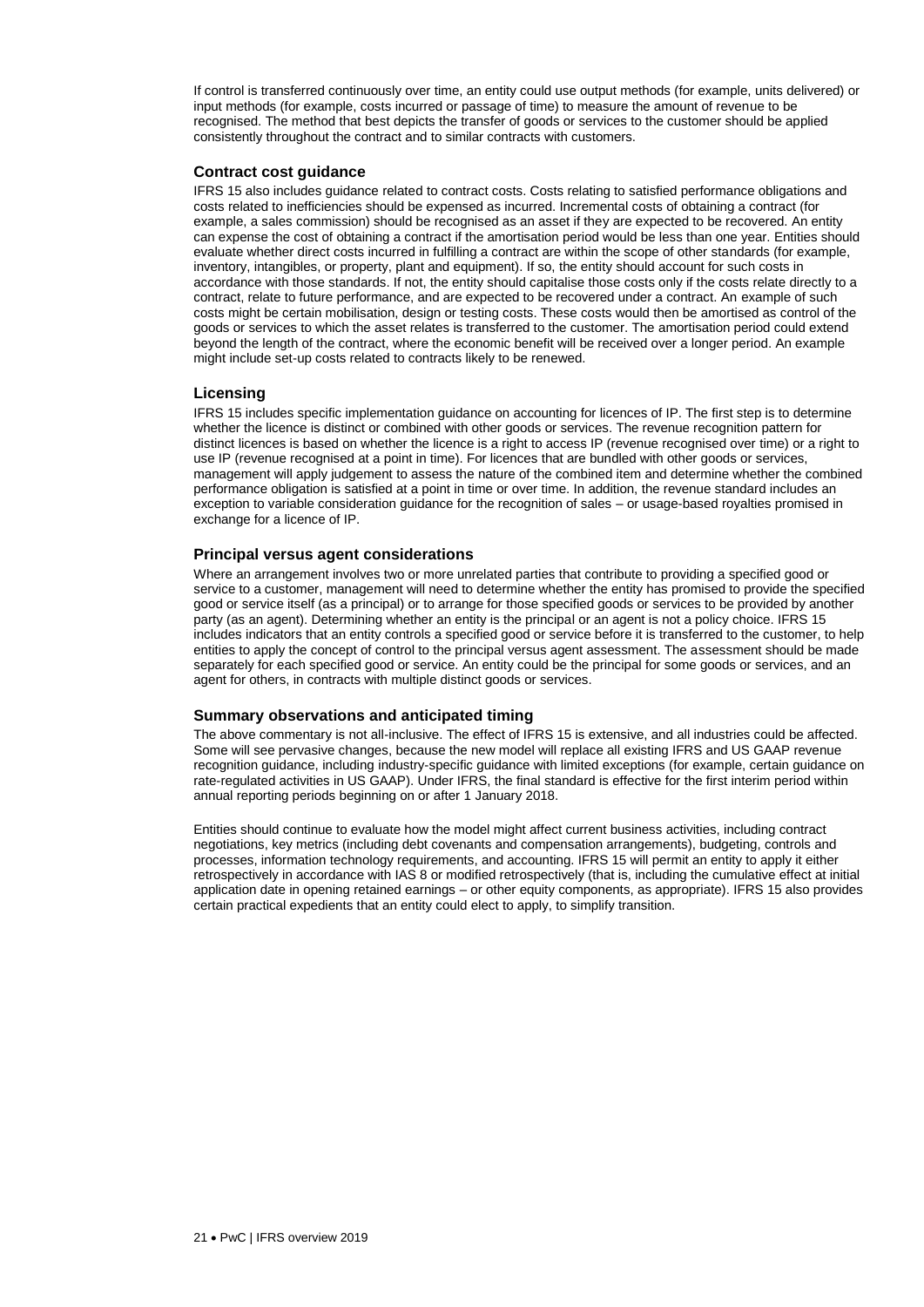### **Government grants – IAS 20**

Government grants are assistance by government in the form of transfers of resources to an entity in return for past or future compliance with certain conditions relating to the operating activities of the entity. Such government grants may be given to an entity to help finance a particular asset or other expenditure.

#### **Recognition**

Government grants are recognised when there is reasonable assurance that the entity will comply with the conditions related to them and that the grants will be received.

Grants related to income are recognised in profit or loss on a systematic basis over the periods necessary to match them with the related costs that they are intended to compensate. They are either offset against the related expense or presented as income, either separately or under a general heading such as 'other income'. The timing of such recognition in profit or loss will also depend on the fulfilment of any conditions or obligations attaching to the grant.

Grants related to assets are either offset against the carrying amount of the relevant asset or presented as deferred income in the balance sheet. Profit or loss will be affected either by a reduced depreciation charge or by deferred income being recognised as income systematically over the useful life of the related asset.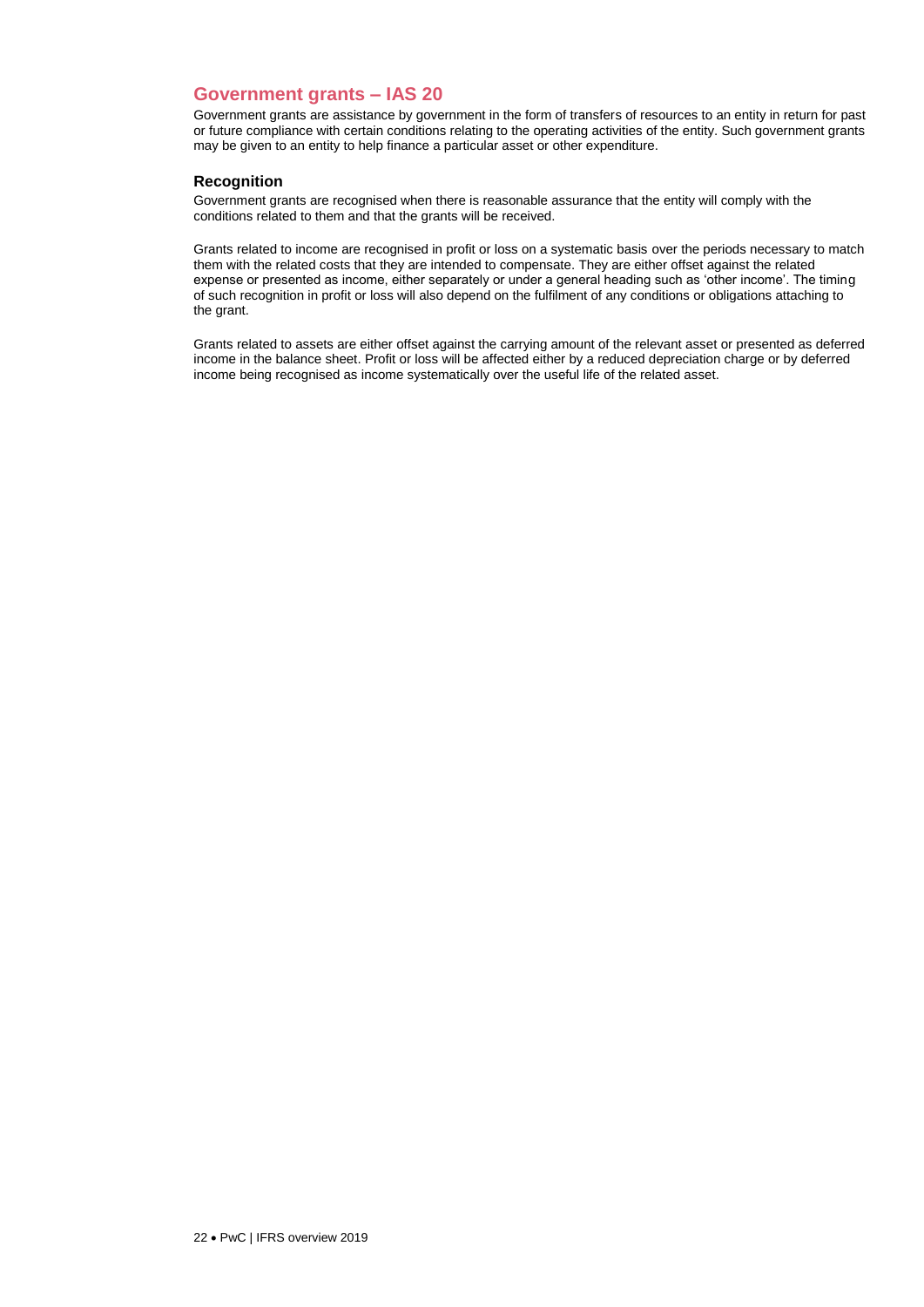# <span id="page-22-0"></span>Segment reporting – IFRS 8

Segment guidance requires an entity to disclose information that enables users of the financial statements to evaluate the nature and financial effects of the business activities and the economic environments through the eyes of management ('management approach').

Although many entities manage their business using some level of 'segmented' data, the disclosure requirements are limited to (a) entities with listed or quoted equity or debt instruments, and (b) entities that are in the process of obtaining a listing or quotation of equity or debt instruments in a public market. To the extent that an entity not meeting either of these criteria chooses to disclose segmented data in financial statements, the information can only be referred to as 'segment information' if it complies with the segment guidance described below.

The identification of an entity's operating segments is the core determinant for the level of information included in the segment disclosures. Operating segments are components of an entity, identified based on the breakout of information contained in the internal reports that are regularly used by the entity's chief operating decision-maker (CODM) to allocate resources and to assess performance.

Reportable segments are individual operating segments or a group of operating segments for which segment information must be separately reported (that is, disclosed). Aggregation of one or more operating segments into a single reportable segment is permitted (but not required) where certain conditions are met, the principal condition being that the operating segments should have similar economic characteristics (for example, profit margin, spreads, sales growth rates, etc.). Whether multiple operating segments can be aggregated into a single reportable segment is a matter of significant judgement.

For each segment disclosed, entities are required to provide a measure of profit or loss in the format viewed by the CODM, as well as a measure of assets and liabilities if such amounts are regularly provided to the CODM. Other segment disclosures include the revenue from customers for each group of similar products and services, revenue by geography, and dependence on major customers. Additional detailed disclosures of performance and resources are required if the CODM reviews these amounts. A reconciliation of the total amount disclosed for all segments to the primary financial statements is required for revenue, profit and loss, and other material items reviewed by the CODM.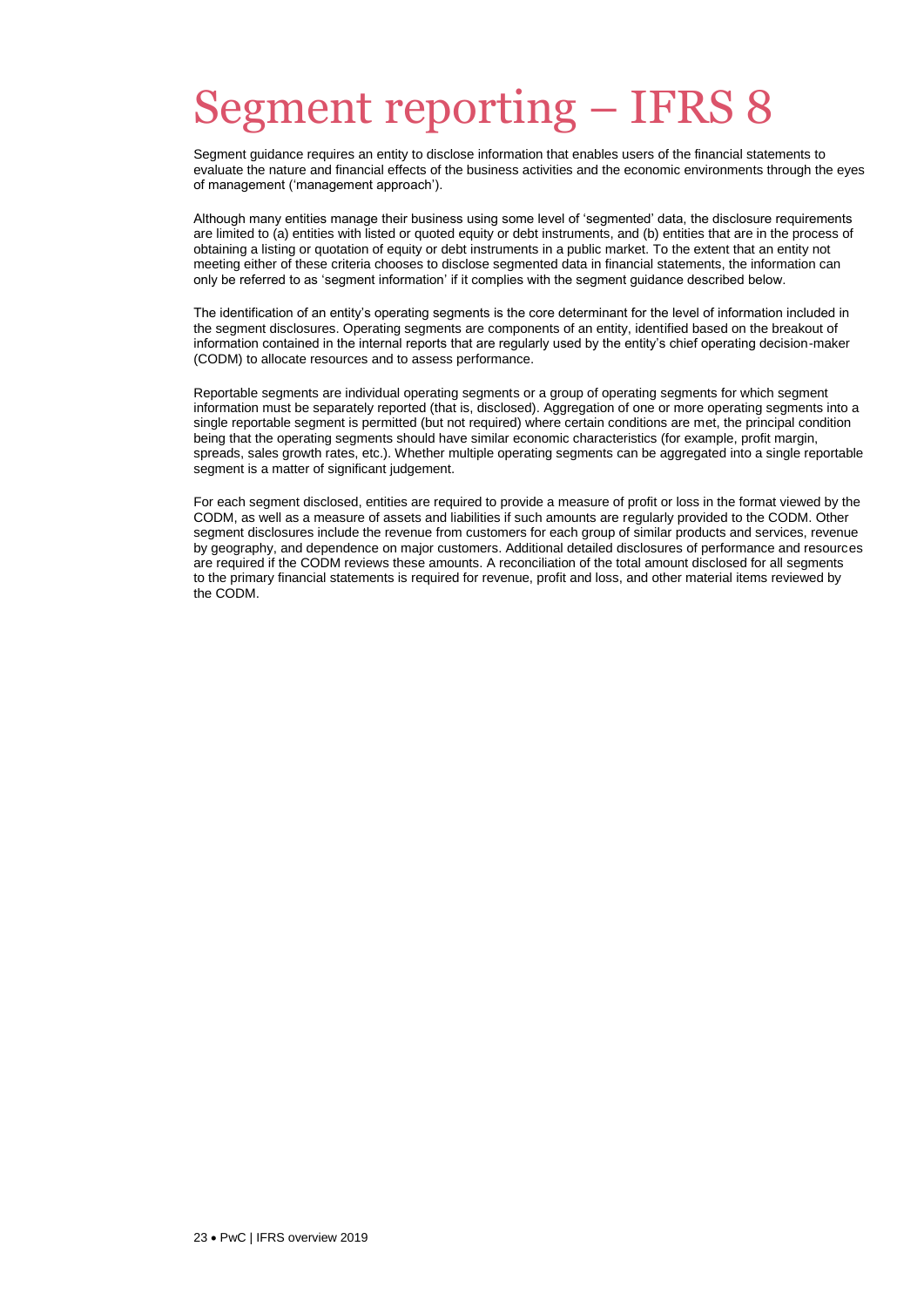# <span id="page-23-0"></span>Employee benefits – IAS 19

The accounting for employee benefits, and for pensions in particular, is complex. The liabilities in defined benefit pension plans are frequently material. They are long-term and difficult to measure, and this gives rise to difficulty in measuring the cost attributable to each year.

Employee benefits are all forms of consideration given or promised by an entity in exchange for services rendered by its employees. These benefits include salary-related benefits (such as wages, profit-sharing bonuses, and compensated absences, including paid holiday and long-service leave), termination benefits (such as severance and redundancy pay) and post-employment benefits (such as retirement benefit plans). IAS 19 is relevant for all employee benefits, except for those to which IFRS 2, 'Share-based payments', applies.

Recognition and measurement for short-term benefits is relatively straightforward, because actuarial assumptions are not required and the obligations are not discounted. However, long-term benefits, particularly post-employment benefits, give rise to more complicated measurement issues.

Post-employment benefits include pensions, post-employment life insurance and medical care. Pensions are provided to employees either through defined contribution plans or defined benefit plans.

### **Defined contribution plans**

Accounting for defined contribution plans is straightforward: the cost of defined contribution plans is the contribution payable by the employer for that accounting period.

### **Defined benefit plans**

Accounting for defined benefit plans is complex, because actuarial assumptions and valuation methods are required to measure the balance sheet obligation and the expense. The expense recognised generally differs from the contributions made in the period.

Subject to certain conditions, the net amount recognised on the balance sheet is the difference between the defined benefit obligation and the plan assets.

To calculate the defined benefit obligation, estimates (actuarial assumptions) regarding demographic variables (such as employee turnover and mortality) and financial variables (such as future increases in salaries and medical costs) are made and included in a valuation model. The resulting benefit obligation is then discounted to a present value. This normally requires the expertise of an actuary.

Where defined benefit plans are funded, the plan assets are measured at fair value. Where no market price is available, the fair value of plan assets is estimated (for example, by discounting expected future cash flows using a discount rate that reflects both the risk associated with the plan assets and the maturity of those assets). Plan assets are tightly defined, and only assets that meet a strict definition can be offset against the plan's defined benefit obligations, resulting in a net surplus or net deficit that is shown on the balance sheet.

At each balance sheet date, the plan assets and the defined benefit obligation are remeasured. The income statement reflects the change in the surplus or deficit, except for contributions to the plan and benefits paid by the plan, along with business combinations and remeasurement gains and losses. Remeasurement gains and losses comprise actuarial gains and losses, return on plan assets (excluding amounts included in net interest on the net defined benefit liability or asset) and any change in the effect of the asset ceiling (excluding amounts included in net interest on the net defined benefit liability or asset). Remeasurements are recognised in other comprehensive income.

The amount of pension expense (income) to be recognised in profit or loss comprises the following individual components, unless they are required or permitted to be included in the costs of an asset:

- Service costs (that is, the present value of the benefits earned by active employees); and
- Net interest costs (that is, the unwinding of the discount on the defined benefit obligation and a theoretical return on plan assets).

Service costs comprises the 'current service costs', which is the increase in the present value of the defined benefit obligation resulting from employee services in the current period, 'past service costs' (as defined below and including any change in the present value of the defined benefit obligation resulting from a plan amendment or curtailment) and any gain or loss on settlement.

Net interest on the net defined benefit liability (asset) is defined as **'the change during the period in the net defined benefit liability (asset) that arises from the passage of time'.** The net interest cost can be viewed as comprising theoretical interest income on plan assets, interest cost on the defined benefit obligation (that is, representing the unwinding of the discount on the plan obligation) and interest on the effect of the asset ceiling.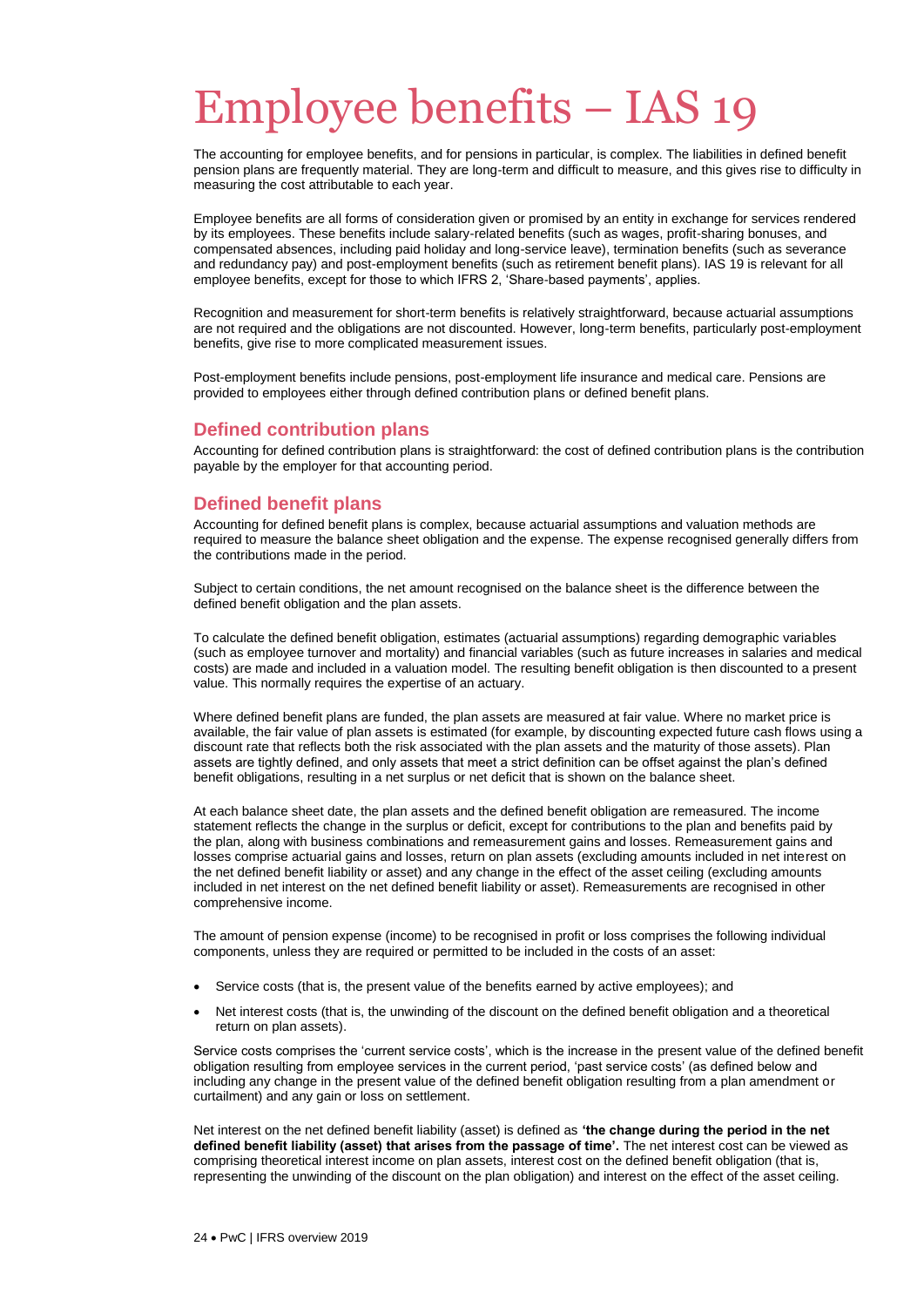An entity shall calculate net interest on the net defined benefit liability (asset) by multiplying the net defined benefit liability (asset) by the discount rate. The entity shall use the net defined benefit liability (asset) and the discount rate determined at the start of the annual reporting period (unless there is a plan amendment, curtailment or settlement during the reporting period). It shall also take into account any changes in the net defined benefit liability (asset) resulting from contributions to the plan or benefit payments. The discount rate applicable to any financial year is an appropriate high quality corporate bond rate (or government bond rate if appropriate) in the currency in which the liabilities are denominated

Past-service costs are defined as a change in the present value of the defined benefit obligation for employee services in prior periods, resulting from a plan amendment (the introduction or withdrawal of, or changes to, a defined benefit plan) or a curtailment (a significant reduction by the entity in the number of employees covered by a plan). Past-service costs need to be recognised as an expense generally when a plan amendment or curtailment occurs. Settlement gains or losses are recognised in the income statement when the settlement occurs.

A settlement is defined as 'a transaction that eliminates all further legal or constructive obligations for part or all of the benefits provided under a defined benefit plan' (other than benefit payments). Settlement gains or losses are recognised in the income statement when the settlement occurs.

IFRIC 14, 'IAS 19 – The limit on a defined benefit asset, minimum funding requirements and their interaction', provides guidance on assessing the amount that can be recognised as an asset when plan assets exceed the defined benefit obligation creating a net surplus. It also explains how the pension asset or liability might be affected by a statutory or contractual minimum funding requirement.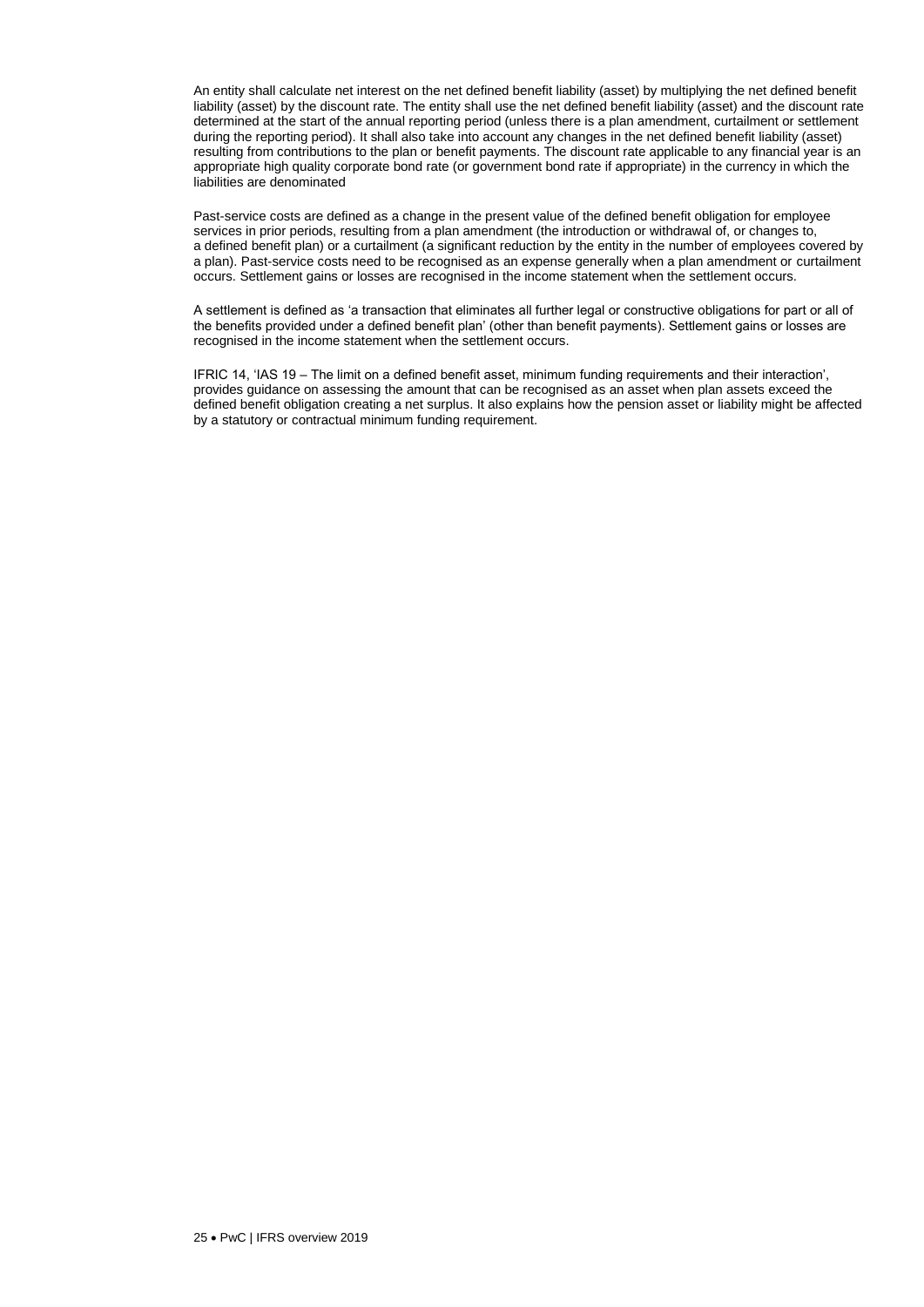# <span id="page-25-0"></span>Share-based payment – IFRS 2

IFRS 2 applies to all share-based payment transactions in which goods or services are received as part of a sharebased payment arrangement. A share-based payment arrangement is defined as:

'An agreement between the entity (or another group entity or any shareholder of any group entity) and another party (including an employee) that entitles the other party to receive:

- a. Cash or other assets of the entity for amounts that are based on the price (or value) of equity instruments (including shares or share options) of the entity or another group entity, or
- b. Equity instruments (including shares or share options) of the entity or another group entity.'

The most common application is to employee share schemes, such as share option schemes. However, entities sometimes also pay for other expenses, such as professional fees and for the purchase of assets, by means of share-based payment.

The accounting treatment under IFRS 2 is based on the fair value of the instruments. Both the valuation of and the accounting for awards can be difficult, due to the complex models that need to be used to calculate the fair value of options and also due to the variety and complexity of schemes. In addition, the standard requires extensive disclosures. The result generally is to reduce reported profits, especially in entities that use share-based payment extensively as part of their remuneration strategy.

Typically, share-based payment transactions are recognised as expenses or assets over any vesting period.

Equity-settled share-based payment transactions are measured at the grant date fair value for employee services; and, for non-employee transactions, they are measured at the fair value of the goods or services received at the date on which the entity recognises the goods or services. If the fair value of the goods or services cannot be estimated reliably (such as employee services and circumstances in which the goods or services cannot be specifically identified), the entity uses the fair value of the equity instruments granted. Additionally, management needs to consider if there are any unidentifiable goods or services received or to be received by the entity, as these also have to be recognised and measured in accordance with IFRS 2.

Equity-settled share-based payment transactions are not remeasured once the grant date fair value has been determined.

The treatment is different for cash-settled share-based payment transactions: cash-settled awards are measured at the fair value (as defined in IFRS 2, and not as defined in IFRS 13) of the liability. The liability is remeasured at each balance sheet date and at the date of settlement, with changes in fair value recognised in the income statement.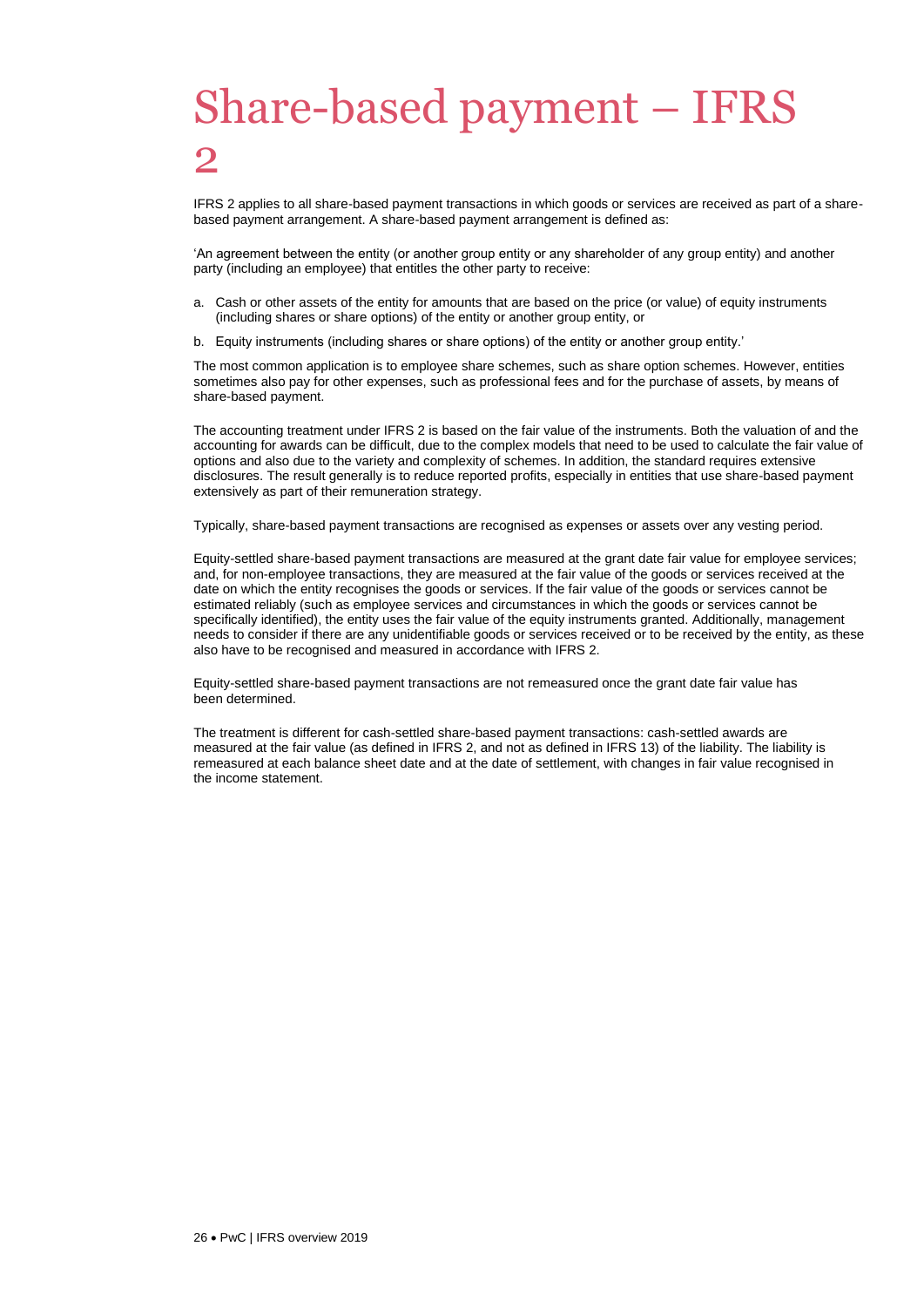## <span id="page-26-0"></span>Taxation – IAS 12, IFRIC 23

IAS 12 deals with taxes on income, comprising current tax and deferred tax.

Current tax expense for a period is based on the taxable and deductible amounts that will be shown on the tax return for the current year. An entity recognises a liability in the balance sheet in respect of current tax expense for the current and prior periods to the extent that it is unpaid. It recognises an asset if current tax has been overpaid.

Current tax assets and liabilities for the current and prior periods are measured at the amount expected to be paid to (recovered from) the taxation authorities, using the tax rates and tax laws that have been enacted or substantively enacted by the balance sheet date.

Tax payable, based on taxable profit, seldom matches the tax expense that might be expected, based on pre-tax accounting profit. Tax laws and financial accounting standards recognise and measure income, expenditure, assets and liabilities in different ways.

Deferred tax accounting seeks to deal with this mismatch. It is based on the temporary differences between the tax base of an asset or liability and its carrying amount in the financial statements. For example, where an asset is revalued upwards but not sold, the revaluation creates a temporary difference (if the carrying amount of the asset in the financial statements is greater than the tax base of the asset), and the tax consequence is a deferred tax liability.

Deferred tax is provided in full for all temporary differences arising between the tax bases of assets and liabilities and their carrying amounts in the financial statements, except where the temporary difference arises from:

- Initial recognition of goodwill (for deferred tax liabilities only);
- Initial recognition of an asset or liability in a transaction that is not a business combination and that affects neither accounting profit nor taxable profit; and
- Investments in subsidiaries, branches, associates and joint ventures, but only where certain criteria apply.

Deferred tax assets and liabilities are measured at the tax rates that are expected to apply to the period when the asset is realised or the liability is settled, based on tax rates (and tax laws) that have been enacted or substantively enacted by the balance sheet date. The discounting of deferred tax assets and liabilities is not permitted.

Generally, the measurement of deferred tax liabilities and deferred tax assets reflects the tax consequences that would follow from the manner in which the entity expects, at the balance sheet date, to recover or settle the carrying amount of its assets and liabilities. The carrying amount of a non-depreciable asset (such as land) can only be recovered through sale. For other assets, the manner in which management expects to recover the asset (that is, through use or through sale, or through a combination of both) is considered at each balance sheet date. An exception has been introduced for investment property measured using the fair value model in IAS 40, with a rebuttable presumption that such investment property is recovered entirely through sale.

Management only recognises a deferred tax asset for deductible temporary differences to the extent that it is probable that taxable profit will be available against which the deductible temporary difference can be utilised. This also applies to deferred tax assets for unused tax losses carried forward.

Current and deferred tax is recognised in profit or loss for the period, unless the tax arises from a business combination or a transaction or event that is recognised outside profit or loss, either in other comprehensive income or directly in equity, in the same or different period. The tax consequences that accompany, for example, a change in tax rates or tax laws, a reassessment of the recoverability of deferred tax assets or a change in the expected manner of recovery of an asset are recognised in profit or loss, except to the extent that they relate to items previously charged or credited outside profit or loss.

IFRIC 23, 'Uncertainty over income tax treatments'

This IFRIC clarifies how the recognition and measurement requirements of IAS 12 'Income taxes', are applied where there is uncertainty over income tax treatments. Effective 1 January 2019.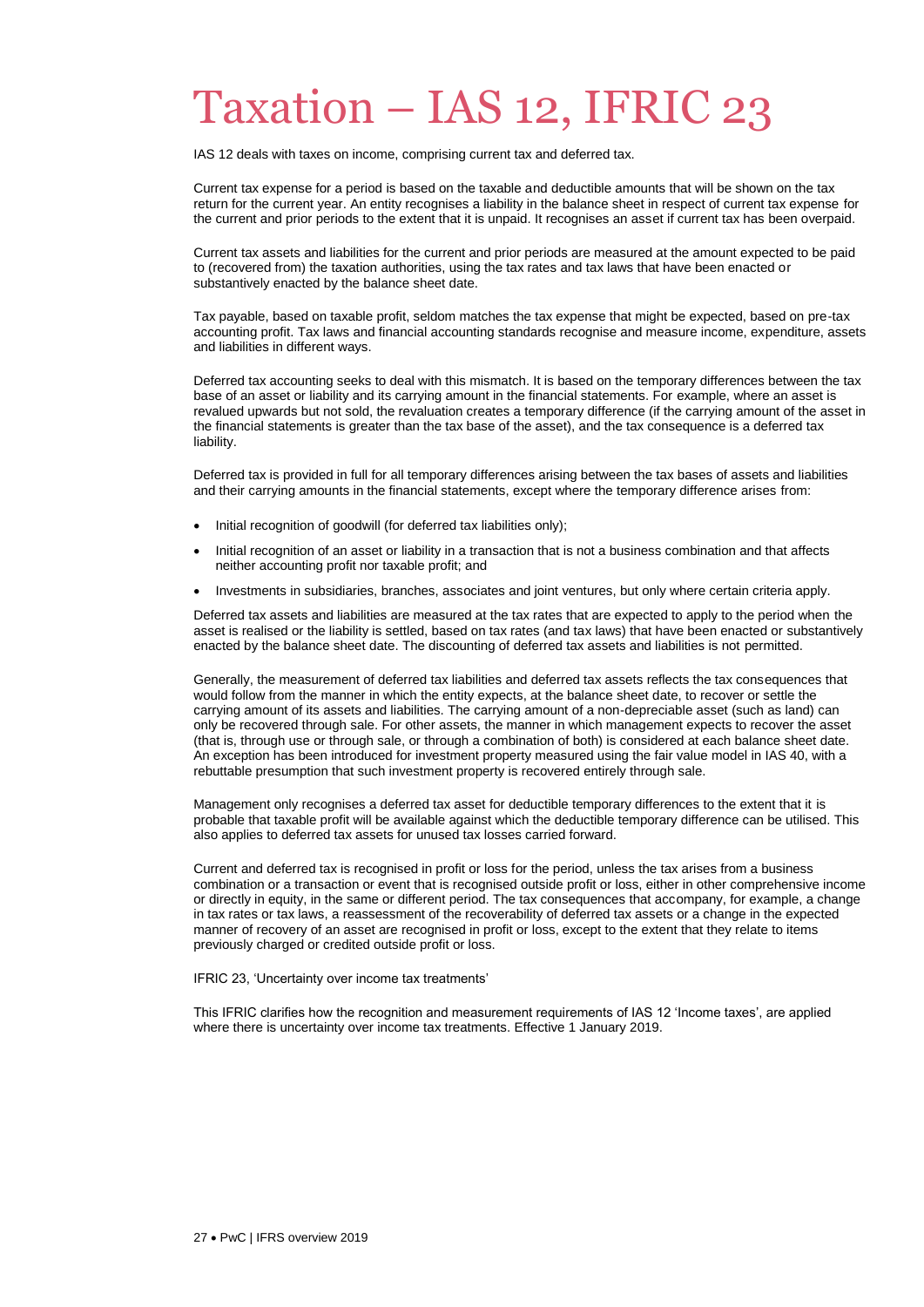## <span id="page-27-0"></span>[Earnings per share](https://inform.pwc.com/s/IAS_33_Earnings_per_share/informContent/0951075003157776#ic_0951075003157776) – IAS 33

Earnings per share (EPS) is a ratio that is widely used by financial analysts, investors and others to gauge an entity's profitability and to value its shares. EPS is normally calculated in the context of ordinary shares of the entity. Earnings attributable to ordinary shareholders are therefore determined by deducting from net income the earnings attributable to holders of more senior equity instruments.

An entity whose ordinary shares are listed on a recognised stock exchange, or is otherwise publicly traded, is required to disclose both basic and diluted EPS with equal prominence in its separate or individual financial statements, or in its consolidated financial statements if it is a parent. Furthermore, entities that file, or are in the process of filing, financial statements with a securities commission or other regulatory body for the purposes of issuing ordinary shares (that is, not a private placement) are also required to comply with the standard.

Basic EPS is calculated by dividing the profit or loss for the period attributable to the equity holders of the parent by the weighted average number of ordinary shares outstanding (including adjustments for bonus and rights issues).

Diluted EPS is calculated by adjusting the profit or loss and the weighted average number of ordinary shares by taking into account the conversion of any dilutive potential ordinary shares. Potential ordinary shares are those financial instruments and contracts that might result in issuing ordinary shares, such as convertible bonds and options (including employee share options).

Basic and diluted EPS, for both continuing and total operations, are presented with equal prominence in the statement of comprehensive income (or in the separate income statement, where one is presented) for each class of ordinary shares. Separate EPS figures for discontinued operations are disclosed in the same statements or in the notes.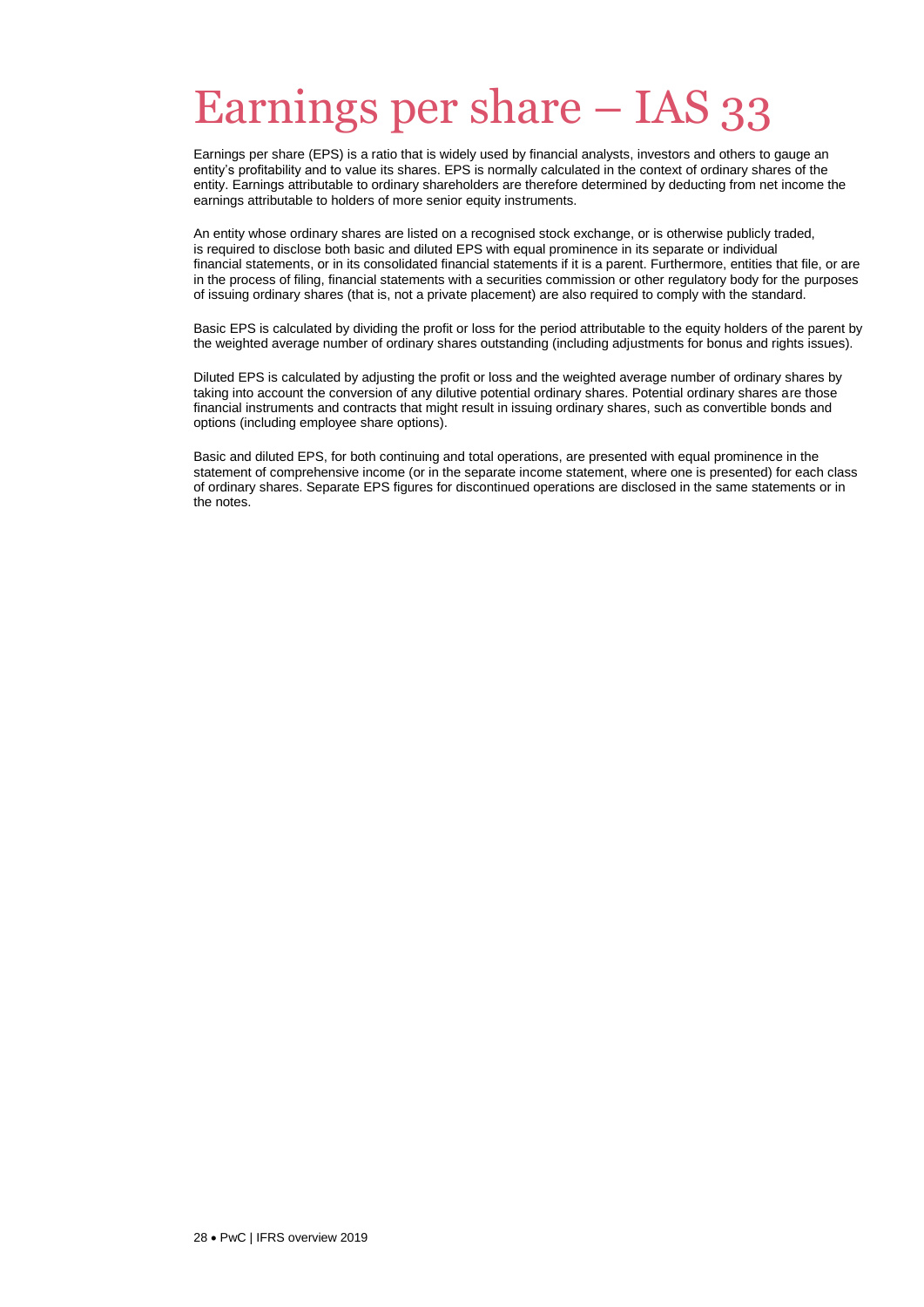# <span id="page-28-0"></span>Balance sheet and related notes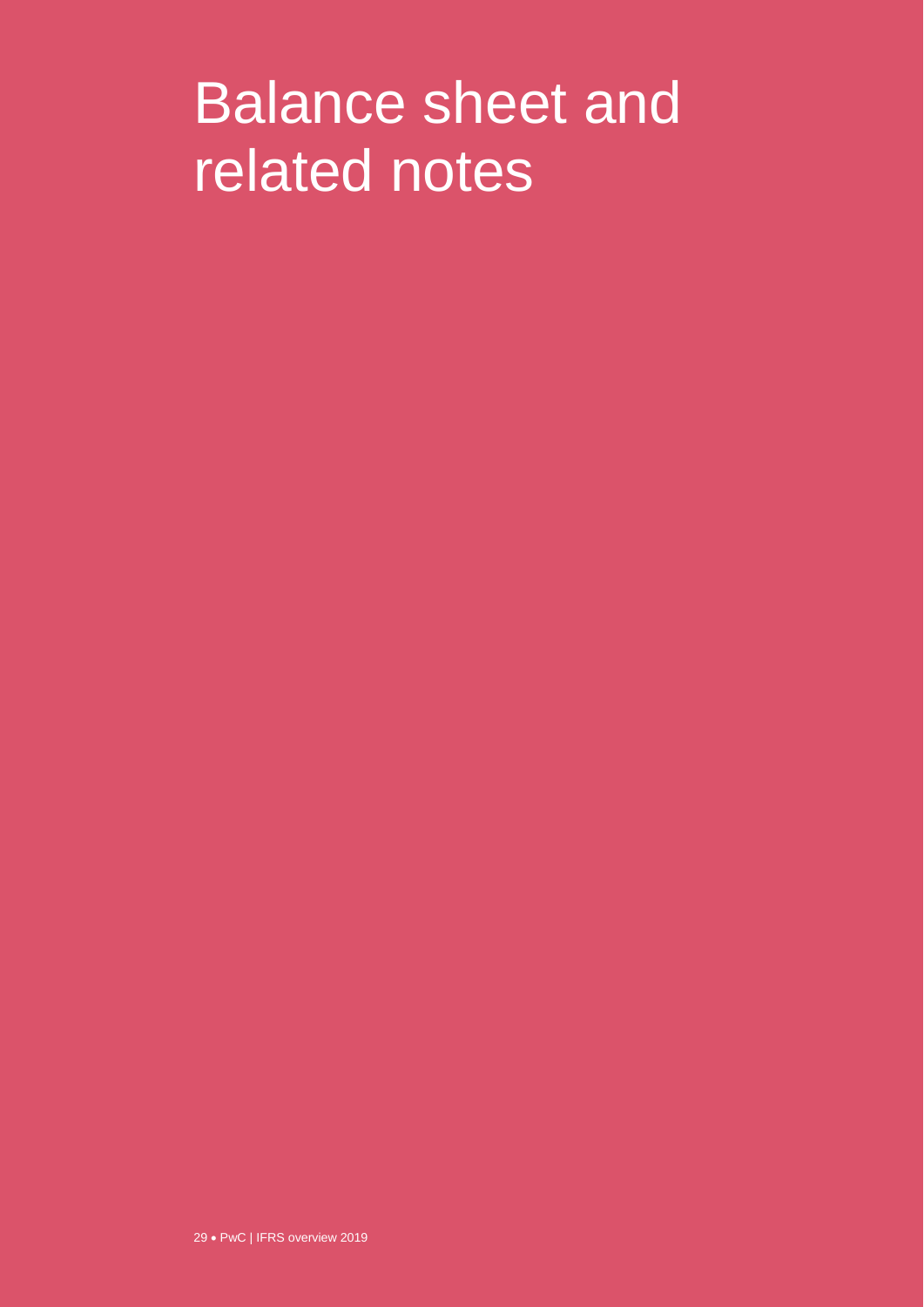# <span id="page-29-0"></span>Intangible assets – IAS 38

An intangible asset is an identifiable non-monetary asset without physical substance. The identifiable criterion is met when the intangible asset is separable (that is, when it can be sold, transferred or licensed), or where it arises from contractual or other legal rights.

### **Separately acquired intangible assets**

Separately acquired intangible assets are recognised initially at cost. Cost comprises the purchase price, including import duties and non-refundable purchase taxes and any directly attributable costs of preparing the asset for its intended use. The purchase price of a separately acquired intangible asset incorporates assumptions about the probable economic future benefits that might be generated by the asset.

### **Internally generated intangible assets**

The process of generating an intangible asset is divided into a research phase and a development phase. No intangible assets arising from the research phase can be recognised. Intangible assets arising from the development phase are recognised when the entity can demonstrate:

- Its technical feasibility;
- Its intention to complete the developments;
- Its ability to use or sell the intangible asset;
- How the intangible asset will generate probable future economic benefits (for example, the existence of a market for the output of the intangible asset or for the intangible asset itself);
- The availability of resources to complete the development; and
- Its ability to measure the attributable expenditure reliably.

Any expenditure written off during the research or development phase cannot subsequently be capitalised if the project meets the criteria for recognition at a later date.

The costs relating to many internally generated intangible items cannot be capitalised, and they are expensed as incurred. This includes research, start-up and advertising costs. Expenditure on internally generated brands, mastheads, customer lists, publishing titles and goodwill are not recognised as intangible assets.

### **Intangible assets acquired in a business combination**

If an intangible asset is acquired in a business combination, both the probability and measurement criterion are always considered to be met. An intangible asset will therefore always be recognised, regardless of whether it has been previously recognised in the acquiree's financial statements.

### **Subsequent measurement**

Intangible assets are amortised, unless they have an indefinite useful life. Amortisation is carried out on a systematic basis over the useful life of the intangible asset. An intangible asset has an indefinite useful life when, based on an analysis of all of the relevant factors, there is no foreseeable limit to the period over which the asset is expected to generate net cash inflows for the entity.

Intangible assets with finite useful lives are considered for impairment when there is an indication that the asset has been impaired. Intangible assets with indefinite useful lives, and intangible assets not yet in use, are tested annually for impairment and whenever there is an indication of impairment.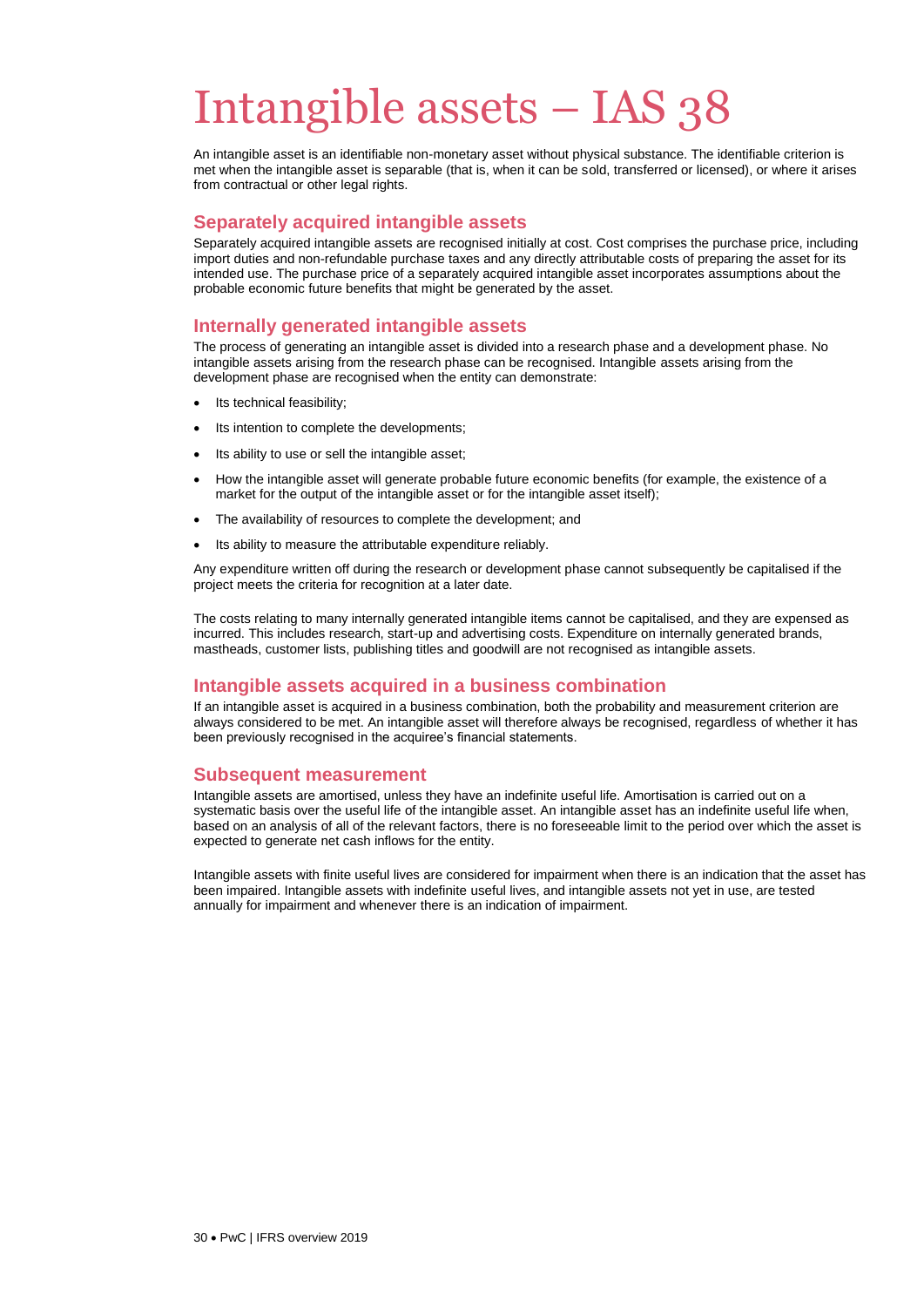### <span id="page-30-0"></span>Property, plant and equipment – IAS 16

Property, plant and equipment (PPE) is recognised when the cost of an asset can be reliably measured and it is probable that the entity will obtain future economic benefits from the asset.

PPE is measured initially at cost. Cost includes the fair value of the consideration given to acquire the asset (net of discounts and rebates) and any directly attributable cost of bringing the asset to working condition for its intended use (inclusive of import duties and non-refundable purchase taxes).

Directly attributable costs include the cost of site preparation, delivery, installation costs, relevant professional fees and the estimated cost of dismantling and removing the asset and restoring the site (to the extent that such a cost is recognised as a provision). Classes of PPE are carried either at historical cost less accumulated depreciation and any accumulated impairment losses (the cost model), or at a revalued amount less any accumulated depreciation and subsequent accumulated impairment losses (the revaluation model). The depreciable amount of PPE (being the gross carrying value less the estimated residual value) is depreciated on a systematic basis over its useful life.

Subsequent expenditure relating to an item of PPE is capitalised if it meets the recognition criteria.

PPE might comprise parts with different useful lives. Depreciation is calculated based on each individual part's life. In case of replacement of one part, the new part is capitalised to the extent that it meets the recognition criteria of an asset, and the carrying amount of the part replaced is derecognised.

The cost of a major inspection or overhaul of an item, occurring at regular intervals over the useful life of the item, is capitalised to the extent that it meets the recognition criteria of an asset. The carrying amounts of the parts replaced are derecognised.

### **Borrowing costs**

Under IAS 23, 'Borrowing costs', entities are required to capitalise borrowing costs directly attributable to the acquisition, construction or production of a qualifying asset to be capitalised.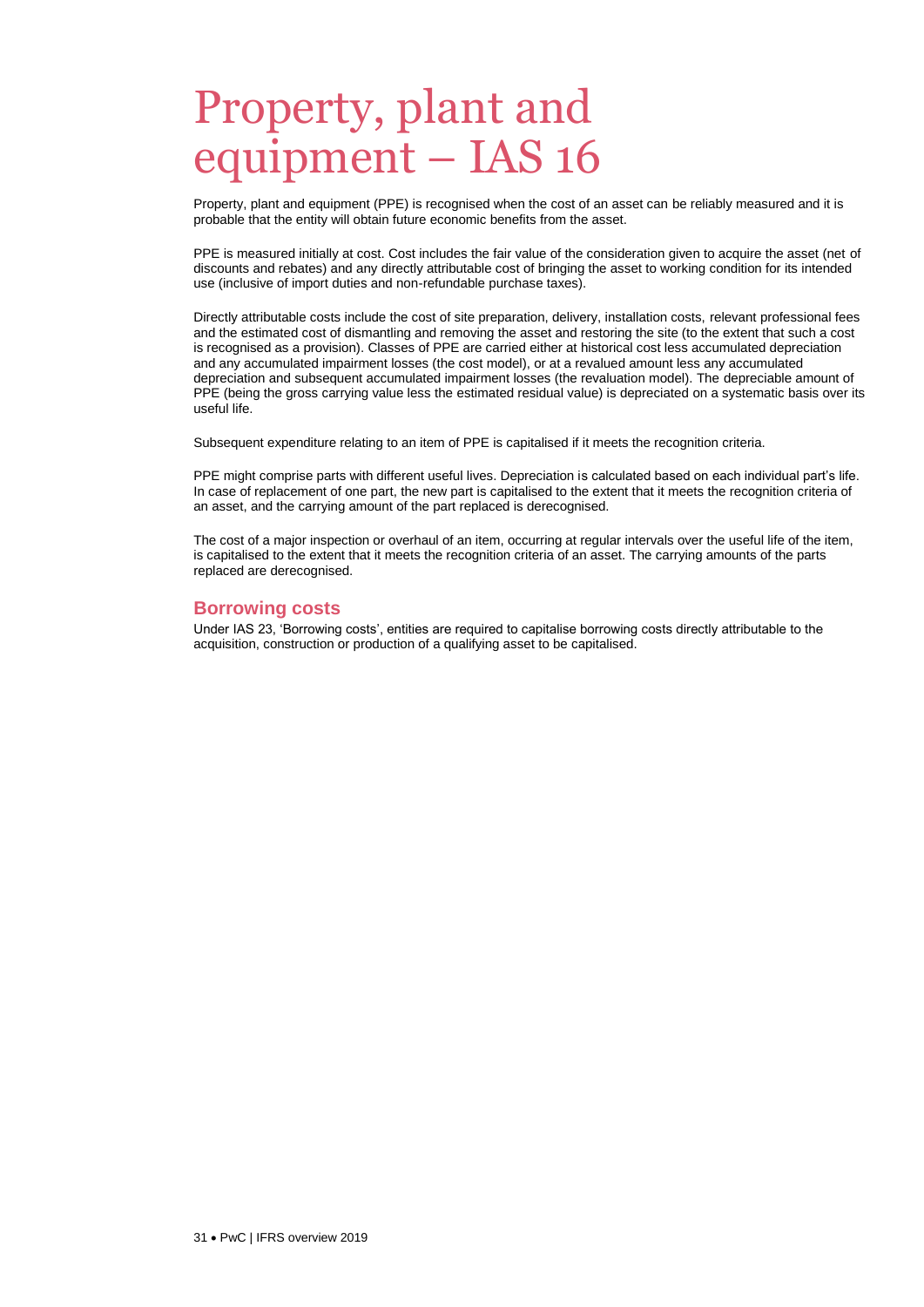# <span id="page-31-0"></span>Investment property – IAS 40

Certain properties are classified as investment properties for financial reporting purposes in accordance with IAS 40, 'Investment property'. The characteristics of these properties differ significantly from owner-occupied properties. It is the current value of such properties and changes to those values that are relevant to users of financial statements.

Investment property is property (land or a building, or part of a building, or both) held by an entity to earn rentals and/or for capital appreciation (for example, property in the course of construction or development). Any other properties are accounted for as property, plant and equipment (PPE) or inventory in accordance with:

- IAS 16, 'Property, plant and equipment', if they are held for use in the production or supply of goods or services; or
- IAS 2, 'Inventories', as inventory, if they are held for sale in the ordinary course of business.

Investment property is initially measured at cost. Management could subsequently measure investment properties at fair value or at cost. This is an accounting policy choice. The policy chosen is applied consistently to all of the investment properties that the entity owns.

Investment properties in the course of construction or development are measured at fair value if this can be reliably measured, where the fair value option is chosen. Otherwise, they are measured at cost.

Fair value is **'the price that would be received to sell an asset or paid to transfer a liability in an orderly transaction between market participants at the measurement date'.** Guidance on fair value measurement is given in IFRS 13. Changes in fair value are recognised in profit or loss in the period in which they arise.

The cost model requires investment properties to be carried at cost less accumulated depreciation and any accumulated impairment losses; the fair value of these properties is disclosed in the notes.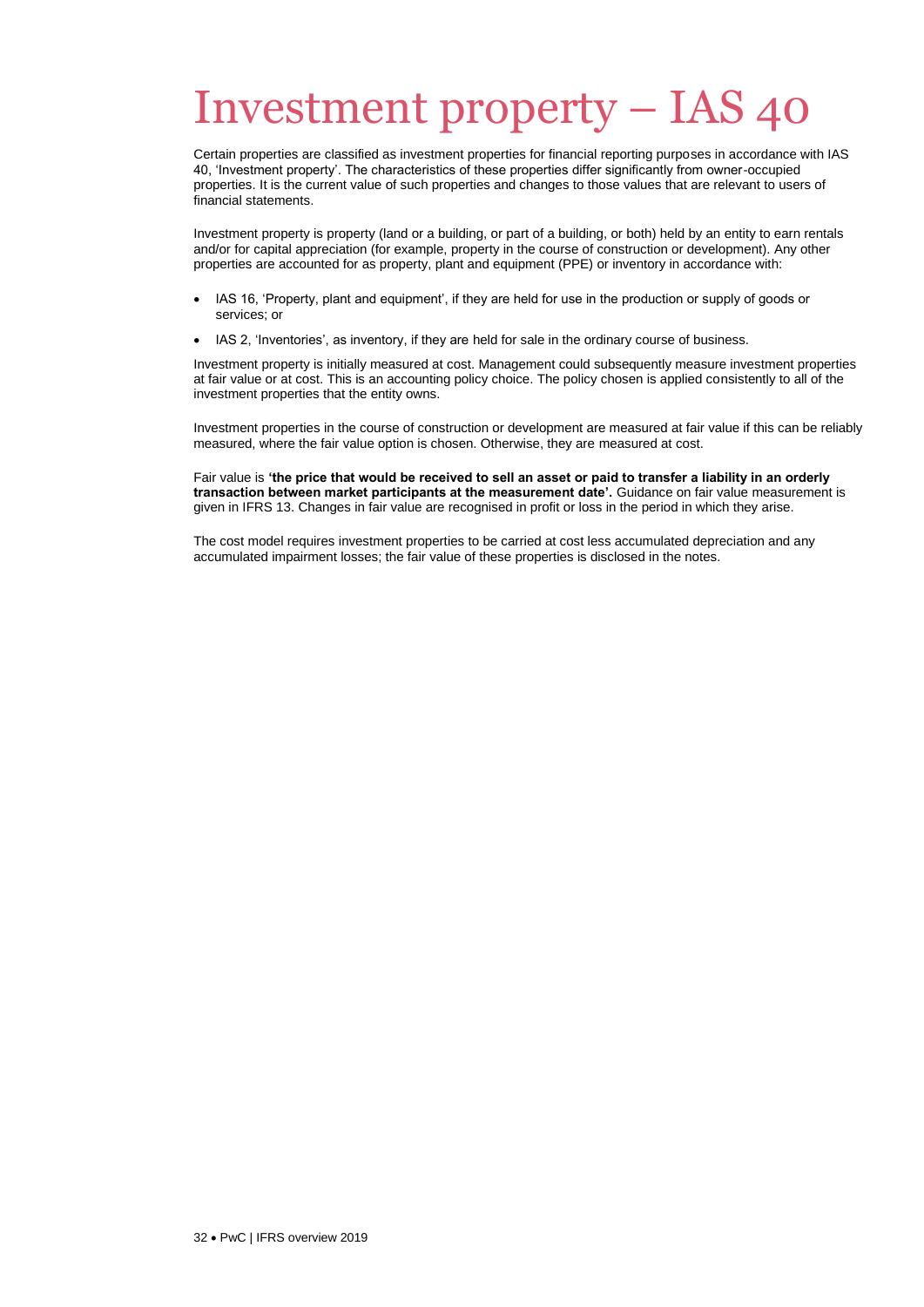# <span id="page-32-0"></span>Impairment of assets – IAS 36

Nearly all current and non-current financial assets are subject to an impairment test, to ensure that they are not overstated on balance sheets.

The basic principle of impairment is that an asset cannot be carried on the balance sheet above its recoverable amount. Recoverable amount is the higher of the asset's fair value less costs of disposal and its value in use:

- Fair value less costs of disposal is 'the price that would be received to sell an asset in an orderly transaction between market participants at the measurement date' less costs of disposal. Guidance on fair value is given in IFRS 13.
- Value in use requires management to estimate the present value of the future cash flows that are expected to be derived from the asset in its current condition.

The carrying value of an asset is compared to the recoverable amount. An asset or CGU is impaired when its carrying amount exceeds its recoverable amount. Any impairment is allocated to the asset or assets of the CGU, with the impairment loss recognised in profit or loss.

All assets subject to the impairment guidance are tested for impairment when there is an indication that the asset might be impaired. Assets that are not amortised (such as goodwill, indefinite-lived intangible assets and intangible assets that are not yet available for use) are also tested for impairment annually, even if there is no impairment indicator.

Both external indicators (for example, significant adverse changes in the technological, market, economic or legal environment, or increases in market interest rates) and internal indicators (for example, evidence of obsolescence or physical damage of an asset, or evidence from internal reporting that the economic performance of an asset is, or will be, worse than expected) are considered, when considering whether an asset is impaired.

An asset seldom generates cash flows independently of other assets. Most assets are tested for impairment in groups of assets described as cash-generating units (CGUs). A CGU is the smallest identifiable group of assets that generates inflows that are largely independent from the cash flows from other CGUs.

Impairment should be identified at the individual asset level, where possible. The recoverable amount should be calculated for the CGU to which the asset belongs only where the recoverable amount for the individual asset cannot be identified. An impairment review of a CGU should cover all of its tangible assets, intangible assets and attributable goodwill. The carrying value of each CGU containing the assets and goodwill being reviewed should be compared with the higher of its value in use and fair value less costs of disposal.

Goodwill acquired in a business combination is allocated to the acquirer's CGUs or groups of CGUs that are expected to benefit from the synergies of the business combination. However, the largest group of CGUs permitted for goodwill impairment testing is an operating segment before aggregation.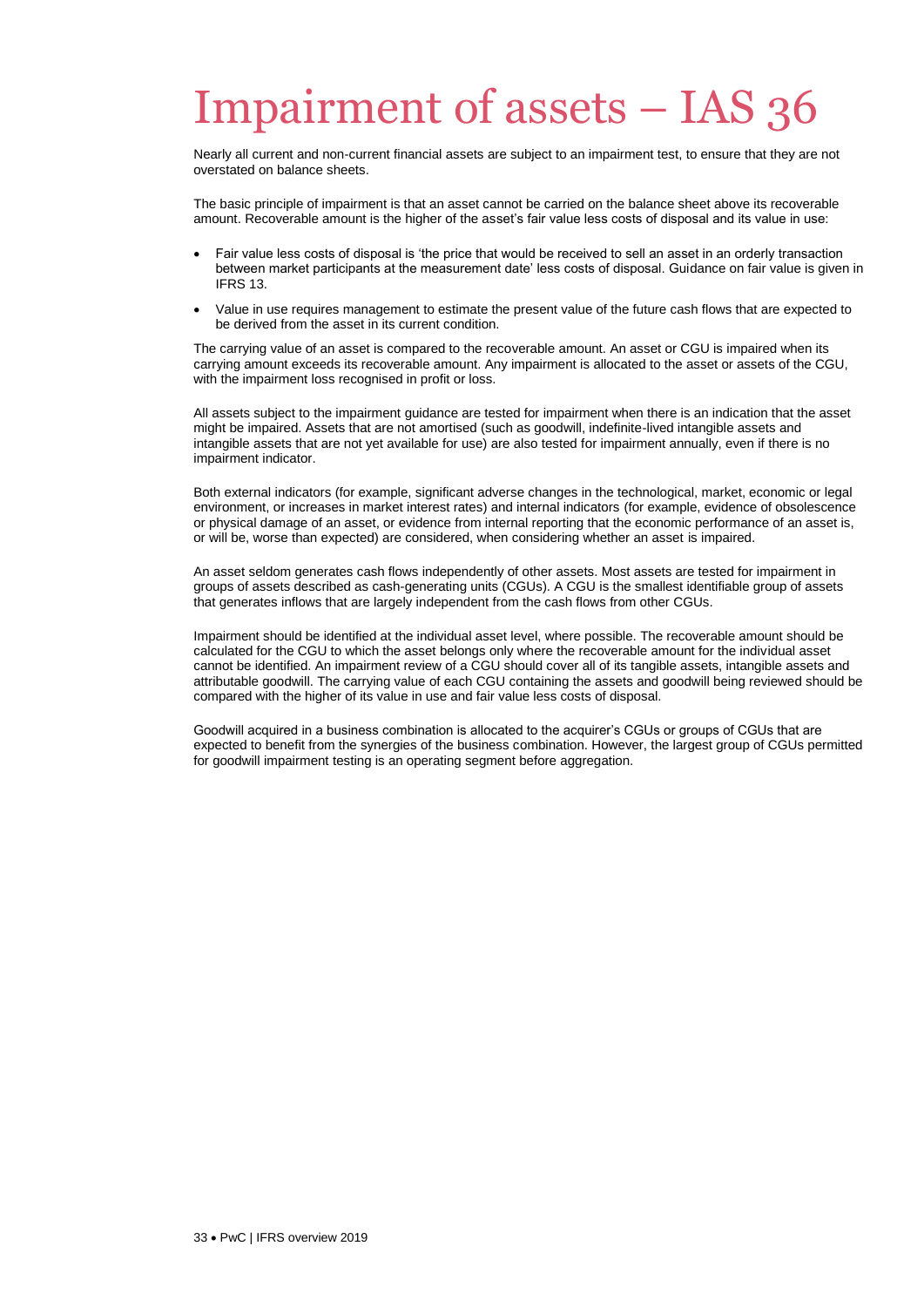### <span id="page-33-0"></span>Lease accounting – [IAS](https://inform.pwc.com/s/IAS_17_Leasing/informContent/0901082003182687#ic_0901082003182687) 17, [IFRS 16](https://inform.pwc.com/s/IFRS_16_Leases/informContent/1622044502155584#ic_1622044502155584)

IFRS 16, 'Leases', was published in January 2016 and is mandatory from 1 January 2019. It will replace the current guidance in IAS 17.

### **IAS 17**

A lease gives one party (the lessee) the right to use an asset over an agreed period of time in return for payment to the lessor. Leasing is an important source of medium – and long-term financing; accounting for leases can have a significant impact on lessees' and lessors' financial statements.

Leases are classified as finance or operating leases at inception, depending on whether substantially all of the risks and rewards of ownership transfer to the lessee. Under a finance lease, the lessee has substantially all of the risks and rewards of ownership. All other leases are operating leases. Leases of land and buildings are considered separately under IFRS.

Under a finance lease, the lessee recognises an asset held under a finance lease and a corresponding obligation to pay rentals. The lessee depreciates the asset.

The lessor recognises the leased asset as a receivable. The receivable is measured at the 'net investment' in the lease – that is, the minimum lease payments receivable, discounted at the internal rate of return of the lease, plus the unguaranteed residual that accrues to the lessor.

Under an operating lease, the lessee does not recognise an asset and lease obligation. The lessor continues to recognise the leased asset and depreciates it. The rentals paid are normally charged to the income statement of the lessee and credited to that of the lessor on a straight-line basis.

Linked transactions with the legal form of a lease are accounted for on the basis of their substance – for example, a sale and leaseback where the seller is committed to repurchase the asset might not be a lease, in substance, if the 'seller' retains the risks and rewards of ownership and substantially the same rights of use as before the transaction.

Equally, some transactions that do not have the legal form of a lease are, in substance, leases if they are dependent on a particular asset that the purchaser can control physically or economically.

### **IFRS 16**

IFRS 16 defines a lease as a contract, or part of a contract, that conveys the right to use an asset (the underlying asset) for a period of time in exchange for consideration.

Under IFRS 16, lessees have to recognise a lease liability reflecting future lease payments and a 'right-of-use asset' for almost all lease contracts. This is a significant change compared to IAS 17, under which lessees were required to make a distinction between a finance lease (on balance sheet) and an operating lease (off balance sheet). IFRS 16 gives lessees optional exemptions for certain short-term leases and leases of low-value assets. In the income statement, lessees will have to present interest expense on the lease liability and depreciation on the right-of-use asset. In the cash flow statement, the part of the lease payments that reflects interest on the lease liability can be presented as an operating cash flow (if it is the entity's policy to present interest payments as operating cash flows). Cash payments for the principal portion of the lease liability are classified within financing activities. Payments for short-term leases, for leases of low-value assets and variable lease payments not included in the measurement of the lease liability are presented within operating activities.

As under IAS 17, the lessor has to classify leases as either finance or operating, depending on whether substantially all of the risks and rewards incidental to ownership of the underlying asset have been transferred. For a finance lease, the lessor recognises a receivable; and, for an operating lease, the lessor continues to recognise the underlying asset.

IFRS 16 adds significant new, enhanced disclosure requirements for both lessors and lessees.

IFRS 16 is effective for annual reporting periods beginning on or after 1 January 2019. Earlier application is permitted, but only in conjunction with IFRS 15, 'Revenue from contracts with customers'. On transition, lessees can choose between full retrospective application and a 'simplified approach' that includes certain reliefs and does not require a restatement of comparatives. In addition, as a practical expedient, entities are not required to reassess whether a contract is, or contains, a lease at the date of initial application (that is, such contracts are 'grandfathered').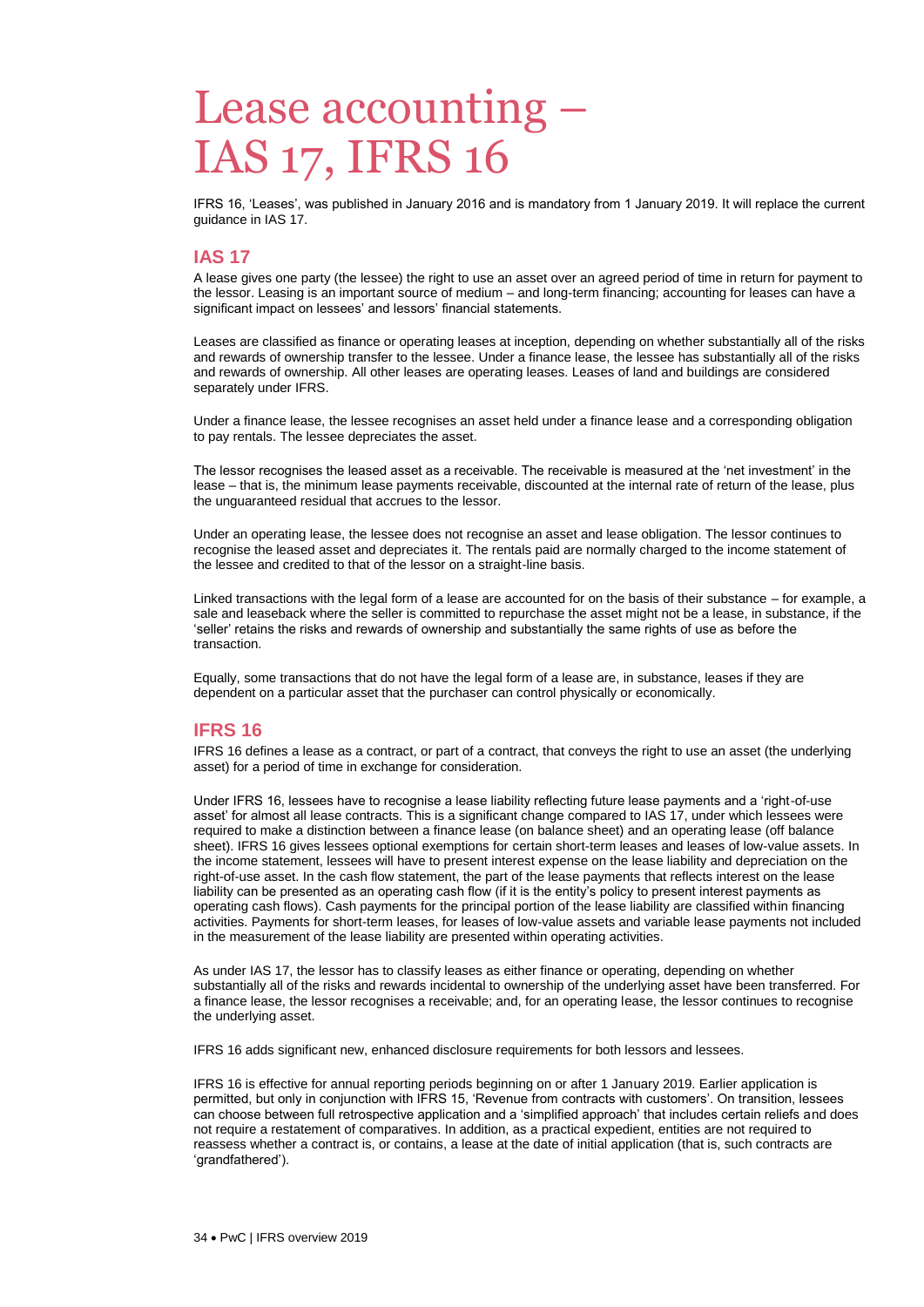### <span id="page-34-0"></span>Inventories – IAS 2

Inventories are initially recognised at the lower of cost and net realisable value (NRV). Cost of inventories includes import duties, non-refundable taxes, transport and handling costs, and any other directly attributable costs less trade discounts, rebates and similar items. NRV is the estimated selling price in the ordinary course of business, less the estimated costs of completion and estimated selling expenses.

IAS 2, 'Inventories', requires the cost for items that are not interchangeable or that have been segregated for specific contracts to be determined on an individual-item basis. The cost of other items of inventory used is assigned by using either the first-in, first-out (FIFO) or weighted average cost formula. Last-in, first-out (LIFO) is not permitted. An entity uses the same cost formula for all inventories that have a similar nature and use to the entity. A different cost formula could be justified where inventories have a different nature or use. The cost formula used is applied on a consistent basis from period to period.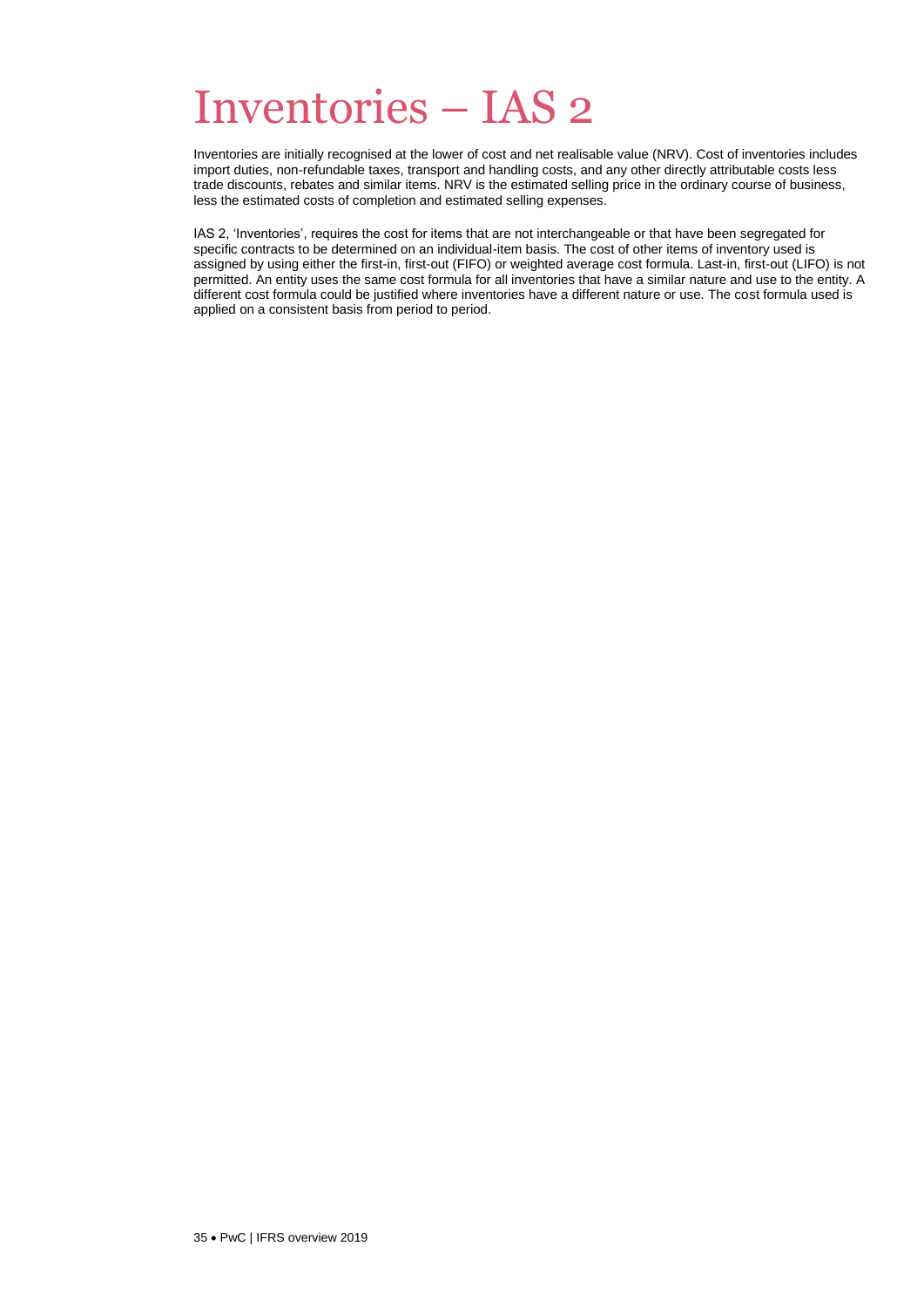## <span id="page-35-0"></span>Provisions and contingencies – IAS 37

**A liability is a 'present obligation of the entity arising from past events, the settlement of which is expected to result in an outflow from the entity of resources embodying economic benefits'. A provision is 'a liability of uncertain timing or amount'.**

### **Recognition and initial measurement**

A provision is recognised when: the entity has a present obligation as a result of past events; it is probable (that is, more likely than not) that a transfer of economic benefits will be required to settle the obligation; and a reliable estimate of the amount of the obligation can be made.

The amount recognised as a provision is the best estimate of the expenditure required to settle the present obligation at the balance sheet date, measured at the present value of the expected cash outflows where the effect of the time value of money is material. Provisions are not recognised for future operating losses.

A present obligation arises from an obligating event, and it could take the form of either a legal obligation or a constructive obligation. An obligating event leaves the entity no realistic alternative to settling the obligation. If the entity can avoid the future expenditure by its future actions, it has no present obligation, and no provision is required. For example, an entity cannot recognise a provision based solely on the intent to incur expenditure at some future date or the expectation of future operating losses.

An obligation does not have to be a 'legal' obligation before a provision is recognised. An entity might have an established pattern of past practice, published policies or a sufficient specific current statement that indicates to other parties that it will accept certain responsibilities and, as a result, it has created a valid expectation on the part of those other parties that it will discharge those responsibilities (that is, the entity has a constructive obligation).

If an entity has an onerous contract (that is, the unavoidable costs of meeting the obligations under the contract exceed the economic benefits expected to be received under it), the present obligation under the contract is recognised as a provision. Impairments of any assets dedicated to the contract are recognised before making a provision.

### **Restructuring provisions**

A restructuring provision is recognised only when the general recognition criteria for a provision are met. The obligation for a restructuring is often constructive. A constructive restructuring obligation arises only when there is: (a) a detailed formal plan identifying the main features of the restructuring; and (b) a valid expectation in those affected that the entity will carry out the restructuring by starting to implement the plan or announcing its main features to those affected.

A restructuring plan does not create a present obligation at the balance sheet date if it is announced after that date, even if it is announced before the financial statements are approved. A sale or termination of a business might fall under the definition of a restructuring. No obligation arises in respect of restructuring costs associated with the sale of an operation until the entity is committed to the sale (that is, there is a binding sale agreement).

A restructuring provision includes only the direct expenditures arising from the restructuring, which are necessarily entailed by the restructuring, and not those associated with the entity's ongoing activities. Any expected gains on the sale of assets are not considered in measuring a restructuring provision.

### **Reimbursements**

Where some or all of the expenditure required to settle a provision is expected to be reimbursed by another party, the reimbursement should be recognised only when it is virtually certain that reimbursement will be received if the entity settles the obligation. The entity typically remains liable for the entire obligation, and reimbursements are therefore presented separately as assets. The amount recognised should not exceed the amount of the related provision. Expenses relating to a provision can be presented net of the amount recognised for a reimbursement in the income statement.

#### **Subsequent measurement**

Provisions should be re-assessed at the end of each reporting period and adjusted to reflect current best estimates. This re-assessment should include the estimated cash flows and the discount rate. The unwinding of the discount due to the passage of time should be included as an element of borrowing costs in arriving at profit or loss for the year.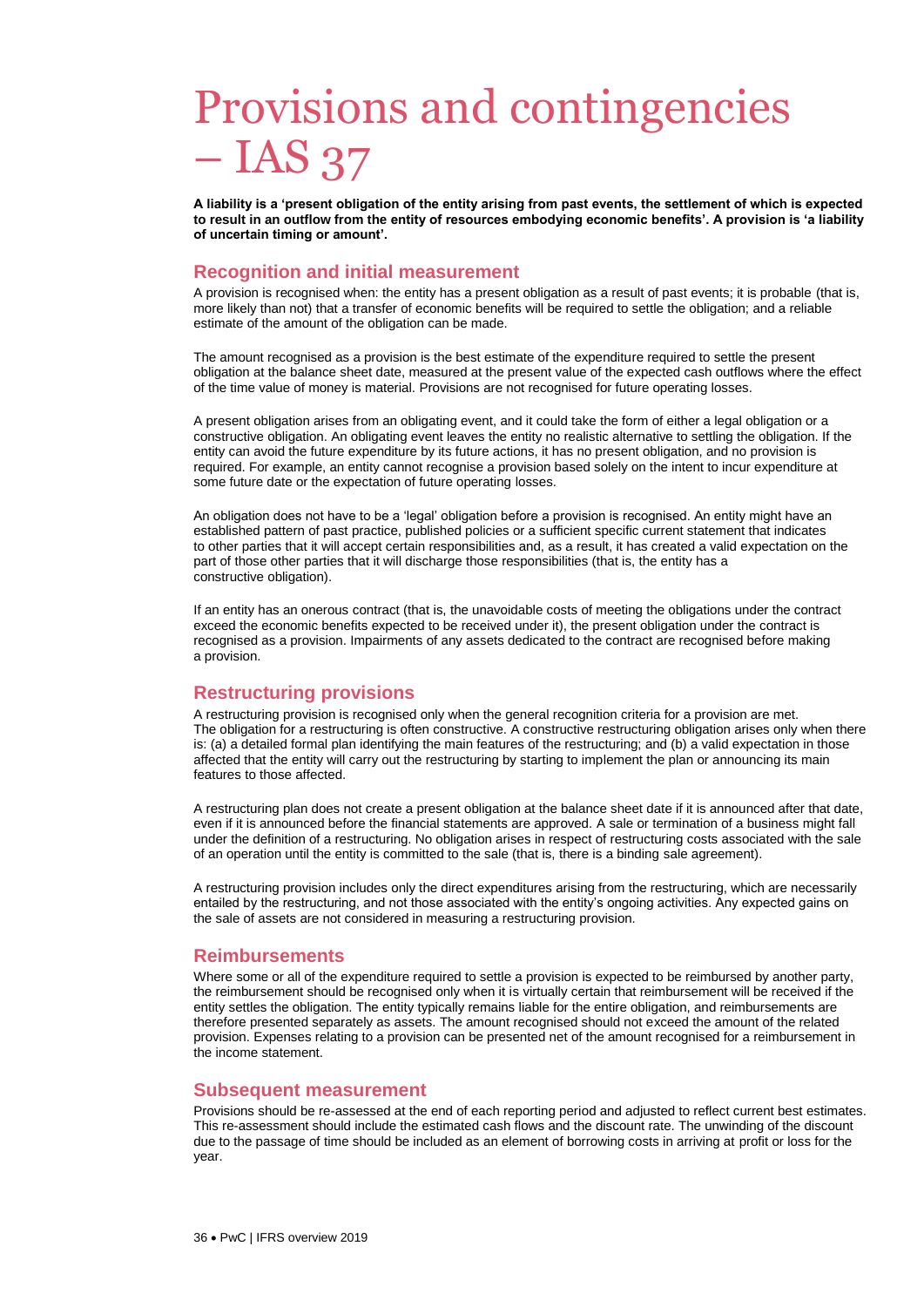### **Contingent liabilities**

Contingent liabilities are possible obligations that arise from past events and whose existence will be confirmed only on the occurrence or non-occurrence of uncertain future events outside the entity's control, or present obligations that arise from past events but are not recognised because: (a) it is not probable that an outflow of economic benefits will be required to settle the obligation; or (b) the amount cannot be measured reliably.

Contingent liabilities are not recognised, but are disclosed, unless the possibility of an outflow is remote.

### **Contingent assets**

Contingent assets are possible assets that arise from past events and whose existence will be confirmed only on the occurrence or non-occurrence of uncertain future events outside the entity's control. Contingent assets are not recognised.

Contingent assets are disclosed if the inflow of economic benefits is probable.

#### **Levies**

A public authority could impose a levy on entities, based on measures such as gross revenues for a specified period or on assets or liabilities at a specified date. IFRIC 21 addresses the accounting for such levies. The obligating event that gives rise to a liability to pay a levy is the activity that triggers the payment of the levy, as identified by the legislation.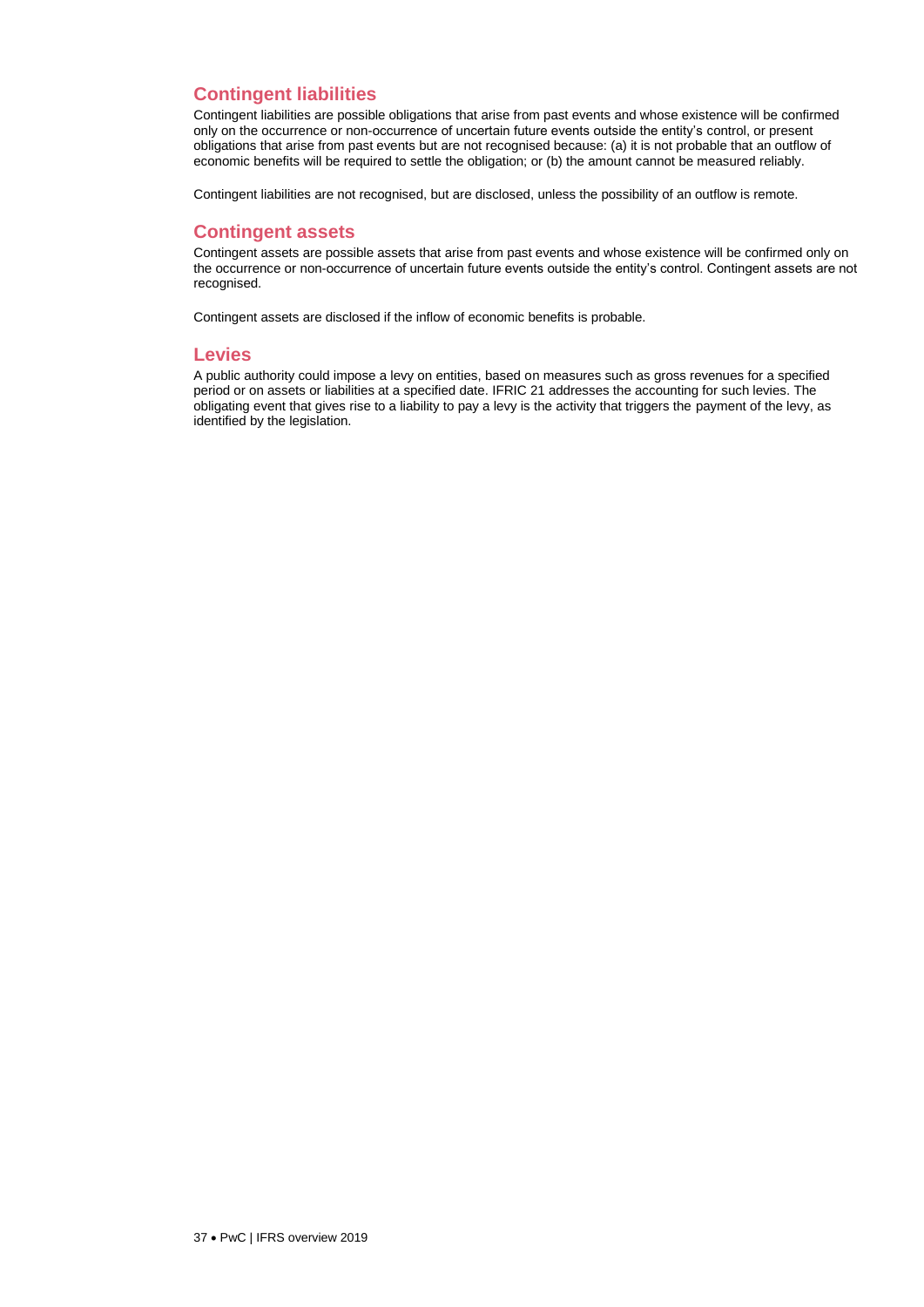### <span id="page-37-0"></span>Events after the reporting period and financial commitments – IAS 10

It is not practicable for preparers to finalise financial statements without a period of time elapsing between the balance sheet date and the date on which the financial statements are authorised for issue. The question therefore arises as to the extent to which events occurring between the balance sheet date and the date of approval (that is, 'events after the reporting period' or 'post balance sheet events') should be reflected in the financial statements.

Events after the reporting period are either adjusting events or non-adjusting events. Adjusting events provide additional evidence of conditions that already existed at the balance sheet date – for example, the determination, after the year end, of the consideration for assets sold before the year end; or the settlement of a court case after the balance sheet date that confirms that the entity had a present obligation at the balance sheet date. Nonadjusting events indicate conditions that arose after the balance sheet date – for example, announcing a plan to discontinue an operation after the year end or changes in tax rates or tax laws enacted or announced after the balance sheet date.

The carrying amounts of assets and liabilities at the balance sheet date are adjusted only for adjusting events or events that indicate that the going-concern basis of preparation in relation to the whole entity is not appropriate. Significant non-adjusting events, such as the issue of shares, major business combinations, destruction of a major production plant by fire, or abnormally large changes after the reporting period in asset prices or foreign exchange rates, are disclosed.

#### **Financial commitments**

If an entity enters into any significant commitment or contingent liability after period end, it must be disclosed as a non-adjusting event. Other standards require disclosure of commitments that exist at the balance sheet date that will affect future periods, such as capital commitments and operating lease commitments.

#### **Dividends**

Dividends proposed or declared after the balance sheet date but before the financial statements have been authorised for issue are not recognised as a liability at the balance sheet date. However, the details of these dividends are disclosed in the notes in accordance with IAS 1.

#### **Date of authorisation of the financial statements for issue**

An entity discloses the date on which the financial statements were authorised for issue and who gives that authorisation. Where applicable, if the entity's owners or other parties have the power to amend the financial statements after issue, it should be disclosed.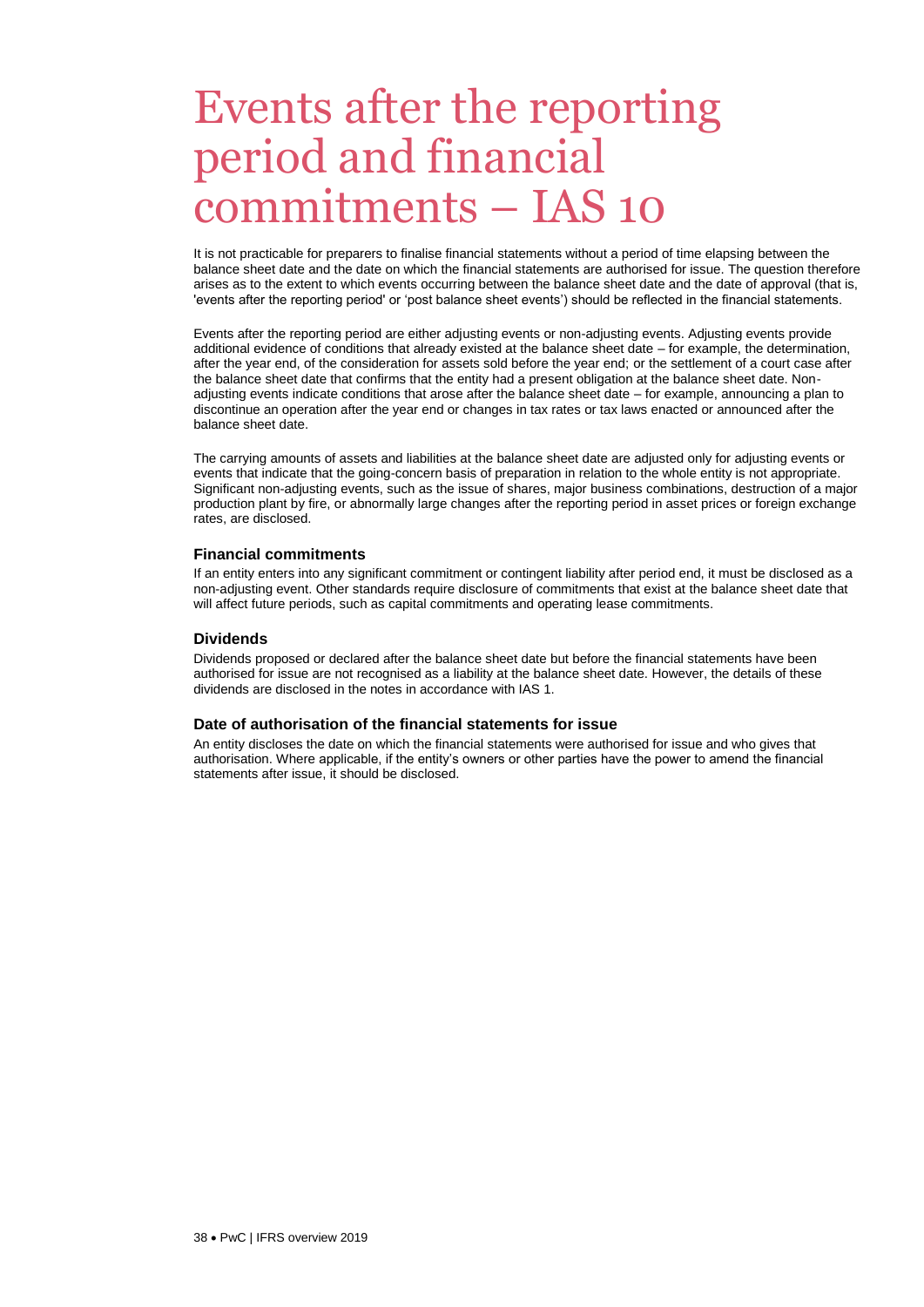# <span id="page-38-0"></span>Share capital and reserves

Equity, along with assets and liabilities, is one of the three elements used to portray an entity's financial position. Equity is defined in the IASB's Framework as the residual interest in the entity's assets after deducting all of its liabilities. The term 'equity' is often used to encompass an entity's equity instruments and reserves. Equity is given various descriptions in the financial statements. Corporate entities might refer to it as owners' equity, shareholders' equity, capital and reserves, shareholders' funds and proprietorship. Equity includes various components with different characteristics.

Determining what constitutes an equity instrument for the purpose of IFRS, and how it should be accounted for, falls within the scope of IAS 32, 'Financial instruments: presentation'.

Equity instruments (for example, issued, non-redeemable ordinary shares) are generally recorded as the residual after recording the recognition or derecognition of assets or liabilities arising on the equity issue (the proceeds of issue) and after deducting directly attributable transaction costs. Equity instruments are not remeasured after initial recognition.

Reserves include retained earnings, together with reserves such as fair value reserves, hedging reserves, asset revaluation reserves and foreign currency translation reserves and other statutory reserves.

### **Treasury shares**

Treasury shares are deducted from equity. No gain or loss is recognised in profit or loss on the purchase, sale, issue or cancellation of an entity's own equity instruments.

### **Non-controlling interests**

Non-controlling interests (previously termed 'minority interests') in consolidated financial statements are presented as a component of equity, separately from the parent shareholders' equity.

### **Disclosures**

IAS 1, 'Presentation of financial statements', requires various disclosures. These include the total issued share capital and reserves, presentation of a statement of changes in equity, capital management policies and dividend information.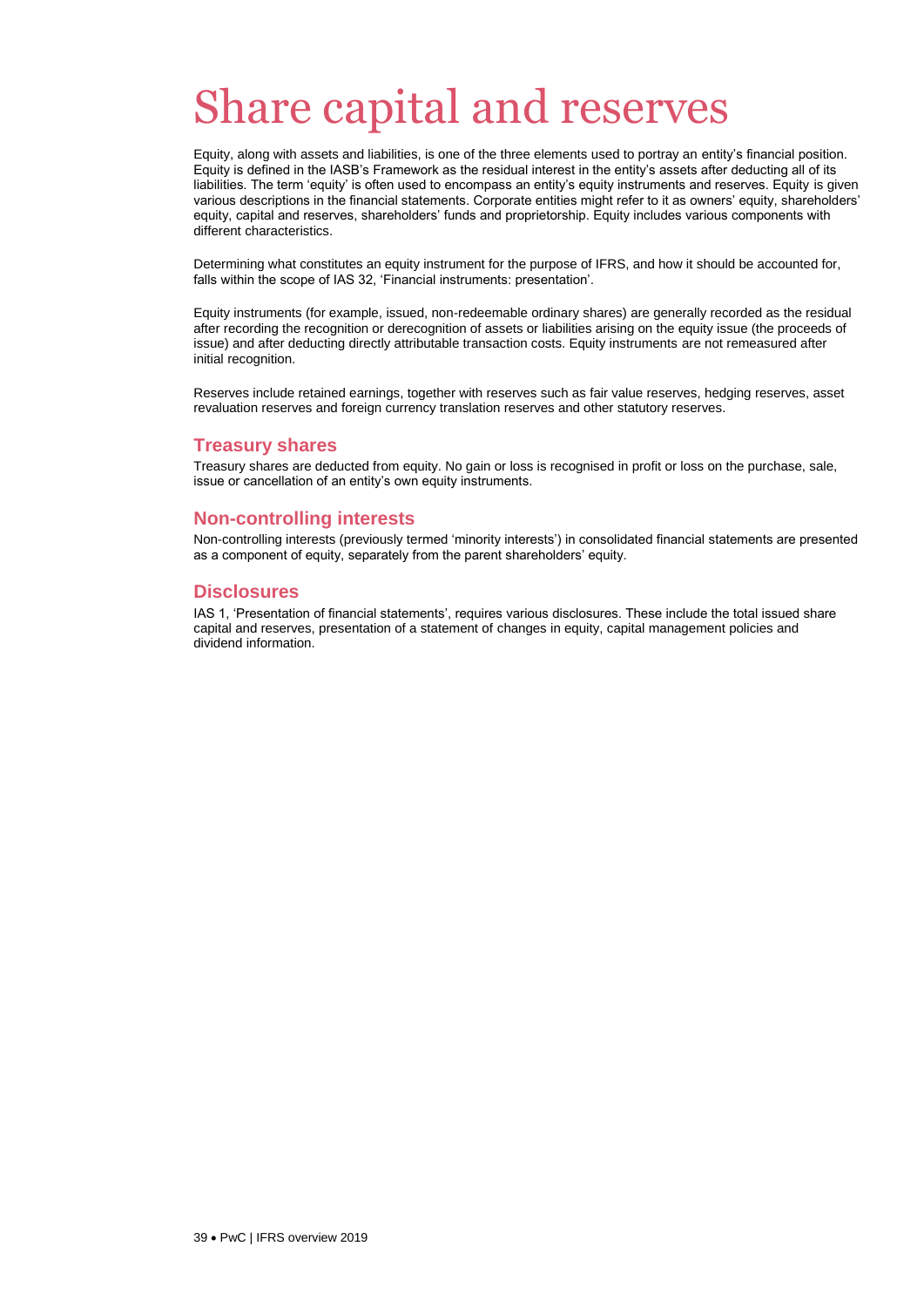# <span id="page-39-0"></span>Consolidated and separate financial statements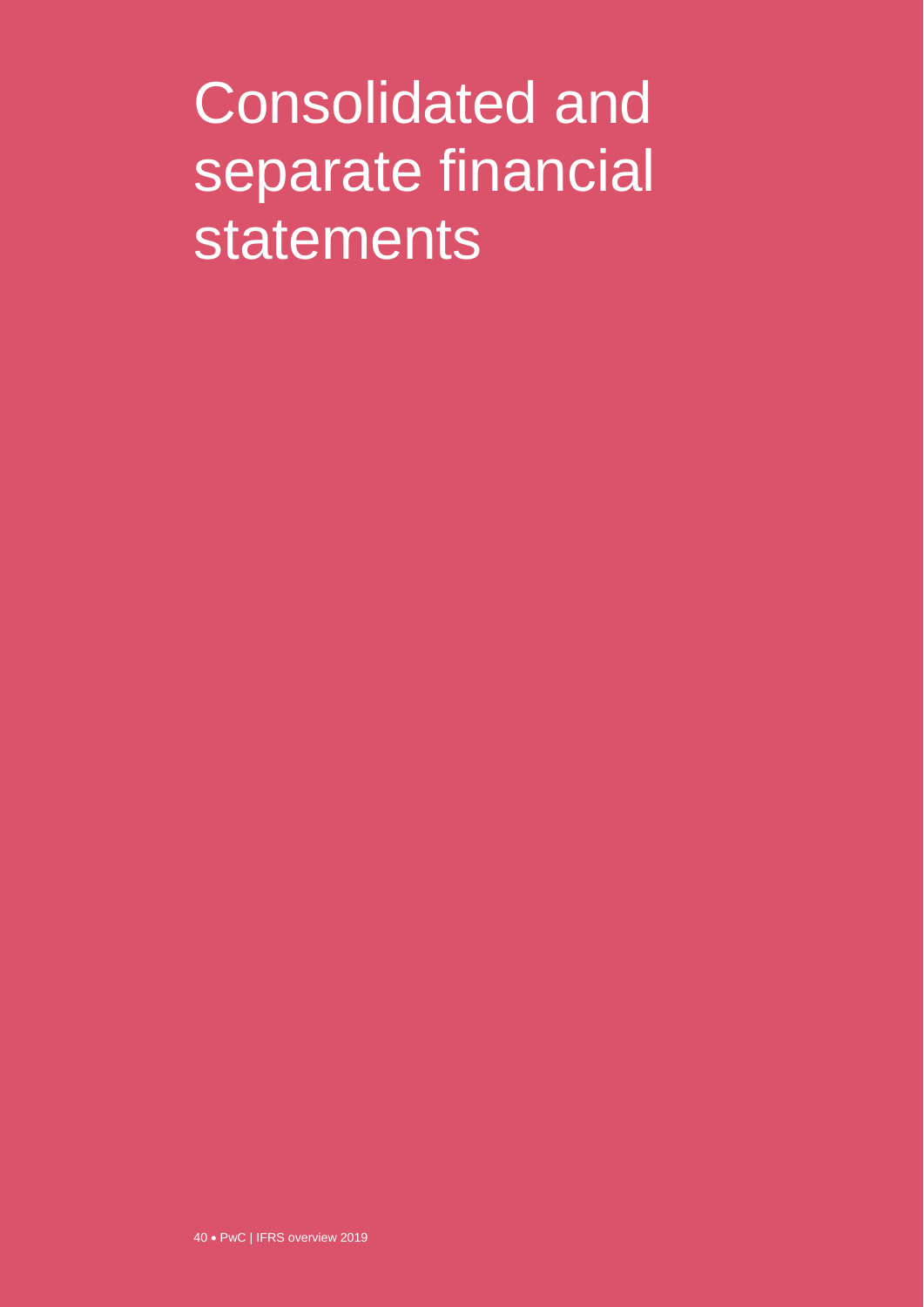### <span id="page-40-0"></span>Consolidated financial statements – IFRS 10

The principles concerning consolidated financial statements under IFRS are set out in IFRS 10, 'Consolidated financial statements'. IFRS 10 has a single definition of control.

IFRS 10's objective is to establish principles for presenting and preparing consolidated financial statements when an entity controls one or more entities. IFRS 10 sets out the requirements for when an entity should prepare consolidated financial statements, defines the principles of control, explains how to apply the principles of control, and explains the accounting requirements for preparing consolidated financial statements.

The key principle is that control exists, and consolidation is required, only if the investor possesses power over the investee, has exposure to variable returns from its involvement with the investee, and has the ability to use its power over the investee to affect its returns.

IFRS 10 provides guidance on the following issues when determining who has control:

- Assessment of the purpose and design of an investee.
- Relevant activities and power to direct those.
- Nature of rights Whether substantive or merely protective in nature.
- Assessment of voting rights and potential voting rights.
- Whether an investor is a principal or an agent when exercising its controlling power.
- Relationships between investors and how they affect control.
- Existence of power over specified assets only.

In difficult situations, the precise facts and circumstances will affect the analysis under IFRS 10. IFRS 10 does not provide 'bright lines', and it requires consideration of many factors, such as the existence of contractual arrangements and rights held by other parties, in order to assess control.

IFRS 10 does not contain any disclosure requirements; these are included within IFRS 12. Reporting entities should plan for, and implement, the processes and controls that will be required to gather the required information. This might involve a preliminary consideration of IFRS 12 issues, such as the level of disaggregation required.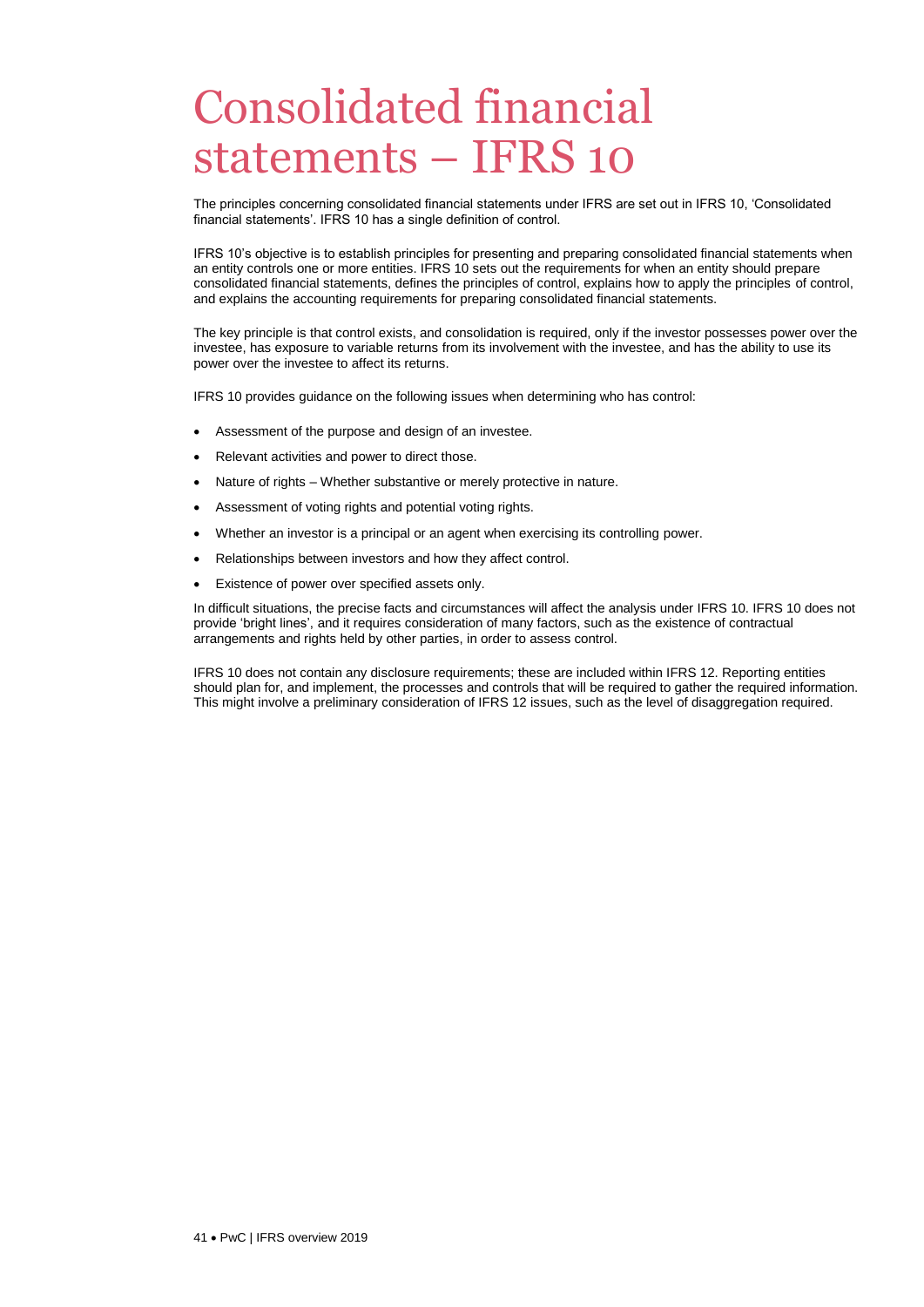### <span id="page-41-0"></span>Separate financial statements – IAS 27

IAS 27 deals with the accounting for investments in subsidiaries, joint ventures and associates when an entity elects, or is required by local regulations, to present separate financial statements. Each category of investments should be accounted for either at cost, in accordance with IAS 39 and IFRS 9, or using the equity method in the separate financial statements.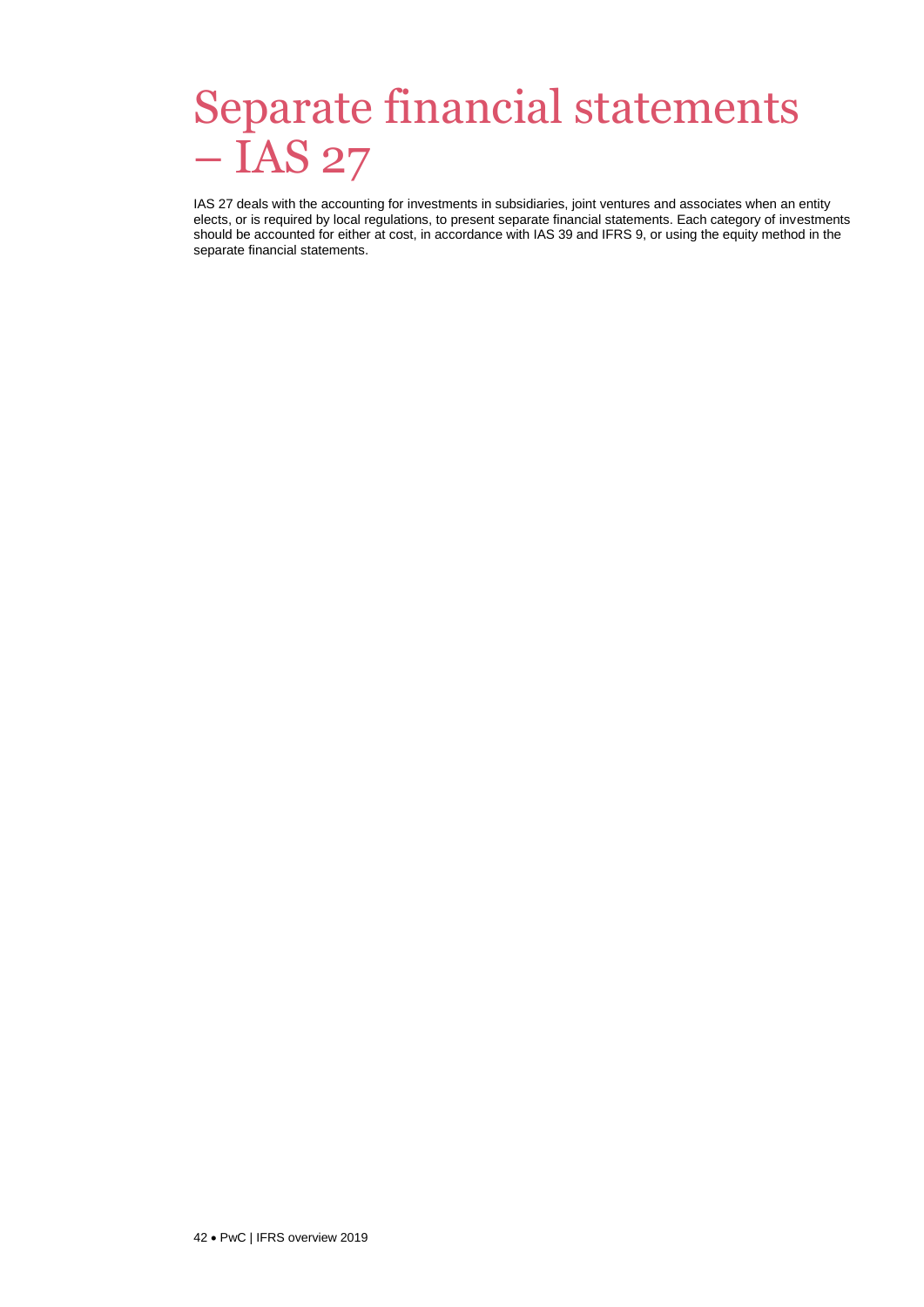## <span id="page-42-0"></span>[Business combinations](https://inform.pwc.com/s/IFRS_3_Business_combinations/informContent/0934175304100500#ic_0934175304100500) – [IFRS](https://inform.pwc.com/s/IFRS_3_Business_combinations/informContent/0934175304100500#ic_0934175304100500) 3

A business combination is a transaction or event in which an entity ('acquirer') obtains control of one or more businesses ('acquirees'). Under IFRS 10, an investor controls an investee when the investor is exposed, or has rights, to variable returns from its involvement with the investee and has the ability to affect those returns through its power over the investee. A number of factors might influence which entity has control, including: equity shareholding, control of the board and control agreements. There is a presumption of control if an entity owns more than 50% of the equity shareholding in another entity.

Business combinations occur in a variety of structures. IFRS 3, 'Business combinations', focuses on the substance of the transaction, rather than the legal form. The overall result of a series of transactions is considered if there are a number of transactions among the parties involved. For example, any transaction contingent on the completion of another transaction might be considered to be linked. Judgement is required to determine when transactions should be linked.

All business combinations within IFRS 3's scope are accounted for using the acquisition method. The acquisition method views a business combination from the perspective of the acquirer, and it can be summarised in the following steps:

- Identify the acquirer.
- Determine the acquisition date.
- Recognise and measure the identifiable assets acquired, liabilities assumed and any non-controlling interest in the acquiree.
- Recognise and measure the consideration transferred for the acquiree.
- Recognise and measure goodwill or a gain from a bargain purchase.

The acquiree's identifiable assets (including intangible assets not previously recognised), liabilities and contingent liabilities are generally recognised at their fair value. Fair value is measured in accordance with IFRS 13. If the acquisition is for less than 100% of the acquiree, there is a non-controlling interest. The non-controlling interest represents the equity in a subsidiary that is not attributable, directly or indirectly, to the parent. The acquirer can elect to measure the non-controlling interest at its fair value, or at its proportionate share of the identifiable net assets, on an acquisition-by-acquisition basis.

The consideration for the combination includes cash and cash equivalents, the fair value of any non-cash consideration given and liabilities assumed. Any equity instruments issued as part of the consideration are fair valued at the acquisition date. If any of the consideration is deferred, it is discounted to reflect its present value at the acquisition date, if the effect of discounting is material. Consideration includes only those amounts paid to the seller in exchange for control of the entity. Consideration excludes amounts paid to settle pre-existing relationships, payments that are contingent on future employee services and acquisition-related costs.

A portion of the consideration might be contingent on the outcome of future events or the acquired entity's performance ('contingent consideration'). Contingent consideration is also recognised at its fair value at the date of acquisition. The accounting for contingent consideration after the date of acquisition depends on whether it is classified as a liability (remeasured to fair value each reporting period through profit and loss) or as equity (no subsequent remeasurement). The classification as either a liability or equity is determined with reference to the guidance in IAS 32.

Goodwill is recognised for the future economic benefits arising from assets acquired that are not individually identified and separately recognised. Goodwill is the difference between the considerations transferred, the amount of any non-controlling interest in the acquiree, and the acquisition-date fair value of any previous equity interest in the acquiree over the fair value of the identifiable net assets acquired. If the non-controlling interest is measured at its fair value, goodwill includes amounts attributable to the non-controlling interest. If the non-controlling interest is measured at its proportionate share of identifiable net assets, goodwill includes only amounts attributable to the controlling interest (that is, the parent).

Goodwill is recognised as an asset and tested annually for impairment, or more frequently if there is an indication of impairment.

In rare situations (for example, a bargain purchase as a result of a distressed sale), it is possible that no goodwill will result from the transaction. Rather, a gain will be recognised.

Business combinations excluded from IFRS 3's scope (for example, those involving businesses under common control) have a policy choice of using either the acquisition accounting method outlined in IFRS 3 or predecessor accounting.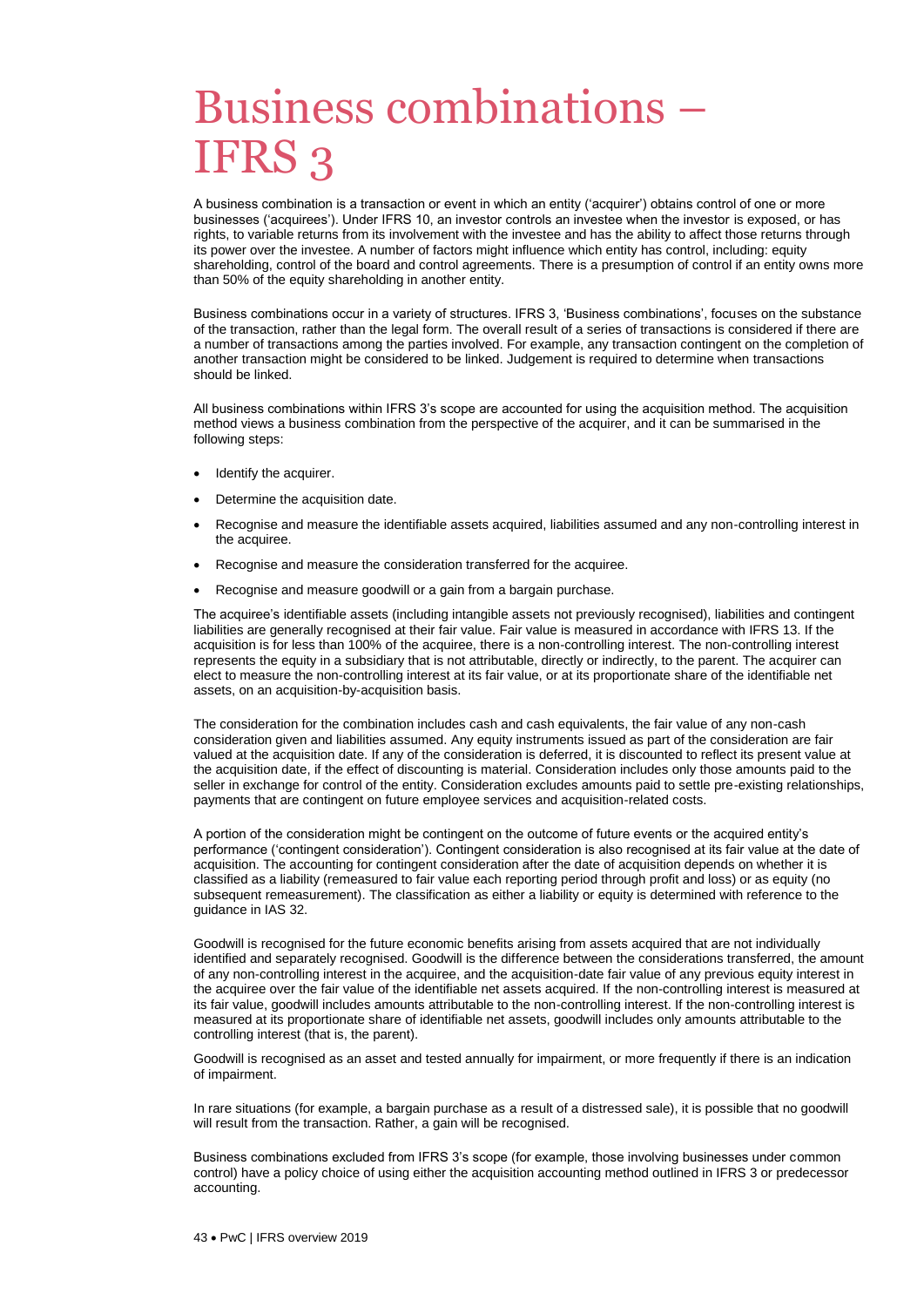### <span id="page-43-0"></span>[Disposal of subsidiaries,](https://inform.pwc.com/s/IFRS_5_IFRS_10_Disposal_of_subsidiaries_businesses_and_non_current_assets/informContent/0922073503147609#ic_0922073503147609)  [businesses and non-current](https://inform.pwc.com/s/IFRS_5_IFRS_10_Disposal_of_subsidiaries_businesses_and_non_current_assets/informContent/0922073503147609#ic_0922073503147609)  assets – [IFRS 5](https://inform.pwc.com/s/IFRS_5_IFRS_10_Disposal_of_subsidiaries_businesses_and_non_current_assets/informContent/0922073503147609#ic_0922073503147609)

IFRS 5, 'Non-current assets held for sale and discontinued operations', is relevant when any disposal occurs or is planned, including distribution of non-current assets to shareholders. The held-for-sale criteria in IFRS 5 apply to non-current assets (or disposal groups) whose value will be recovered principally through sale rather than through continuing use. The criteria do not apply to non-assets that are being scrapped, wound down or abandoned.

IFRS 5 defines a disposal group as a group of assets to be disposed of, by sale or otherwise, together as a group in a single transaction, and liabilities directly associated with those assets that will be transferred in the transaction.

The non-current asset (or disposal group) is classified as 'held for sale' if it is available for immediate sale in its present condition and its sale is highly probable. A sale is 'highly probable' where: there is evidence of management commitment; there is an active programme to locate a buyer and complete the plan; the asset is actively marketed for sale at a reasonable price compared to its fair value; the sale is expected to be completed within 12 months of the date of classification; and actions required to complete the plan indicate that it is unlikely that there will be significant changes to the plan or that it will be withdrawn.

A non-current asset (or disposal group) is classified as 'held for distribution to owners' where the entity is committed to such distribution (that is, the assets must be available for immediate distribution in their present condition and the distribution must be highly probable). For a distribution to be highly probable, actions to complete the distribution should have been initiated and should be expected to be completed within one year from the date of classification. Actions required to complete the distribution should indicate that it is unlikely that significant changes to the distribution will be made or that the distribution will be withdrawn. The probability of shareholders' approval (if required in the jurisdiction) should be considered in the assessment of 'highly probable'.

Non-current assets (or disposal groups) classified as held for sale or as held for distribution are:

- Measured at the lower of the carrying amount and fair value less costs to sell;
- Not depreciated or amortised; and
- Presented separately in the balance sheet (assets and liabilities should not be offset).

A discontinued operation is a component of an entity that can be distinguished operationally and financially for financial reporting purposes from the rest of the entity, and it:

- Represents a separate major line of business or geographical area of operation;
- Is part of a single co-ordinated plan to dispose of a separate major line of business or major geographical area of operation; or
- Is a subsidiary acquired exclusively with a view to resale?

An operation is classified as discontinued only at the date on which it meets the criteria to be classified as held for sale or when the entity has disposed of it. Although balance sheet information is neither restated nor remeasured for discontinued operations, the statement of comprehensive income information does have to be restated for the comparative period.

Discontinued operations are presented separately in the income statement and the cash flow statement. There are additional disclosure requirements in relation to discontinued operations.

The date of disposal of a subsidiary or disposal group is the date on which control passes. The consolidated income statement includes the results of a subsidiary or disposal group up to the date of disposal; the gain or loss on disposal is the difference between (a) the carrying amount of the net assets plus any attributable goodwill and amounts accumulated in other comprehensive income (for example, foreign translation adjustments and availablefor-sale reserves), and (b) the proceeds of sale.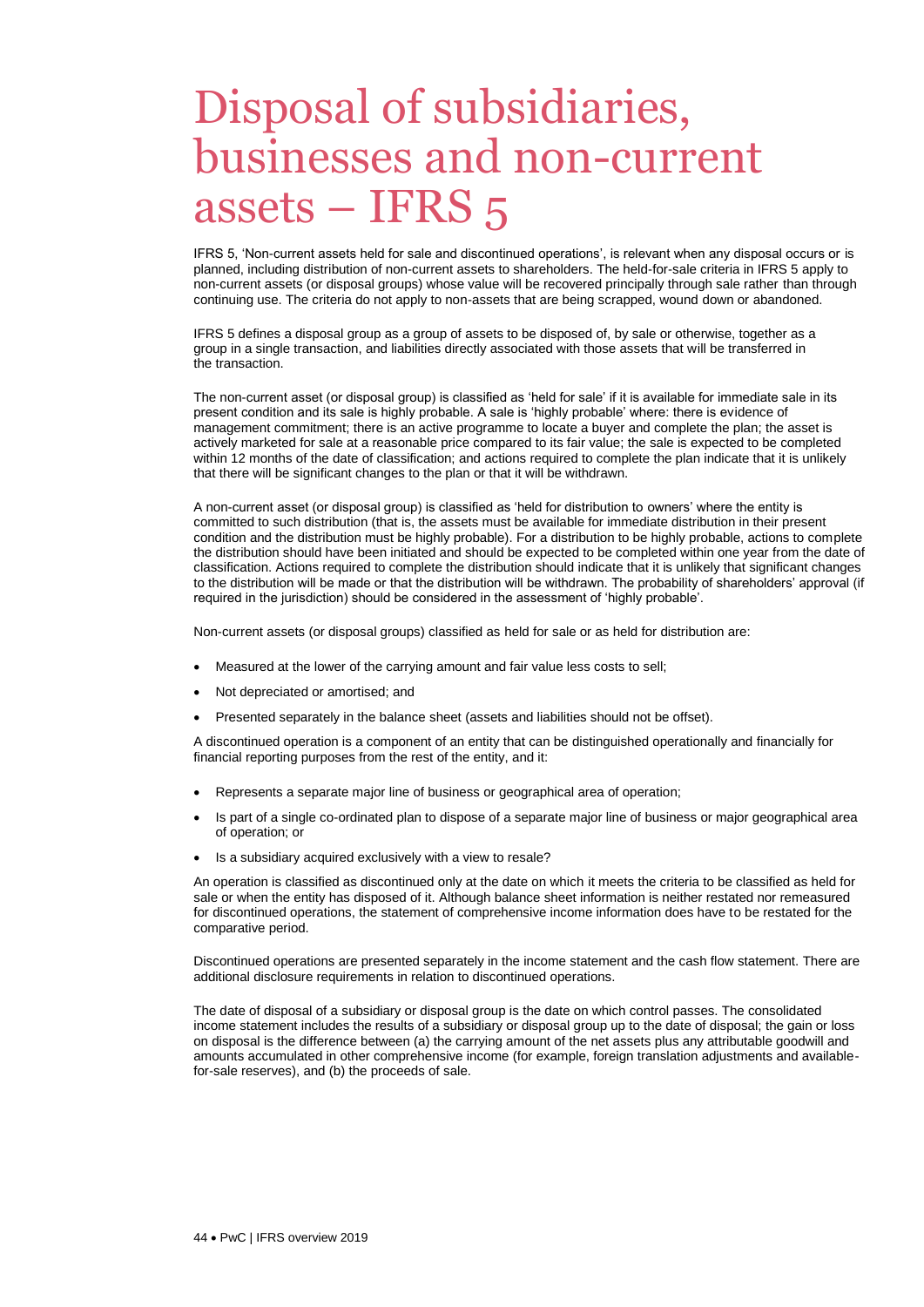# <span id="page-44-0"></span>Equity accounting – IAS 28

IAS 28, 'Investments in associates and joint ventures', requires that interests in such entities are accounted for using the equity method of accounting. An associate is an entity in which the investor has significant influence, but which is neither a subsidiary nor a joint venture of the investor. Significant influence is the power to participate in the financial and operating policy decisions of the investee, but not to control those policies. It is presumed to exist where the investor holds at least 20% of the investee's voting power. It is presumed not to exist where less than 20% is held. These presumptions can be rebutted.

The equity method of accounting also applies to interests in joint ventures. A joint venture is a joint arrangement where the parties that have joint control have rights to the arrangement's net assets. Under the equity method, the investment in the associate or joint venture is initially carried at cost. It is increased or decreased to recognise the investor's share of the profit or loss of the associate or joint venture after the date of acquisition. Associates and joint ventures are accounted for using the equity method, unless they meet the criteria to be classified as 'held for sale' under IFRS 5.

Investments in associates or joint ventures are classified as non-current assets and presented as one line item in the balance sheet (inclusive of notional goodwill arising on acquisition). Investments in associates or joint ventures are tested for impairment in accordance with IAS 36, 'Impairment of assets', as single assets if there are impairment indicators under IAS 28 (as amended by IFRS 9).

An entity applies IFRS 9 to financial instruments in an associate or joint venture to which the equity method is not applied. These include long-term interests that, in substance, form part of the entity's net investment in an associate or joint venture. If an investor's share of its associate's or joint venture's losses exceeds the carrying amount of the investment (which, for this purpose, includes other long-term interests that, in substance, form part of the entity's investment in the associate or the joint venture), the carrying amount of the investment is reduced to nil. Recognition of further losses are discontinued, unless the investor has an obligation to fund the associate or joint venture, or the investor has guaranteed to support the associate or joint venture.

In the separate (non-consolidated) financial statements of the investor, the investments in associates or joint ventures are carried at cost, in accordance with IAS 39 and IFRS 9 or using the equity method.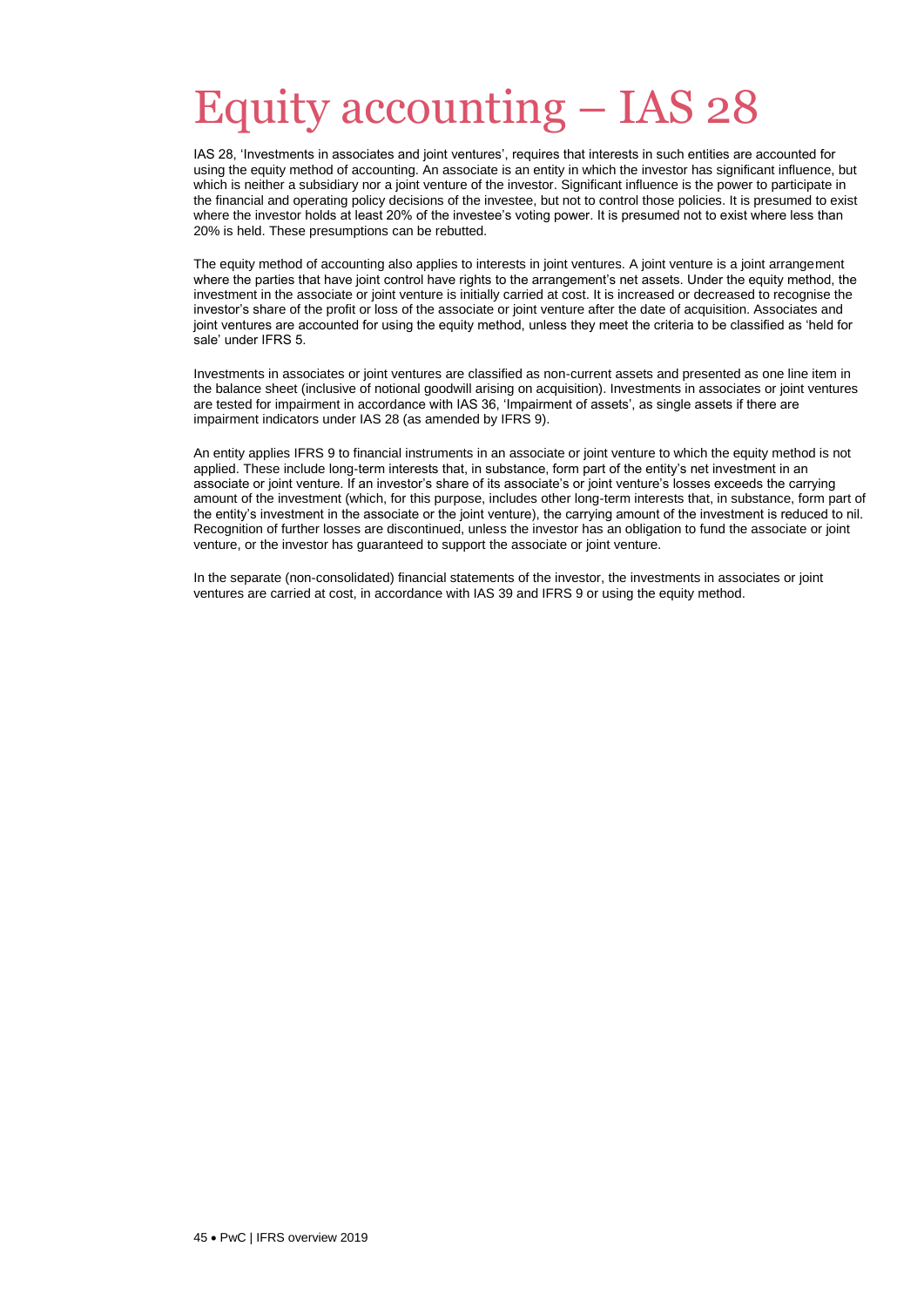# <span id="page-45-0"></span>Joint arrangements – IFRS 11

A joint arrangement is a contractual arrangement where at least two parties agree to share control over the activities of the arrangement. Unanimous consent towards decisions about relevant activities between the parties sharing control is a requirement in order to meet the definition of joint control.

Joint arrangements can be joint operations or joint ventures. The classification is principle-based, and it depends on the parties' rights and obligations in relation to the arrangement.

Where the parties' exposure to the arrangement only extends to the net assets of the arrangement, the arrangement is a joint venture.

Joint operators have rights to assets and obligations for liabilities. Joint operations are often not structured through separate vehicles.

Where a joint arrangement is included in a separate vehicle, it can be either a joint operation or a joint venture. In such cases, further analysis is required on the legal form of the separate vehicle, the terms and conditions included in the contractual agreement and, sometimes, other facts and circumstances. This is because, in practice, the latter two can override the principles derived from the legal form of the separate vehicle.

Joint operators account for their rights to assets and obligations for liabilities. Joint ventures account for their interest by using the equity method of accounting (see '29. Equity accounting – IAS 28' above).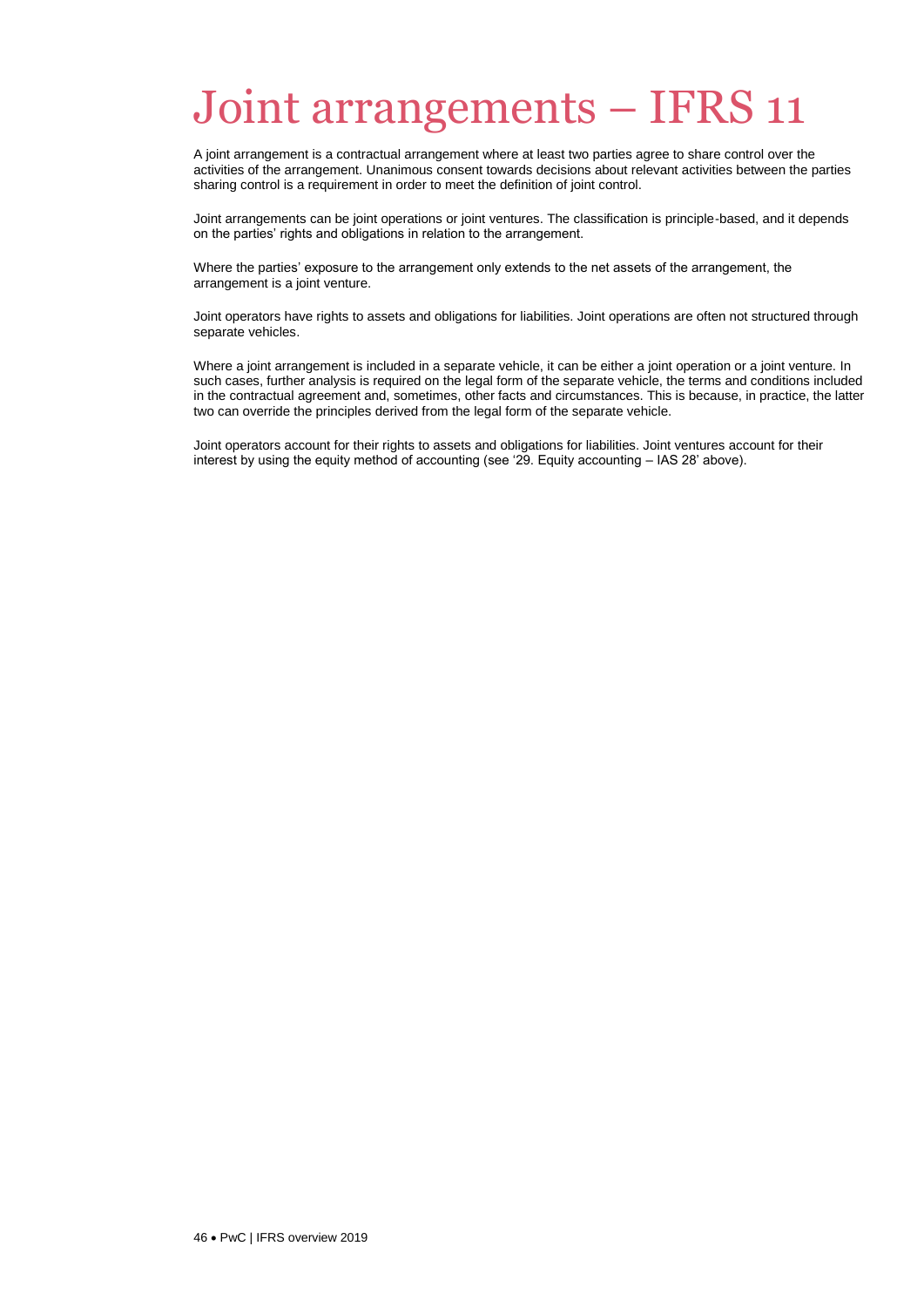# <span id="page-46-0"></span>Other subjects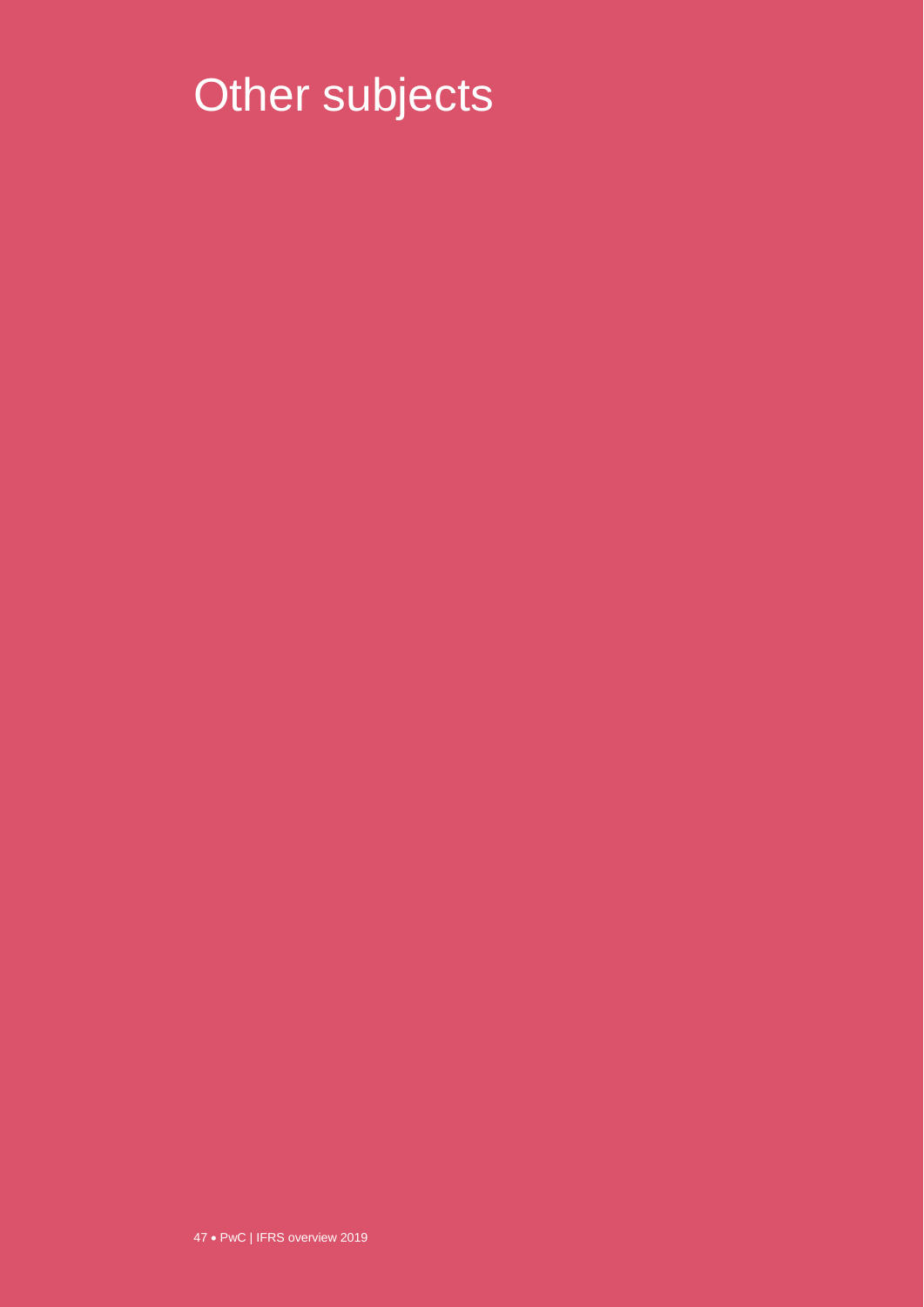### <span id="page-47-0"></span>[Related-party disclosures](https://inform.pwc.com/s/IAS_24_Related_party_disclosures/informContent/0905082003182694#ic_0905082003182694) – [IAS 24](https://inform.pwc.com/s/IAS_24_Related_party_disclosures/informContent/0905082003182694#ic_0905082003182694)

Under IAS 24, disclosures are required in respect of an entity's transactions with related parties. Related parties include:

- Parents;
- Subsidiaries;
- Fellow subsidiaries;
- Associates of the entity and other members of the group;
- Joint ventures of the entity and other members of the group;
- Members of key management personnel of the entity or of a parent of the entity (and close members of their families);
- Persons with control, joint control or significant influence over the entity (and close members of their families);
- Post-employment benefit plans; and
- Entities (or any of their group members) providing key management personnel services to the entity or its parent.

Finance providers are not related parties simply because of their normal dealings with the entity.

Management discloses the name of the entity's parent and, if different, the ultimate controlling party (which could be a person). Relationships between a parent and its subsidiaries are disclosed, irrespective of whether there have been transactions with them.

Where there have been related party transactions during the period, management discloses the nature of the relationship, as well as information about the transactions and outstanding balances, including commitments, necessary for users to understand the potential impact of the relationship on the financial statements. Disclosure is made by category of related party and by major type of transaction. Items of a similar nature can be disclosed in aggregate, except where separate disclosure is necessary for an understanding of the effects of related party transactions on the entity's financial statements.

Management only discloses that related party transactions were made on terms equivalent to those that prevail in arm's length transactions, if such terms can be substantiated.

An entity is exempt from the disclosure of transactions (and outstanding balances) with a related party that is either a government that has control, joint control or significant influence over the entity or is another entity that is under the control, joint control or significant influence of the same government as the entity. Where the entity applies the exemption, it discloses the name of the government and the nature of its relationship with the entity. It also discloses the nature and amount of each individually significant transaction and the qualitative or quantitative extent of any collectively significant transactions.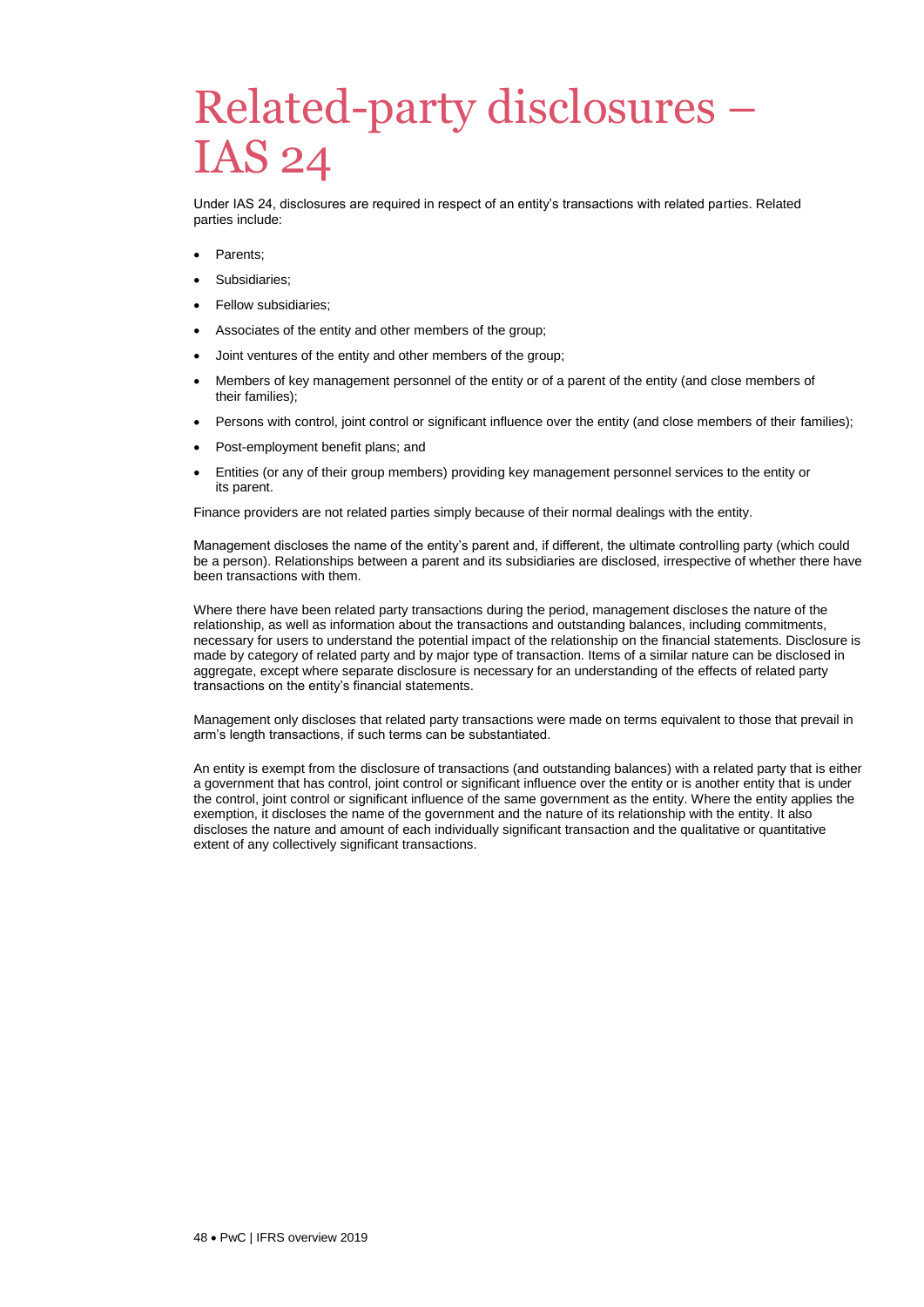### <span id="page-48-0"></span>Cash flow statements – IAS 7

The statement of cash flows is one of the primary statements in financial reporting (along with the statement of comprehensive income, the balance sheet and the statement of changes in equity). It presents the generation and use of 'cash and cash equivalents' by category (operating, investing and financing) over a specific period of time. It provides users with a basis to assess the entity's ability to generate and utilise its cash.

Operating activities are the entity's revenue-producing activities. Investing activities are the acquisition and disposal of long-term assets (including business combinations) and investments that are not cash equivalents. Financing activities are changes in equity and borrowings.

Management can present operating cash flows by using either the direct method (gross cash receipts/payments) or the indirect method (adjusting net profit or loss for non-operating and non-cash transactions, and for changes in working capital).

Cash flows from investing and financing activities are reported separately gross (that is, gross cash receipts and gross cash payments), unless they meet certain specified criteria.

The cash flows arising from dividends and interest receipts and payments are classified on a consistent basis, and they are separately disclosed under the activity appropriate to their nature. Cash flows relating to taxation on income are classified and separately disclosed under operating activities, unless they can be specifically attributed to investing or financing activities.

The total that summarises the effect of the operating, investing and financing cash flows is the movement in the balance of cash and cash equivalents for the period.

Separate disclosure is made of significant non-cash transactions (such as the issue of equity for the acquisition of a subsidiary or the acquisition of an asset through a finance lease). Non-cash transactions include impairment losses/reversals, depreciation, amortisation, fair value gains/losses, and income statement charges for provisions.

Additional disclosures are required to explain changes in liabilities arising from financing activities, distinguishing cash flows from non-cash changes.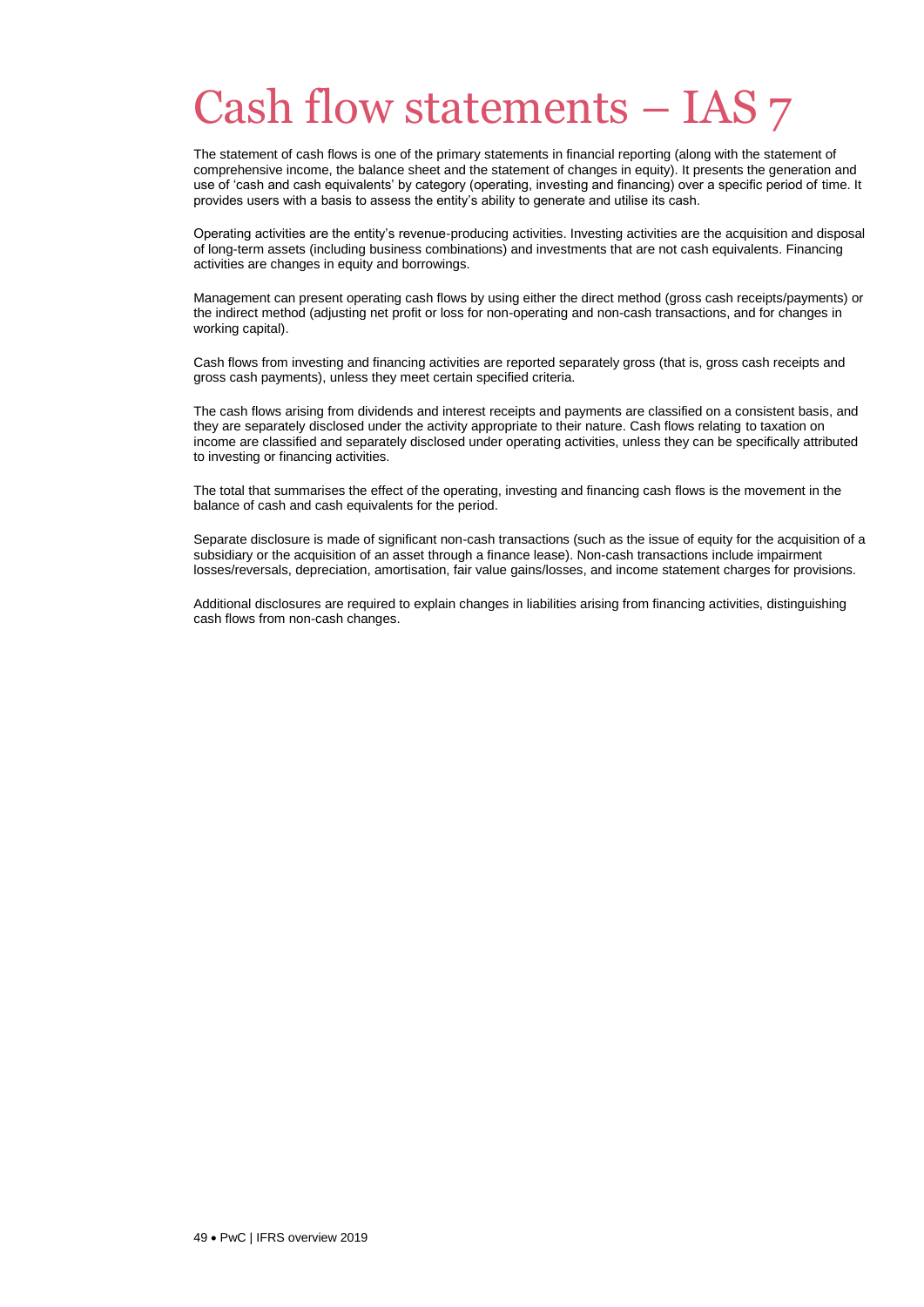## <span id="page-49-0"></span>Interim financial reporting – IAS 34

There is no IFRS requirement for an entity to publish interim financial statements. However, a number of countries either require or recommend their publication, in particular for public companies.

Entities can prepare either full IFRS financial statements (conforming to the requirements of IAS 1) or condensed financial statements. Condensed reporting is the most common approach. Condensed financial statements include: (i) a condensed statement of financial position (balance sheet), (ii) a condensed statement of comprehensive income or, if presented separately, an income statement and other comprehensive income statement, (iii) a condensed statement of cash flows, (iv) a condensed statement of changes in equity, and (v) selected explanatory notes.

An entity should apply accounting policies consistently, for recognising and measuring assets, liabilities, revenues, expenses and gains and losses at interim dates, as compared to those to be used in the current-year annual financial statements.

There are special measurement requirements for certain costs that can only be determined on an annual basis (for example, items such as tax that shall be calculated based on an estimated full-year effective tax rate). It is also acknowledged that the preparation of interim reports generally requires a greater use of estimates than for annual financial reports. An impairment loss recognised in a previous interim period in respect of goodwill should not be reversed.

As a minimum, current-period and comparative figures (for condensed or full primary statements) are disclosed as follows:

- Statement of financial position (balance sheet): as of the end of the current interim period, with comparatives for the immediately preceding year end.
- Statement of comprehensive income (or, if presented separately, income statement and statement of other comprehensive income): for the current interim period and the current year-to-date information, with comparatives for the equivalent periods in the previous year.
- Cash flow statement and statement of changes in equity: for the current interim period on a year-to-date basis, with comparatives for the equivalent period in the previous year.

IAS 34 sets out criteria to determine what information should be disclosed in the interim financial statements. These include: [please add bullet list]

- Materiality to the overall interim financial statements;
- Unusual or non-recurring items;
- Changes since previous reporting periods that have a significant effect on the interim financial statements (of the current or previous reporting financial year); and
- Relevant information for understanding the estimates used in the interim financial statements.

The overriding objective is to include an explanation of events and transactions that are significant to understand the changes in the entity's financial position and performance since the end of the last annual reporting period.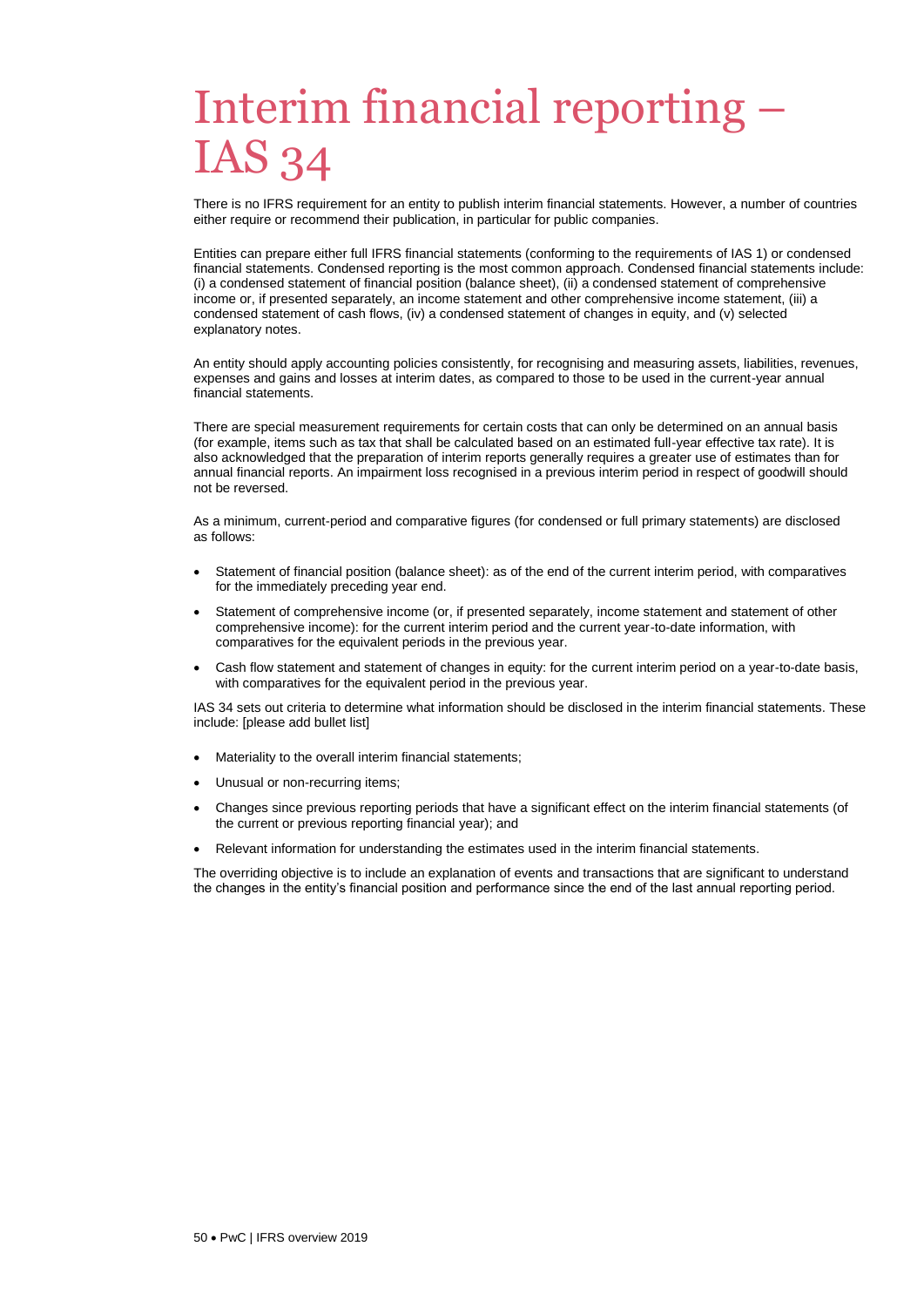### <span id="page-50-0"></span>Service concession arrangements – SIC 29 and IFRIC 12

There is no specific IFRS that applies to public-to-private service concession arrangements for delivery of public services. IFRIC 12, 'Service concession arrangements', interprets various standards in setting out the accounting requirements for service concession arrangements, while SIC 29, 'Services concession arrangements: disclosures', contains disclosure requirements.

IFRIC 12 applies to public-to-private service concession arrangements in which the public sector body (the grantor) controls and/or regulates the services provided with the infrastructure by the private sector entity (the operator).

The concession arrangement also addresses to whom the operator should provide the services and at what price. The grantor controls any significant residual interest in the infrastructure.

As the infrastructure is controlled by the grantor, the operator does not recognise the infrastructure as its property, plant and equipment; nor does the operator recognise a finance lease receivable for leasing the public service infrastructure to the grantor, regardless of the extent to which the operator bears the risk and rewards incidental to ownership of the assets.

The operator recognises a financial asset to the extent that it has an unconditional contractual right to receive cash irrespective of the usage of the infrastructure. The subsequent accounting of the financial asset should consider the guidance in IFRS 9 'Financial Instruments'

The operator recognises an intangible asset to the extent that it receives a right (a licence) to charge users of the public service.

The operator accounts for revenue and costs relating to construction or upgrade services and operation services in accordance with IFRS 15.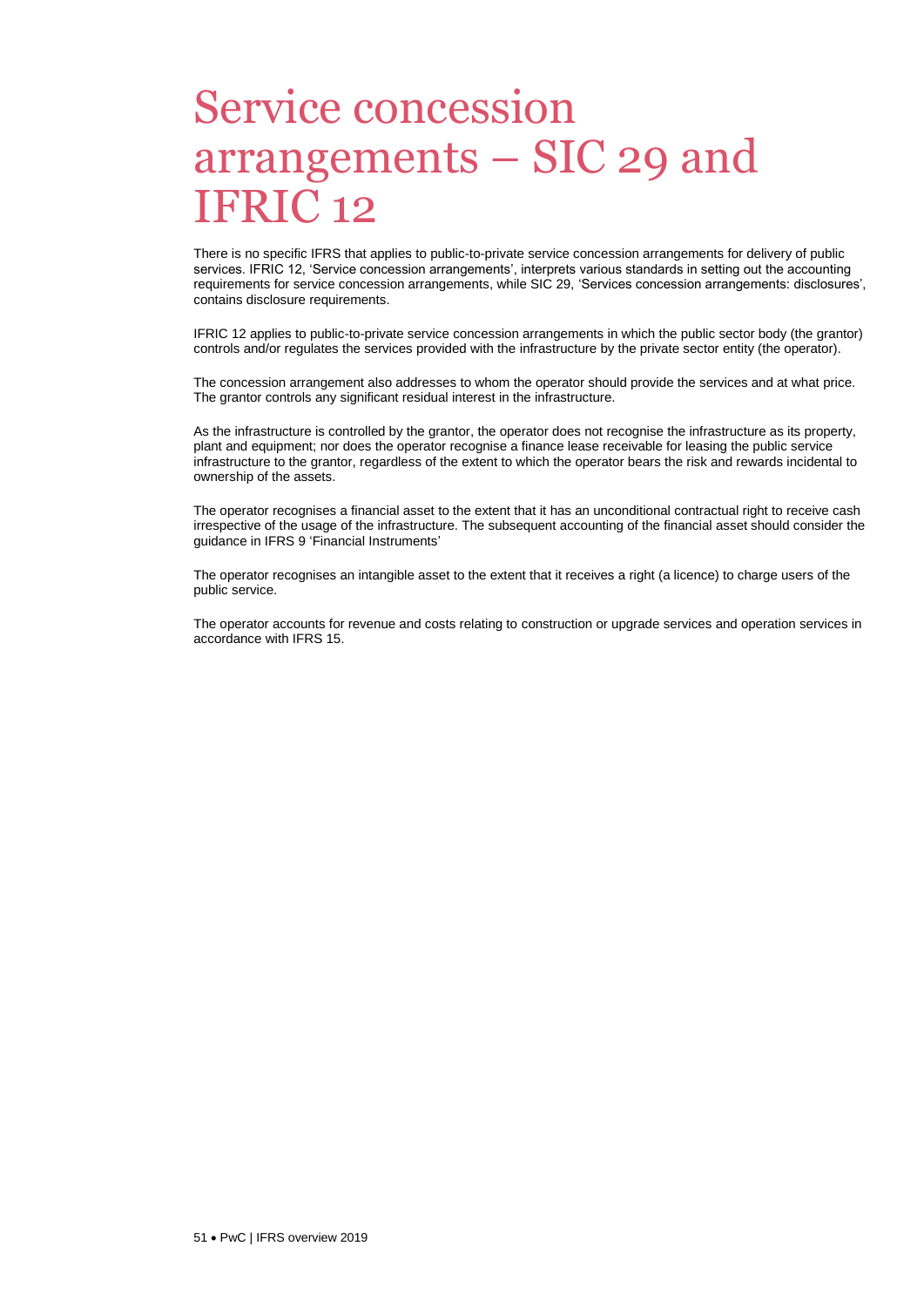# <span id="page-51-0"></span>Industry-specific topics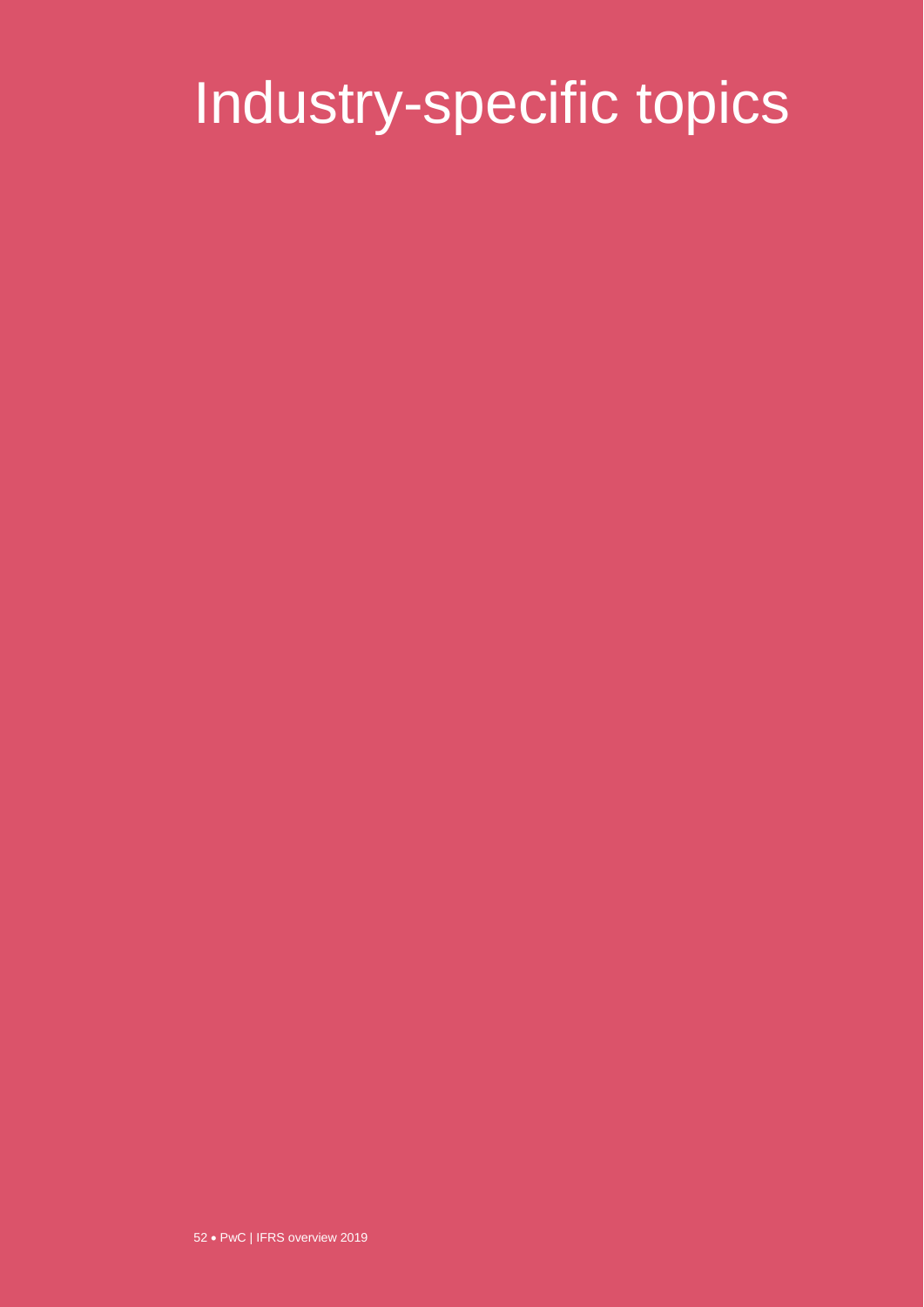# <span id="page-52-0"></span>[Agriculture](https://inform.pwc.com/s/IAS_41_Agriculture/informContent/0936075103137352#ic_0936075103137352) – IAS 41

Agricultural activity is defined as the management of biological transformation and harvest of biological assets (living animals and plants) for sale or for conversion into agricultural produce (harvested product of biological assets) or into additional biological assets.

Biological assets that meet the definition of 'bearer plants' are measured either at cost or revalued amounts, less accumulated depreciation and impairment losses under IAS 16.

All other biological assets, including produce growing on a bearer plant, are usually measured at fair value less costs to sell, with the change in the carrying amount reported as part of profit or loss from operating activities. Agricultural produce harvested from an entity's biological assets is measured at fair value less costs to sell at the point of harvest.

The fair value is measured in terms of IFRS 13.

IFRS 13 looks to the principal market for the asset and not entity-specific measures. The fair value measurement should represent the price in the principal market (whether that price is directly observable or estimated using another valuation technique), even if the price in a different market is potentially more advantageous at the measurement date. In the absence of a principal market, the entity should use the price in the most advantageous market for the relevant asset.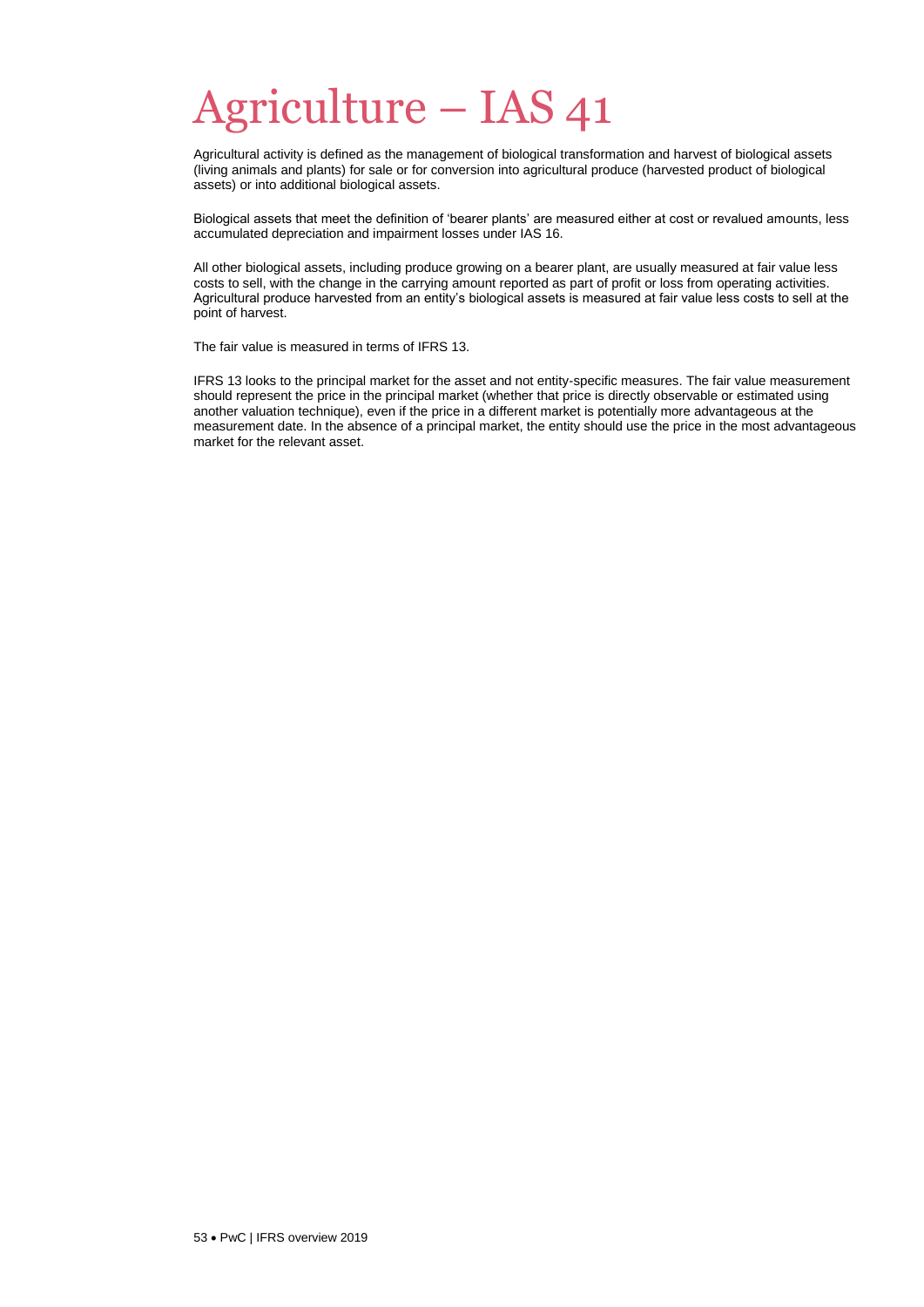### <span id="page-53-0"></span>Extractive industries – IFRS 6 and IFRIC 20

IFRS 6, 'Exploration for and evaluation of mineral resources', addresses the financial reporting for the exploration for and evaluation of mineral resources. It does not address other aspects of accounting by entities engaged in the exploration for and evaluation of mineral reserves (such as activities before an entity has acquired the legal right to explore, or after the technical feasibility and commercial viability to extract resources have been demonstrated). Activities outside the scope of IFRS 6 are accounted for according to the applicable standards (such as IAS 16, 'Property, plant and equipment', IAS 37, 'Provisions, contingent liabilities and contingent assets', and IAS 38, 'Intangible assets').

The accounting policy adopted for the recognition of exploration and evaluation assets should result in information that is relevant and reliable. As a concession, certain further rules of IAS 8 need not be applied. This permits companies in the extractive sector to continue, for the time being, to apply policies that were followed under national GAAP that would not comply with the requirements of IFRS. The accounting policy can be changed only if the change makes the financial statements more relevant and no less reliable, or more reliable and no less relevant – in other words, if the new accounting policy takes it closer to the requirements in the IASB's Framework.

Exploration and evaluation assets are initially measured at cost. They are classified as tangible or intangible assets, according to the nature of the assets acquired. Management applies that classification consistently. After recognition, management applies either the cost model or the revaluation model to the exploration and evaluation assets, based on IAS 16 or IAS 38, according to the nature of the assets. As soon as technical feasibility and commercial viability are determined, the assets are no longer classified as exploration and evaluation assets.

The exploration and evaluation assets are tested for impairment when facts and circumstances suggest that the carrying amounts might not be recovered. The assets are also tested for impairment before reclassification out of exploration and evaluation. The impairment is measured, presented and disclosed according to IAS 36, except that exploration and evaluation assets are allocated to CGUs or groups of CGUs, either of which must be no larger than a segment. Management discloses the accounting policy adopted, as well as the amount of assets, liabilities, income and expense and investing cash flows arising from the exploration and evaluation of mineral resources.

IFRIC 20, 'Stripping costs in the production phase of a surface mine', applies to waste removal costs incurred in surface mining activity during the production phase.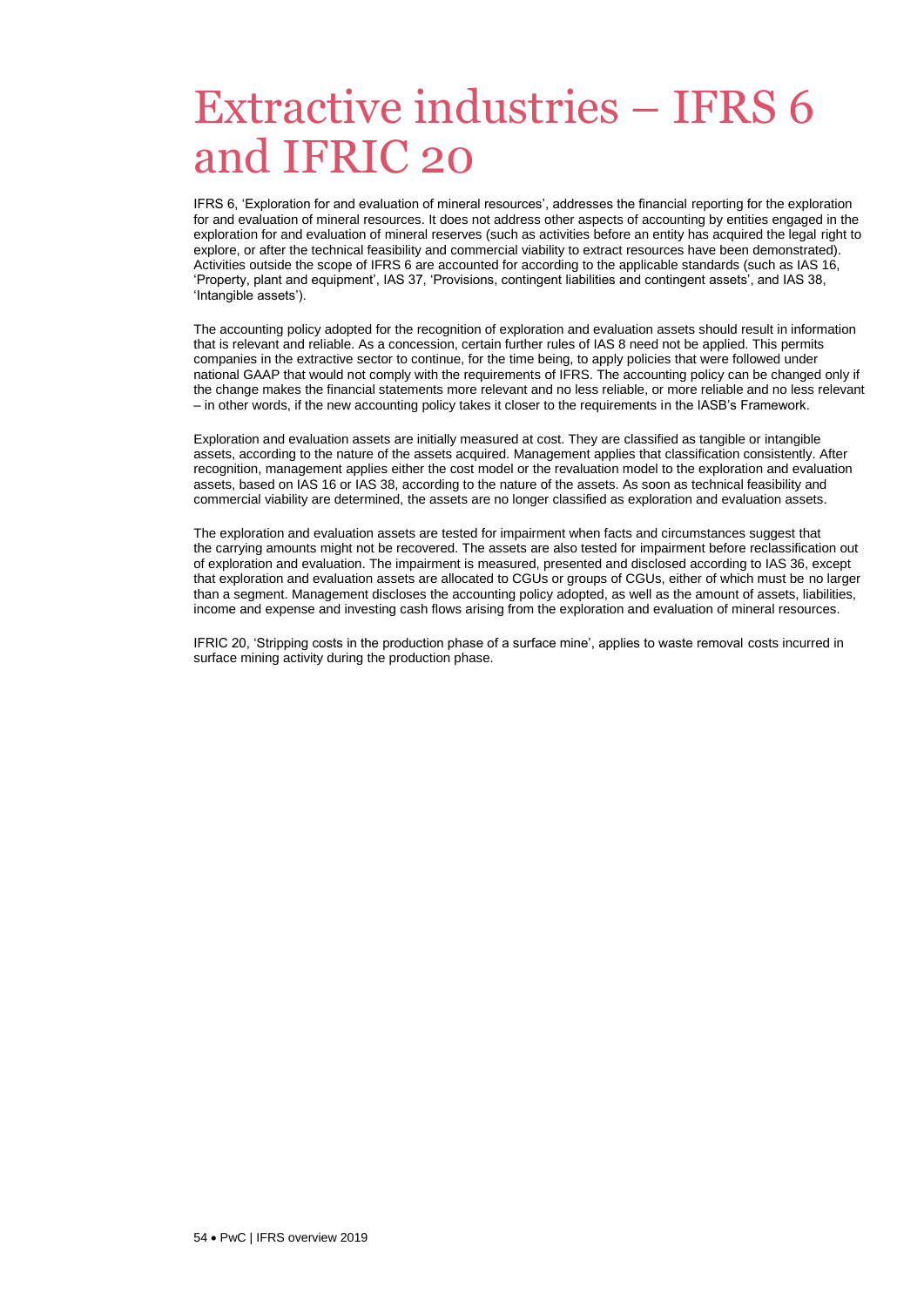# <span id="page-54-0"></span>Index by standard and interpretation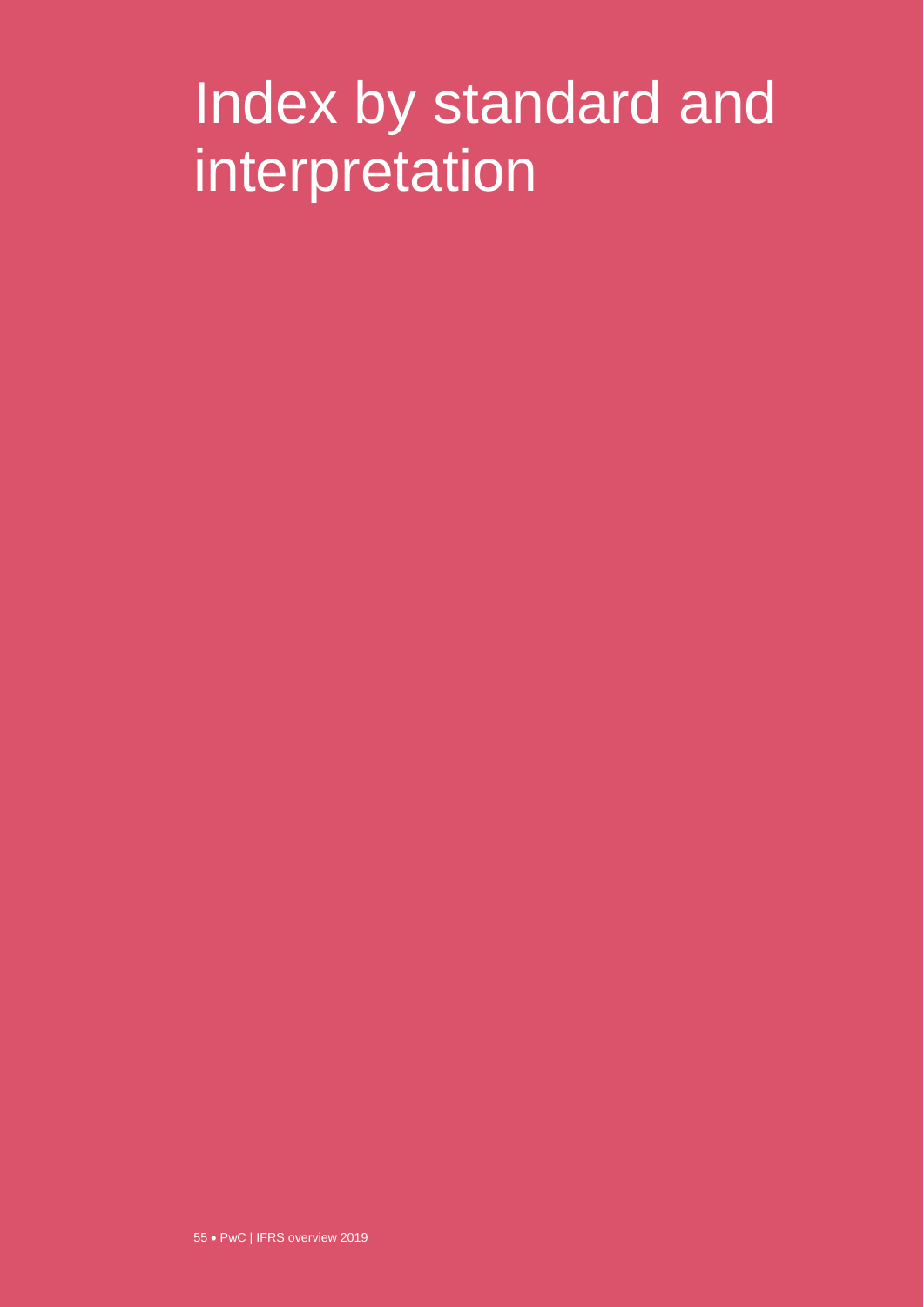### **Standards**

| <b>IFRS1</b>     | First-time adoption of International Financial Reporting Standards          | 4       |
|------------------|-----------------------------------------------------------------------------|---------|
| <b>IFRS 2</b>    | Share-based payment                                                         | 28      |
| <b>IFRS3</b>     | <b>Business combinations</b>                                                | 46      |
| <b>IFRS4</b>     | Insurance contracts (superseded by IFRS 17)                                 | 18      |
| <b>IFRS5</b>     | Non-current assets held for sale and discontinued operations                | 48      |
| <b>IFRS 6</b>    | Exploration for and evaluation of mineral resources                         | 59      |
| <b>IFRS7</b>     | Financial instruments: Disclosures                                          | 16      |
| <b>IFRS 8</b>    | Operating segments                                                          | 25      |
| <b>IFRS 9</b>    | <b>Financial instruments</b>                                                | 12      |
| <b>IFRS10</b>    | Consolidated financial statements                                           | 44      |
| <b>IFRS 11</b>   | Joint arrangements                                                          | 51      |
| <b>IFRS 12</b>   | Disclosure of interests in other entities                                   | 44      |
| <b>IFRS 13</b>   | Fair value measurement                                                      | 11      |
| <b>IFRS 14</b>   | Regulatory deferred accounts                                                | $n/a^*$ |
| <b>IFRS 15</b>   | Revenue from contracts with customers                                       | 20      |
| <b>IFRS 16</b>   | Leases                                                                      | 36      |
| <b>IFRS 17</b>   | Insurance contracts                                                         | 19      |
| IAS <sub>1</sub> | Presentation of financial statements                                        | 6       |
| IAS 2            | Inventories                                                                 | 38      |
| <b>IAS 7</b>     | Cash flow statements                                                        | 54      |
| IAS <sub>8</sub> | Accounting policies, changes in accounting estimates and errors             | 9       |
| <b>IAS 10</b>    | Events after the balance sheet date                                         | 41      |
| <b>IAS 12</b>    | Income taxes                                                                | 29      |
| <b>IAS 16</b>    | Property, plant and equipment                                               | 33      |
| <b>IAS 17</b>    | Leases (superseded by IFRS 16)                                              | 36      |
| <b>IAS 19</b>    | Employee benefits                                                           | 26      |
| <b>IAS 20</b>    | Accounting for government grants and disclosure of<br>government assistance | 24      |
| <b>IAS 21</b>    | The effects of changes in foreign exchange rates                            | 17      |
| <b>IAS 23</b>    | Borrowing costs                                                             | 33      |
| <b>IAS 24</b>    | Related-party disclosures                                                   | 53      |
| <b>IAS 26</b>    | Accounting and reporting by retirement benefit plans                        | $n/a^*$ |
| <b>IAS 27</b>    | Separate financial statements                                               | 45      |
| <b>IAS 28</b>    | Investment in associates                                                    | 50      |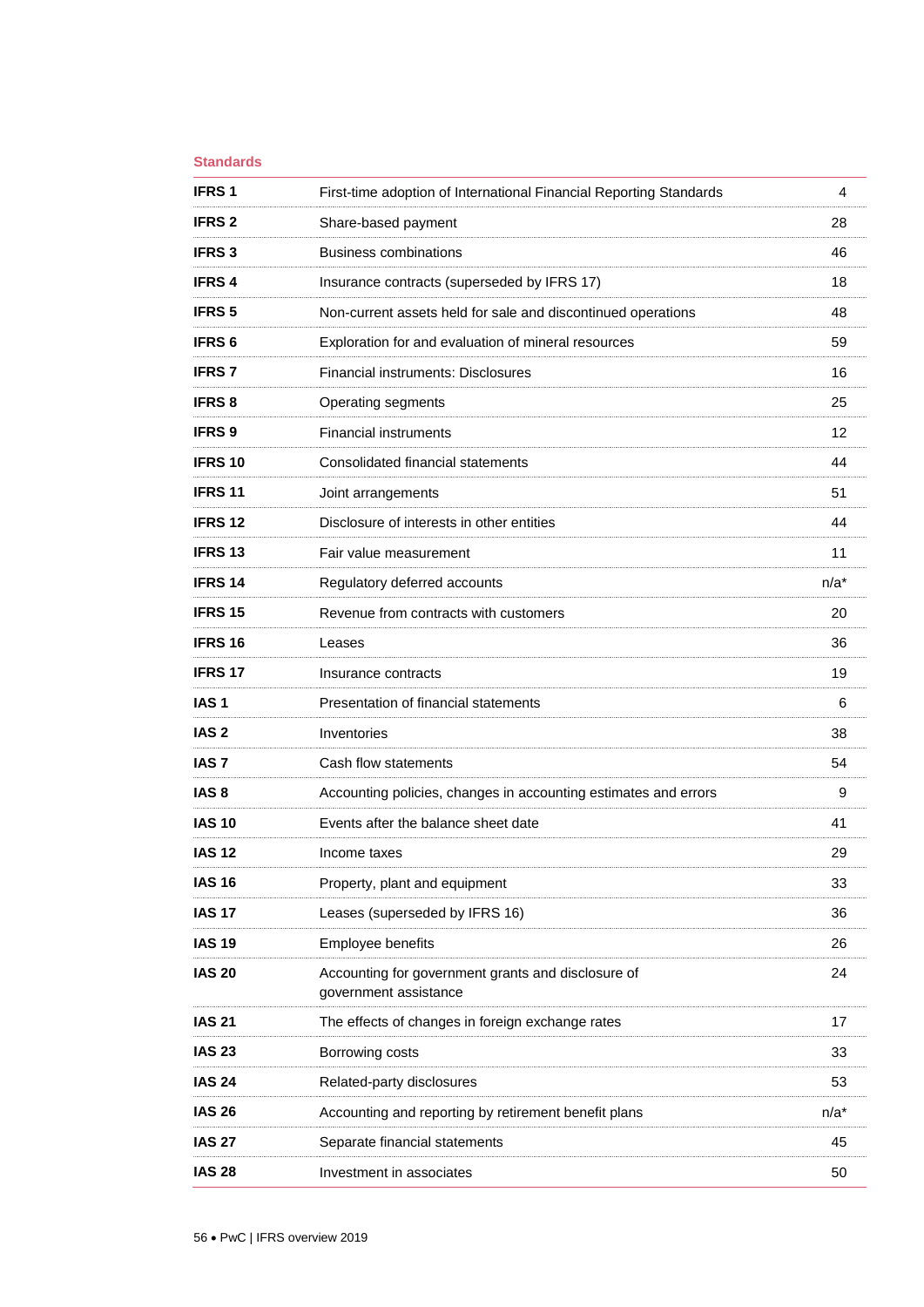### **Standards**

| <b>IAS 29</b> | Financial reporting in hyperinflationary economies                           | 17 |
|---------------|------------------------------------------------------------------------------|----|
| <b>IAS 31</b> | Interests in joint ventures                                                  | 51 |
| <b>IAS 32</b> | Financial instruments: presentation                                          | 13 |
| <b>IAS 33</b> | Earnings per share                                                           | 30 |
| <b>IAS 34</b> | Interim financial reporting                                                  | 55 |
| <b>IAS 36</b> | Impairment of assets                                                         | 35 |
| <b>IAS 37</b> | Provisions, contingent liabilities and contingent assets                     | 39 |
| <b>IAS 38</b> | Intangible assets                                                            | 32 |
| <b>IAS 39</b> | Financial instruments: Recognition and measurement (superseded<br>by IFRS 9) | 14 |
| <b>IAS 40</b> | Investment property                                                          | 34 |
| <b>IAS 41</b> | Agriculture                                                                  | 58 |

### **Interpretations**

| <b>IFRIC 12</b> | Service concession arrangements                                                                        | 55      |
|-----------------|--------------------------------------------------------------------------------------------------------|---------|
| <b>IFRIC 14</b> | IAS $19$ – The limit on a defined benefit asset, minimum funding<br>requirements and their interaction | 27      |
| <b>IFRIC 15</b> | Agreements for the construction of real estate                                                         | 23      |
| <b>IFRIC 19</b> | Extinguishing financial liabilities with equity instruments                                            | $n/a^*$ |
| <b>IFRIC 20</b> | Stripping costs in the production phase of a surface mine                                              | 59      |
| <b>IFRIC 21</b> | Levies                                                                                                 | 40      |
| <b>IFRIC 22</b> | Foreign currency transactions and advance consideration                                                | 17      |
| <b>IFRIC 23</b> | Uncertainty over income tax treatments                                                                 | 28      |